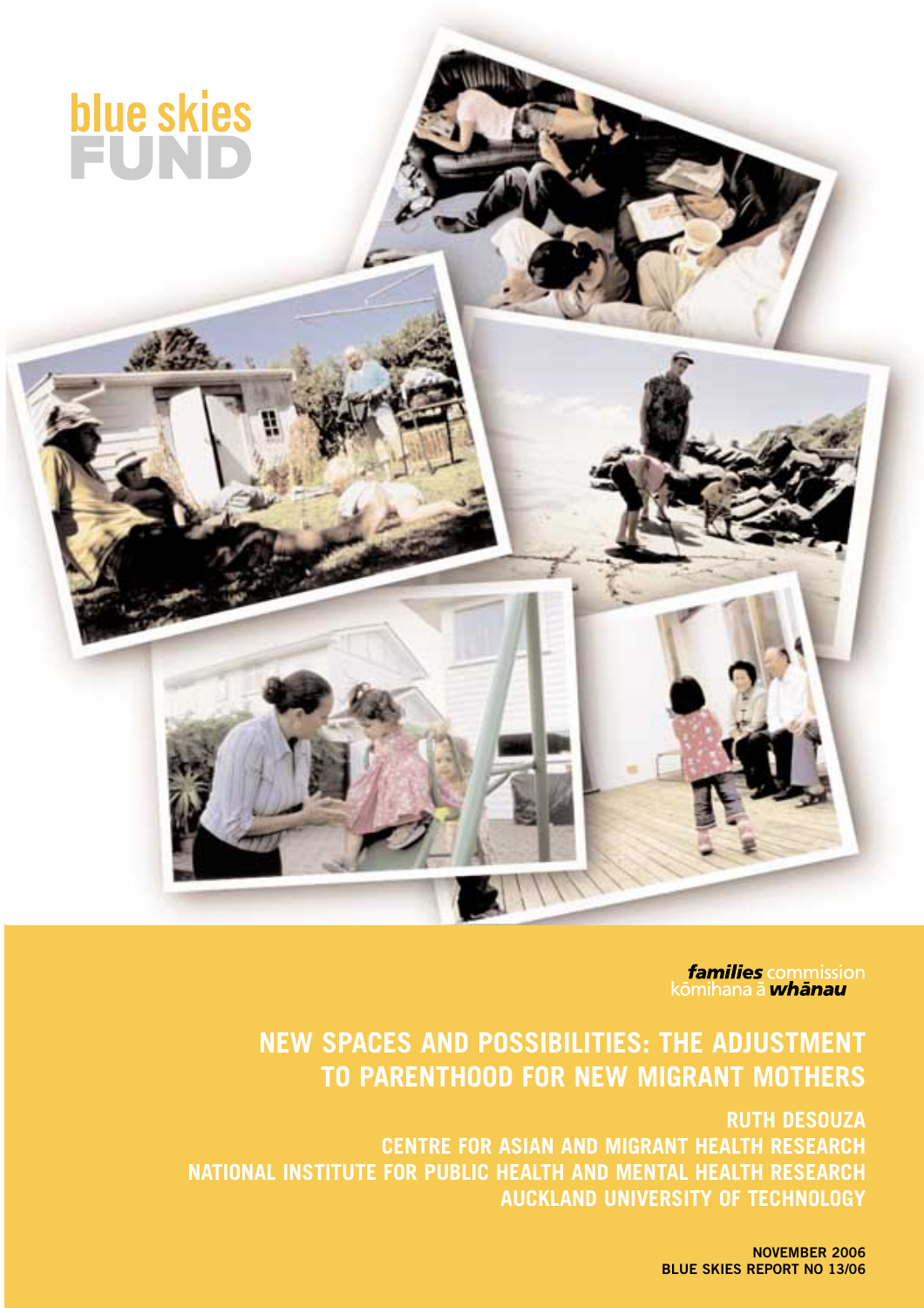The Families Commission was established under the Families Commission Act 2003 and commenced operations on 1 July 2004. Under the Crown Entities Act 2004, the Commission is designated as an autonomous Crown entity.

A key role of the Families Commission is to promote research on issues that will give the Commission and the public a better understanding of family life. The Blue Skies Fund provides funding for dynamic new work that examines contemporary and emerging family issues. The fund is intended for new research, emergent ideas and 'ideas papers' which have the potential to lead to new research.

For more information on the Blue Skies Fund, visit the Families Commisssion website www.nzfamilies.org.nz

Blue Skies research reports, which result from studies funded under the Families Commission's Blue Skies Fund, are produced by independent researchers. The content of the reports and the opinions expressed by the author/s should not be assumed to reflect the views, opinions or policies of the Families Commission.

This report is copyright to the Families Commission. The copyright-protected material may be reproduced free of charge for non-commercial personal use without requiring specific permission. This is subject to the material being reproduced and attributed accurately and not being used in a misleading context. Requests and enquiries concerning the reproduction of information for any purpose other than personal use requires the permission of the Families Commission.

The Commission can be contacted at: Public Trust Building Level 5, 117-125 Lambton Quay PO Box 2839 Wellington

Telephone: 04 917 7040 Email: enquiries@nzfamilies.org.nz www.nzfamilies.org.nz

Giving New Zealand families a voice *Te reo o te whanau*

ISBN 0-478-29271-6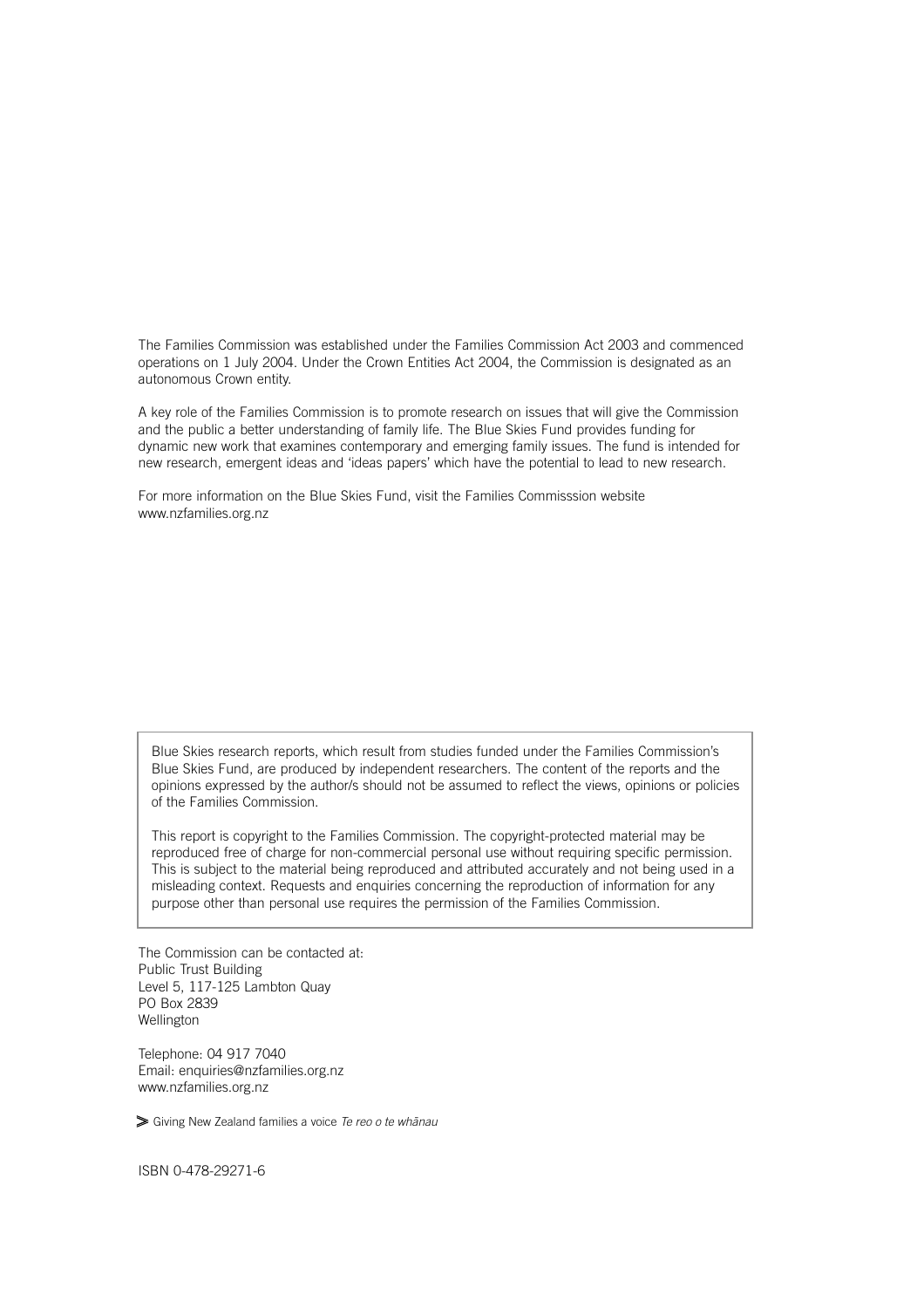

## **NEW SPACES AND POSSIBILITIES: THE ADJUSTMENT TO PARENTHOOD FOR NEW MIGRANT MOTHERS**

**RUTH DESOUZA CENTRE FOR ASIAN AND MIGRANT HEALTH RESEARCH NATIONAL INSTITUTE FOR PUBLIC HEALTH AND MENTAL HEALTH RESEARCH AUCKLAND UNIVERSITY OF TECHNOLOGY**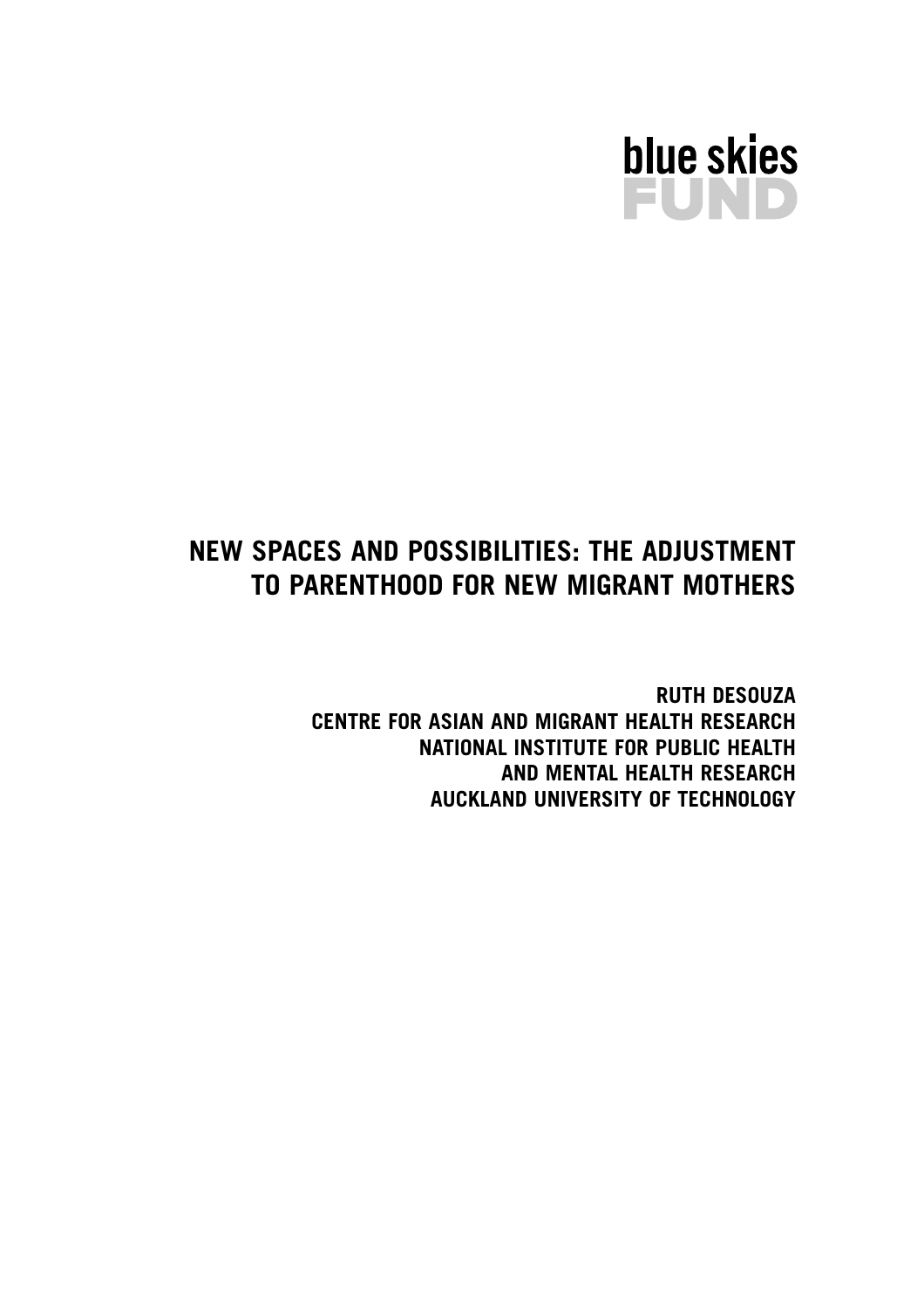## **ACKNOWLEDGEMENTS**

Research of this kind is a formidable undertaking and authorship does not always reflect the invisible yet critical work that a report owes its success to.

- > This project is a 'labour of love'; it would not have occurred without my colleagues at the Plunket Society, Elaine Macfarlane and Sheryl Orton, who masterminded the minutiae of organisational details such as transport and childcare so that 40 women would arrive at the right venue at the right time. I am indebted to you!
- > A huge thank you to all the mothers who participated in this research project. I trust that your contributions will benefit future migrant mothers, if not all mothers receiving care from health and social service providers in New Zealand.
- > Plunket family centre staff and staff who helped recruit women to the focus groups and assisted in the co-ordination and transportation of the women; Rezwana Nazir, Lorna Wong, Jane Vernon, Zahra Maleki and Nagiba Mohamed.
- > Plunket volunteers, especially Michele Hucker (New Zealand Councillor Auckland City Area). Without your fundraising, women would not have got to the focus groups' venues or had childcare and staff time provided.
- > Thanks to Stephanie Shennan and the staff of the Shakespeare Road Plunket for recruiting the Korean participants and providing a venue for the Korean group.
- > Thanks to my colleagues at AUT University for going the extra mile and assisting with this project on top of your other commitments:
	- Wanzhen Gao, for facilitation, transcription and translation
	- Rose Joudi, for facilitation, transcription and translation
	- Paula Foreman, for facilitation.
- > Thanks to the facilitators of the Korean group, Dr Catherine Hong and Hyeeun Kim, and translators, Monica Baek and Marlene Lu (Chinese group). Thanks also to Val Small for transcribing the European focus group.
- > Thanks to Khulood Ayoub for the Arabic translation.
- > Thanks to the constructive comments of the Families Commission internal and external reviewers who read the draft version of this report. Your incisive and thoughtful comments have strengthened this report.
- > For their mentorship, support and guidance I am deeply indebted to my Australian colleagues Professor Bryanne Barnett (University of New South Wales) and Dr Rhonda Small (Centre for the Study of Mothers' and Children's Health, School of Public Health, La Trobe University).
- > Finally, my heartfelt thanks to Andy Williamson for reading numerous drafts and providing thoughtful comments.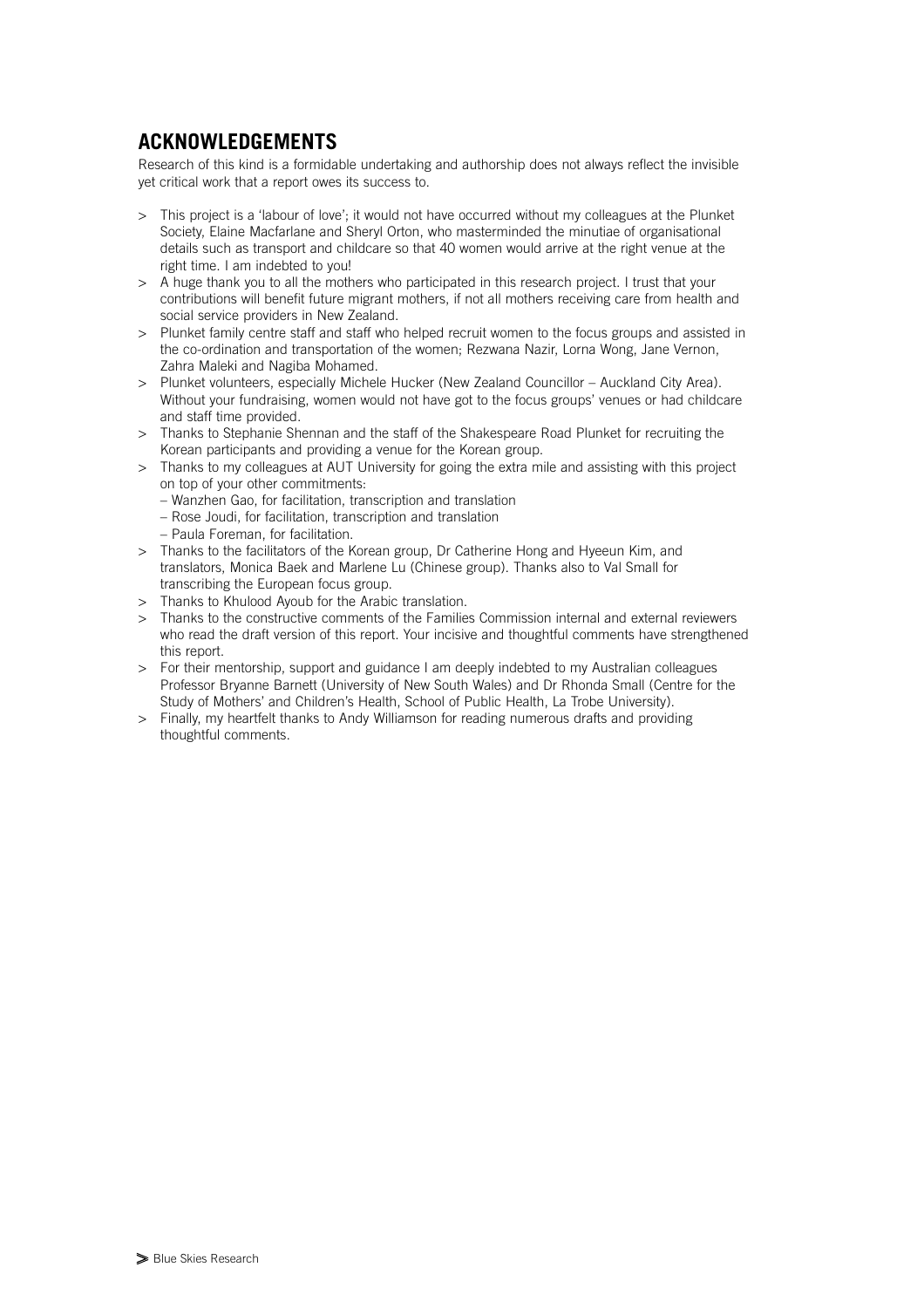# **CONTENTS**

| <b>EXECUTIVE SUMMARY</b>    |                     |                                                               |    |  |  |
|-----------------------------|---------------------|---------------------------------------------------------------|----|--|--|
| <b>KEY FINDINGS</b>         |                     |                                                               |    |  |  |
| <b>RECOMMENDATIONS</b>      |                     |                                                               |    |  |  |
| <b>FUTURE RESEARCH</b><br>6 |                     |                                                               |    |  |  |
| 1.0                         | <b>INTRODUCTION</b> |                                                               |    |  |  |
| $2.0^{\circ}$               | <b>BACKGROUND</b>   |                                                               |    |  |  |
|                             | 2.1                 | <b>CHANGING DEMOGRAPHICS</b>                                  | 8  |  |  |
|                             | 2.2                 | MOTHERHOOD AND MIGRATION                                      | 8  |  |  |
|                             | 2.3                 | ETHNOCENTRISM AND MIGRANT MOTHERHOOD                          | 9  |  |  |
|                             | 2.4                 | RESPONSES TO CULTURAL DIVERSITY IN NEW ZEALAND                | 10 |  |  |
|                             | 2.5                 | THE LACK OF MULTICULTURAL HEALTH POLICY                       | 11 |  |  |
|                             | 2.6                 | <b>CULTURAL COMPETENCE</b>                                    | 11 |  |  |
| 3.0                         | <b>METHODS</b>      |                                                               |    |  |  |
|                             | 3.1                 | STUDY CONTEXT                                                 | 12 |  |  |
|                             |                     | 3.1.1 PARTICIPANT RECRUITMENT                                 | 12 |  |  |
|                             |                     | 3.1.2 DATA COLLECTION                                         | 12 |  |  |
|                             |                     | 3.1.3 DATA ANALYSIS                                           | 13 |  |  |
| 4.0                         | RESEARCH FINDINGS   |                                                               |    |  |  |
|                             | 4.1                 | ANTENATAL PERIOD                                              | 14 |  |  |
|                             |                     | 4.1.1 INFORMATION NEEDS                                       | 14 |  |  |
|                             |                     | 4.1.2 TAKING MORE RESPONSIBILITY                              | 15 |  |  |
|                             |                     | 4.1.3 FAMILY SUPPORT                                          | 15 |  |  |
|                             |                     | 4.1.4 CULTURAL NEEDS: SOMEONE FROM MY OWN CULTURE OR A LOCAL? | 15 |  |  |
|                             |                     | 4.1.5 SATISFACTION WITH CARE                                  | 17 |  |  |
|                             |                     | 4.1.6 ANTENATAL CLASSES                                       | 18 |  |  |
|                             | 4.2                 | LABOUR AND DELIVERY                                           | 19 |  |  |
|                             |                     | 4.2.1 INFORMATION NEEDS                                       | 20 |  |  |
|                             |                     | 4.2.2 NATURAL BIRTH VERSUS MEDICALISED BIRTH                  | 21 |  |  |
|                             |                     | 4.2.3 CONTINUITY OF CARE                                      | 22 |  |  |
|                             |                     | 4.2.4 CULTURAL NEEDS AND CARING                               | 22 |  |  |
|                             |                     | 4.2.5 SUPPORT                                                 | 23 |  |  |
|                             |                     | 4.2.6 THE ROLE OF HUSBANDS                                    | 24 |  |  |
|                             | 4.3                 | POSTPARTUM                                                    | 25 |  |  |
|                             |                     | 4.3.1 INFORMATION NEEDS ABOUT INFANT CARE                     | 26 |  |  |
|                             |                     | 4.2.2 INFANT FEEDING                                          | 26 |  |  |
|                             |                     | 4.2.3 LACK OF FAMILY SUPPORT                                  | 27 |  |  |
|                             |                     | 4.3.4 LONELINESS AND ISOLATION                                | 28 |  |  |
|                             |                     | 4.3.5 DEVELOPING SELF-RELIANCE                                | 28 |  |  |
|                             |                     | 4.3.6 RELIGIOUS AND CULTURAL NEEDS: FOOD AND PRIVACY          | 28 |  |  |
|                             |                     | 4.3.7 LACK OF PRIVACY                                         | 29 |  |  |
|                             |                     | 4.3.8 PRAISE FOR PLUNKET                                      | 29 |  |  |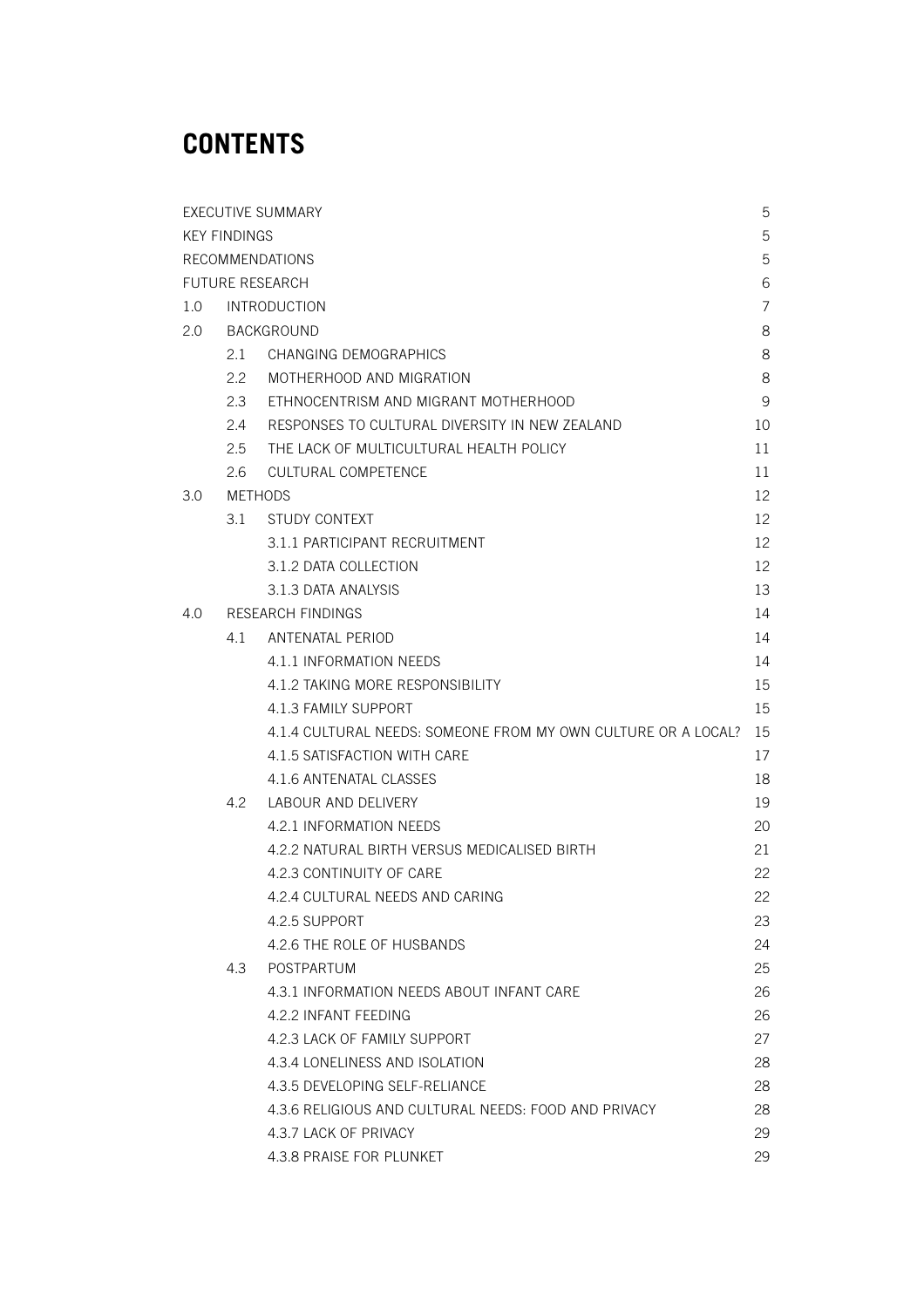| 5.0                                                              | <b>DISCUSSION</b>            |                                                               |    |  |  |
|------------------------------------------------------------------|------------------------------|---------------------------------------------------------------|----|--|--|
|                                                                  | 5.1                          | <b>ISSUES FOR SERVICE PROVIDERS</b>                           | 31 |  |  |
|                                                                  |                              | 5.1.1 ACCESSIBLE AND ACCEPTABLE ANTENATAL EDUCATION           | 31 |  |  |
|                                                                  |                              | 5.1.2 CULTURAL COMPETENCE                                     | 31 |  |  |
|                                                                  |                              | 5.1.3 SUPPORTING CULTURAL NEEDS                               | 32 |  |  |
|                                                                  |                              | 5.1.4 COMMUNICATION AND RELATIONSHIPS WITH LMC AND CAREGIVERS | 32 |  |  |
|                                                                  |                              | 5.1.5 POSTPARTUM NEEDS                                        | 32 |  |  |
|                                                                  |                              | 5.1.6 NEED FOR BETTER INFORMATION PROVISION AND COMMUNICATION | 33 |  |  |
|                                                                  |                              | 5.1.7 PROVIDING DETAILED AND INDIVIDUALISED INFORMATION       | 33 |  |  |
|                                                                  |                              | 5.1.8 LANGUAGE SUPPORT                                        | 34 |  |  |
|                                                                  |                              | 5.1.9 PREPARING WOMEN FOR NEW PARADIGMS/DISCOURSES            |    |  |  |
|                                                                  |                              | OF MATERNITY                                                  | 34 |  |  |
|                                                                  | 5.2                          | IMPLICATIONS FOR MIGRANT MOTHERS                              | 35 |  |  |
|                                                                  |                              | 5.2.1 DEVELOPING ELUENCY AND FAMILIARITY                      | 35 |  |  |
|                                                                  |                              | 5.2.2 DEVELOPING HEALTH LITERACY                              | 35 |  |  |
|                                                                  |                              | 5.2.3 TAKING UP NEW DISCOURSES OF MATERNITY                   | 35 |  |  |
|                                                                  |                              | 5.2.4 DEVELOPING NEW SOCIAL NETWORKS                          | 36 |  |  |
|                                                                  |                              | 5.2.5 CHANGING ROLES IN FAMILIES                              | 36 |  |  |
| 6.0                                                              | LIMITATIONS OF THE RESEARCH. |                                                               | 37 |  |  |
| 7.0                                                              | <b>RECOMMENDATIONS</b>       |                                                               |    |  |  |
|                                                                  | 7.1                          | <b>POLICY</b>                                                 | 38 |  |  |
|                                                                  |                              | 7.2 PRACTICE                                                  | 38 |  |  |
|                                                                  | 7.3                          | <b>RESEARCH</b>                                               | 38 |  |  |
| <b>CONCLUSION</b><br>8.0                                         |                              |                                                               |    |  |  |
| <b>REFERENCES</b>                                                |                              |                                                               |    |  |  |
| <b>APPENDICES</b>                                                |                              |                                                               |    |  |  |
| APPENDIX A: SUMMARY OF PARTICIPANTS AND GROUPS<br>46             |                              |                                                               |    |  |  |
| APPENDIX B: SEMI-STRUCTURED FOCUS GROUP INTERVIEW SCHEDULE<br>49 |                              |                                                               |    |  |  |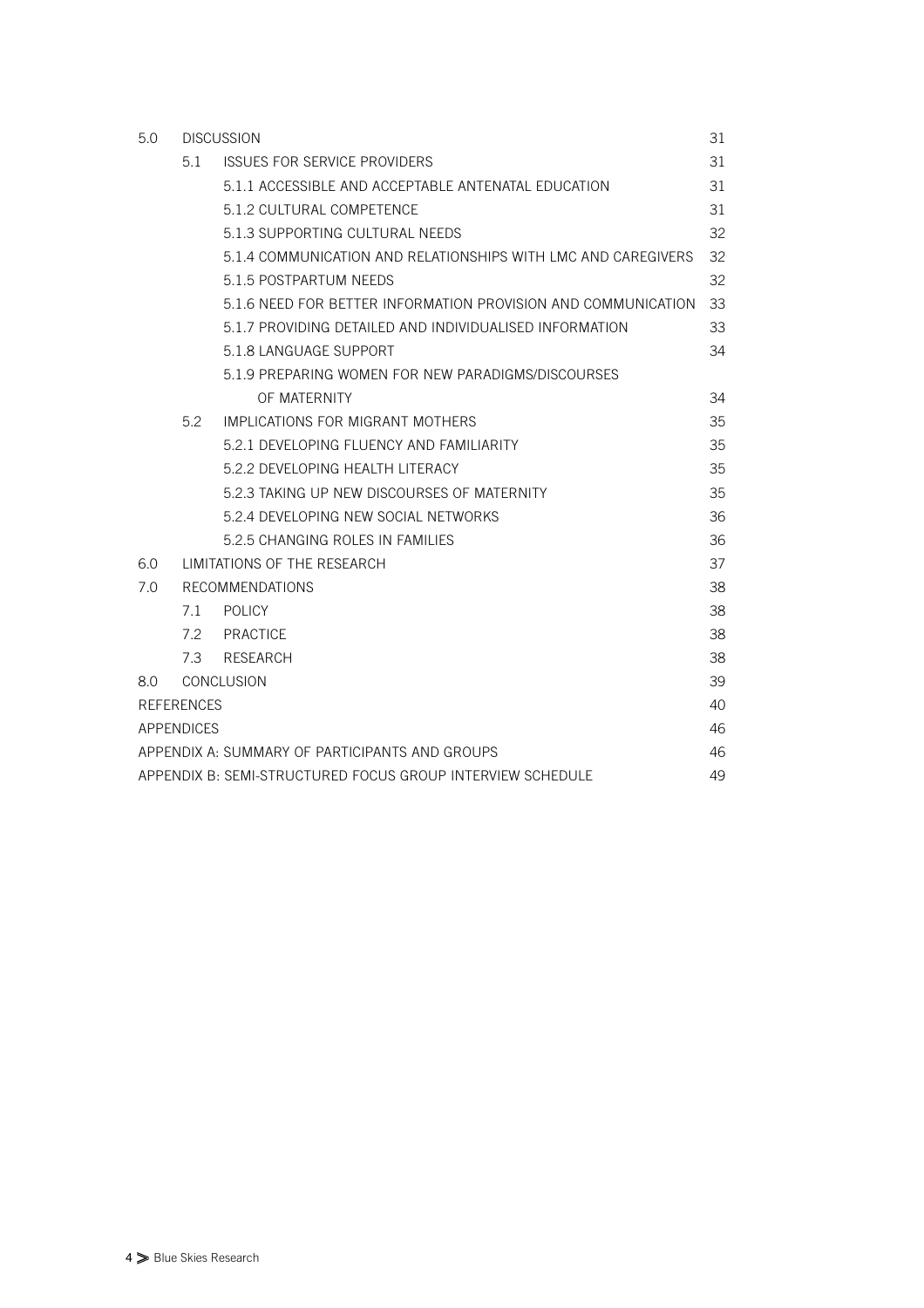## **EXECUTIVE SUMMARY**

Parenthood and migration are both major life events which, while stressful, can be mediated effectively with appropriate support. International research indicates that parenting in a new country without support, networks or access to information creates additional stressors.

There is a paucity of research about the transition to parenthood in New Zealand for migrant families and this research project explores the maternity experiences of women from five different migrant backgrounds. It is a starting point for further research about migrant families and the development of a migrant family life-cycle research agenda.

Forty migrant women were interviewed about their experiences of the adjustment to parenthood in a new country in order to ascertain their support needs. Early motherhood was chosen as a focus because migration policy selects healthy women and therefore the maternity experience is often when many migrant women are first initiated into the New Zealand health system. In consultation with Plunket, five groups were chosen for the study; three were from the largest Asian communities, Chinese, Indian and Korean (Chinese make up 44 percent of all Asians, Indians 26 percent and Koreans 8 percent). Two other new migrant groups were also selected for inclusion for different reasons. European migrant women were chosen because they are the largest migrant group yet little is known about their needs. These are assumed to be similar to those of other Pākehā because of their familiarity with language and systems. Arab Muslim women were chosen because their faith and cultural needs are not well understood. One focus group was undertaken for each group. AUT University's Centre for Asian and Migrant Health Research and the Royal New Zealand Plunket Society conducted the research together in March 2006.

### **KEY FINDINGS**

It is hoped that the research findings will inform policy, the development of appropriate resources and other research in this area, and will assist both health professionals and migrant communities in New Zealand. The key findings of the research were that:

- > migrant women lose access to information resources, such as family and friends, in the process of migrating and come to depend on their husbands, health professionals and other authoritative sources. Importantly, the expectations from their country of origin come to inform their experiences of pregnancy, labour and delivery in a new country
- > migration has an impact on women's and their partners' roles in relation to childbirth and parenting. The loss of supportive networks incurred in migration results in husbands and partners taking more active roles in the perinatal period
- > coming to a new country can result in the loss of knowledge resources, peer and family support and protective rituals. These losses can lead to isolation for many women.

### **RECOMMENDATIONS**

The findings of the research suggest that:

- > support services for women who have a baby in a new country need to be developed and services also need to be 'father-friendly'
- > the information needs of migrant women from all backgrounds need to be considered in planning service delivery (including European migrant women)
- > services need to develop linguistic competence to better support migrant mothers, for example by providing written information in their own language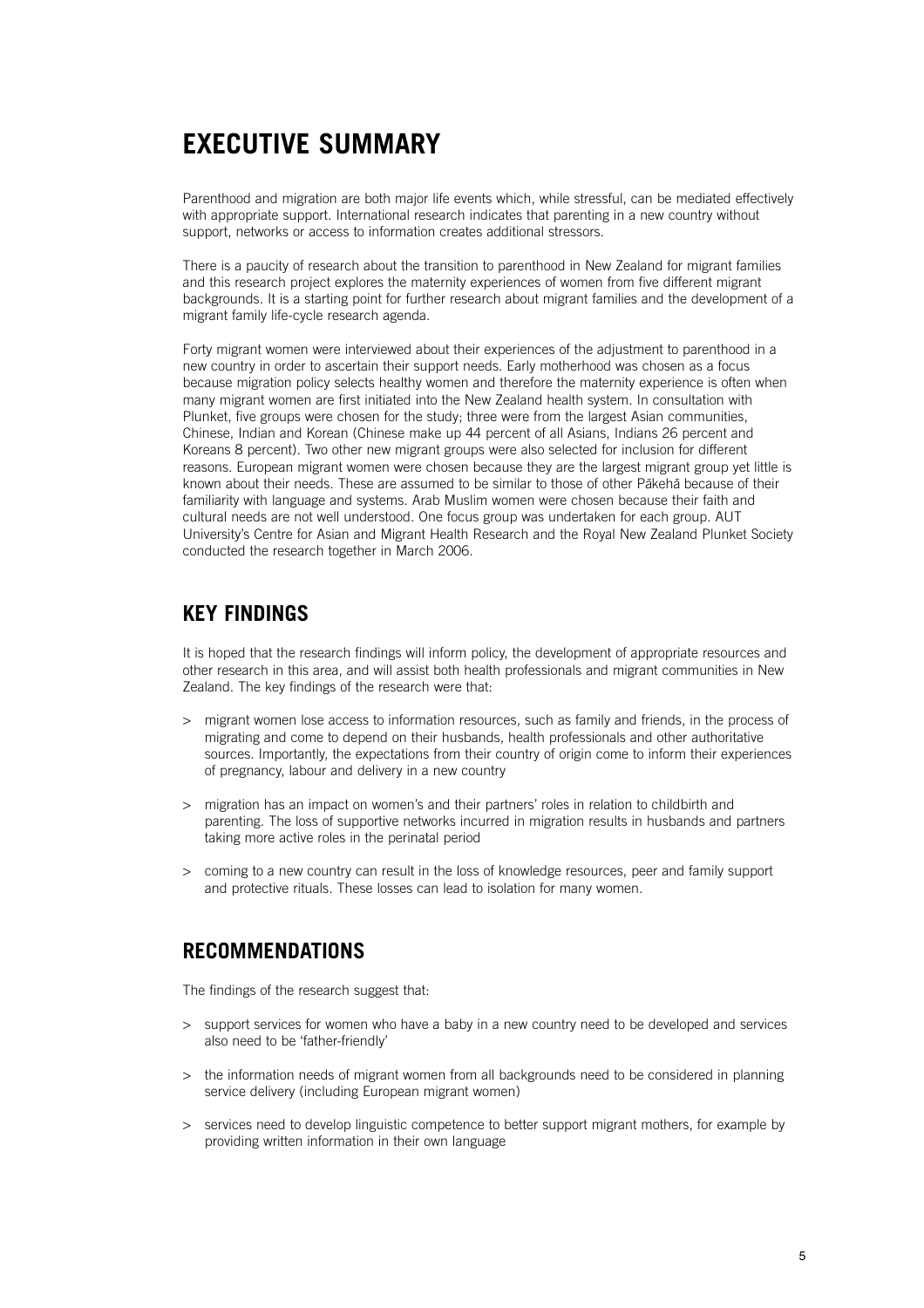- > those developing antenatal resources must consider the needs of migrant mothers; for example, by having antenatal classes available in a number of common languages, eg Korean
- > workforce development occurs among health professionals to expand existing cultural safety training to incorporate cultural competence
- > health and social services staff must become better informed as to the resources that are available if they are to provide effective support for migrant mothers.

## **FUTURE RESEARCH**

Further research is required to:

- > explore the experiences of New Zealand-born women to identify whether the issues raised in this report are peculiar to migrant women or to women in general
- > explore the information needs of migrant parents through the family life-cycle
- > identify the factors that support breastfeeding in the absence of social support
- > understand the experiences of migrant father
- > understand the needs of additional migrant groups, including African, Middle-Eastern and Latin American communities
- > review the effectiveness of cultural safety for migrant women by focusing on outcomes.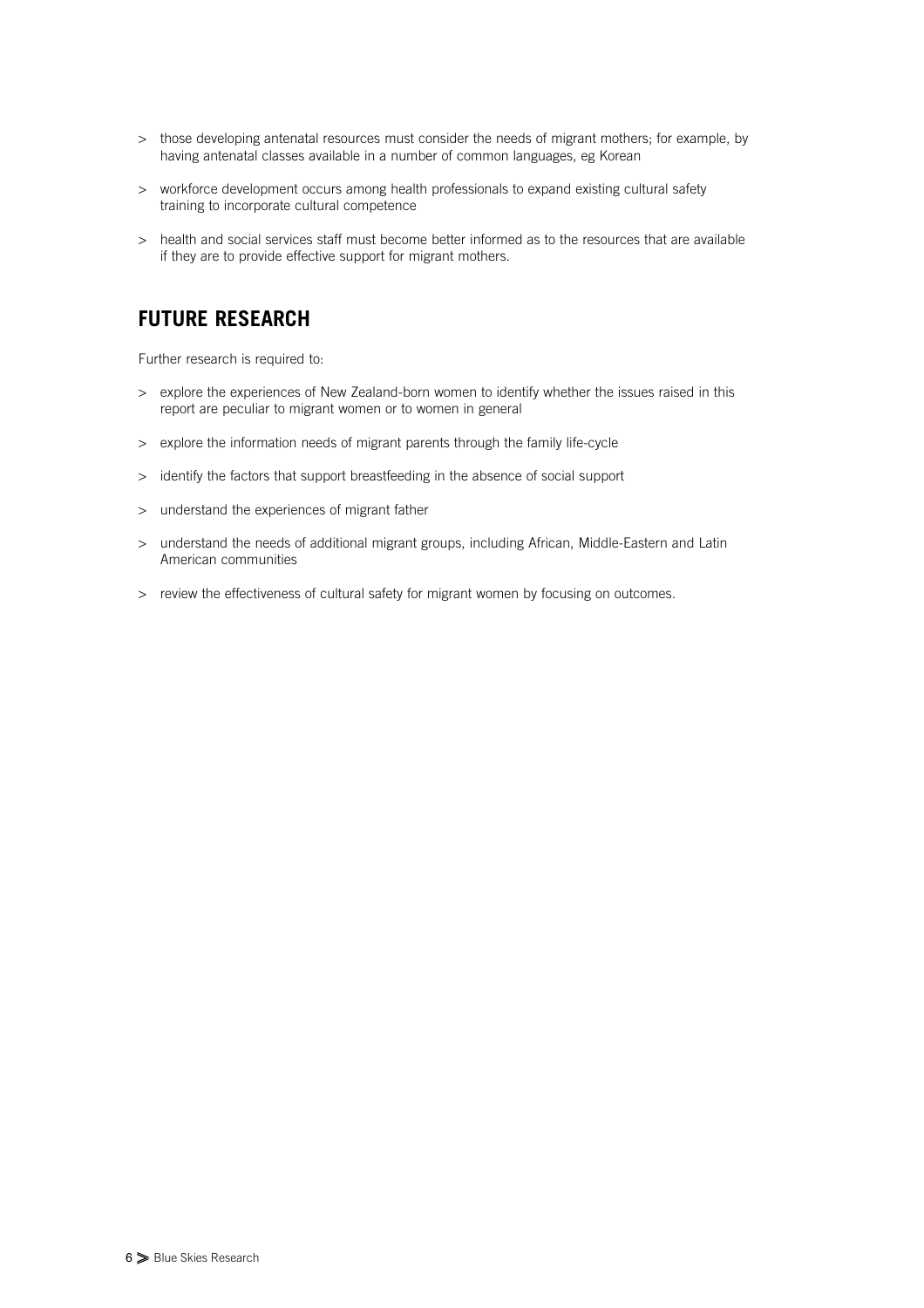# **1.0 INTRODUCTION**

The New Zealand Government has oriented its migration policy toward obtaining skilled migrants. Often migrant women are viewed as passive appendages to skilled men in the migration process and the complexities of women's motives and their active roles in decision-making processes have been ignored, as seen by the paucity of research undertaken on women's experiences of migration prior to the mid-1970s (Kofman 1999; Leckie 1989). Migration is liberating for many women, who are freed from traditional roles and expectations, but for many it leads to the greater 'feminisation' of women's roles, as women find themselves taking up more traditional gender roles as wives and mothers (C. Ho 2006). Migrant experiences in the domestic sphere and in particular the experiences of mothering, which is a common aspect of migration, have been under-researched in New Zealand. There is a burgeoning research agenda examining a range of migrant issues, including employment (New Zealand Immigration Service 2003; Office of Ethnic Affairs 1996; Pernice, Trlin, Henderson and North 2000; Pio 2005; Selvarajah 2004), mental health (Abbott et al 2003; Abbott, Wong, Williams, Au and Young 1999), settlement (Daley 1996; Dunstan, Boyd and Crichton 2003; E.S Ho, Cheung, Bedford and Leung 2000; E.S. Ho, Lidgard, Cowling and Bedford 2003), historical research (Bönisch-Brednich 2002; Fraser and Pickles 2002; Ip 1990; Murphy, New Zealand Chinese Association and New Zealand Office of Ethnic Affairs 2002; Nola 1994) and health (DeSouza 2005, 2006; DeSouza and Garrett 2005; Tse, Bhui, Thapliyal, Choy and Bray 2005; Tse and Liew 2004).

Using focus group interviews, this report highlights findings from a research project exploring the maternity experiences of migrant women from five different ethnic backgrounds. It is a starting point for further research about migrant families and the development of a migrant family life-cycle research agenda. The research took place in the greater Auckland area in March 2006 and consisted of five focus groups held with Muslim, Korean, Indian, Chinese and European migrant women.

The report begins with a background section to contextualise the research project, findings and discussion. This is followed by an outline of the research methodology and a discussion of the main study findings, covering the three key perinatal stages of pregnancy and the antenatal period, labour and delivery and the postpartum period. The report concludes with a discussion and recommendations for further research.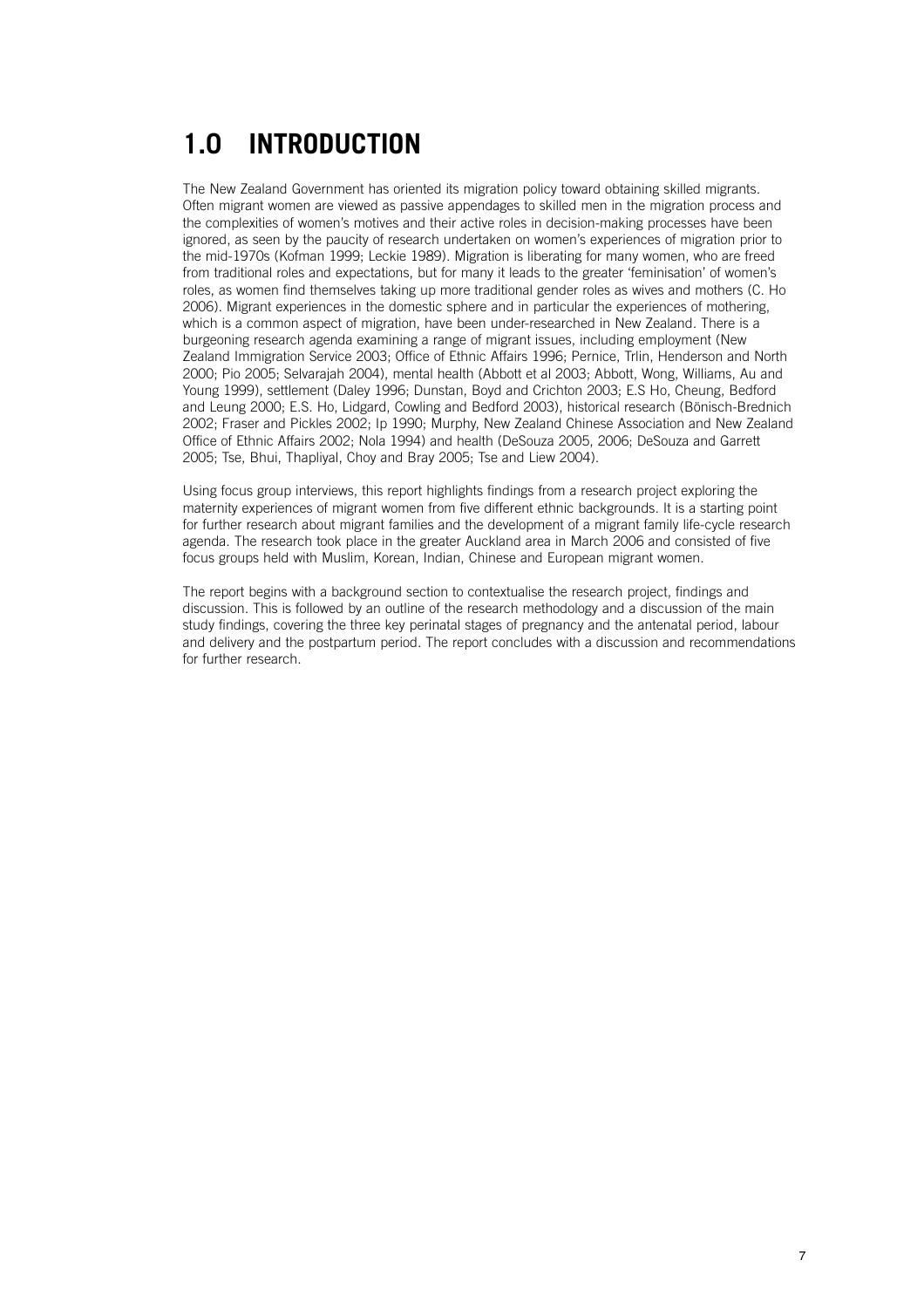# **2.0 BACKGROUND**

This section contextualises the research project and choice of methodology. It outlines demographic changes in New Zealand and suggests that policy has failed to keep pace with these changes and to consider the health needs of migrants. It establishes that early motherhood for migrant women is a stressful life event, that this transition is largely unexplored in New Zealand and has significant implications for healthcare service delivery. It demonstrates that migrant mothers enter a health system that is Eurocentric by design, and that strategies for health professionals to work with migrant mothers are limited. This is despite the explicit expectation that health professionals provide care that is attuned to the cultural needs of their clients (Ramsden 2000).

## **2.1 CHANGING DEMOGRAPHICS**

Ethnic and religious diversity is increasing in New Zealand. Census projections to 2021 suggest that Maori, Pacific and Asian populations will grow at faster rates than the European population but for different reasons. The Asian population is expected to more than double mainly due to net migration mere in consider the main peperman in experience to higher main sensor main, such the magis in the magis and pacific peoples' increases will be due to higher fertility rates (Statistics New Zealand 2005). The 2001 Census found that 23 percent of New Zealand females were born overseas, predominantly in the United Kingdom and Ireland, Asia and the Pacific Islands (Statistics New zealand 2005). European/Pākehā made up 79.6 percent of the population, Māori 14.5 percent and Pacific Island peoples 5.6 percent. For the first time, the number of people identifying as Asian exceeded Pacific peoples, more than doubling in the period from 1991 to 2001 to comprise almost 6.4 percent of the population. Chinese are the largest ethnic group within the Asian category, making up 2.2 percent of the overall population, followed by Indians (1.2 percent). The term 'Asian' is gaining currency as a mechanism for collective mobilisation and advocacy, although the validity and utility of such an umbrella term is contested because Statistics New Zealand uses the term 'Asian' to describe peoples with origins in the Asian continent, but excludes peoples originating in the Middle East and Central Asia. This uniquely New Zealand definition of 'Asian' is unspecific and homogenises people with diverse languages, cultures, religious and political backgrounds, and social and health needs (Rasanathan, Craig, and Perkins 2004; Workshop Organising Team 2005).

In the period 1991-2001, the number of women originating from the Republic of Korea has increased 23 times from 408 to 9,354. The number of women from China has quadrupled from 4,620 to 20,457 and the number of women from South Asia has doubled in the same time period (Statistics New Zealand 2005). These increases have significant implications for the development and delivery of health services to these women. The Asian community has the highest proportion of women (54 percent), followed by Māori and Pacific (53 percent each) and European (52 percent) (Scragg and Maitra 2005). Asian women are most highly concentrated in the working age group of 15-64 years compared to other ethnic groups. To some degree this is a reflection of migration policy, with Asian women migrating for study or work.

## **2.2 MOTHERHOOD AND MIGRATION**

Most of the research about migrant mothering has assumed that migrants are from non-English speaking backgrounds or are culturally and linguistically different from the receiving community. However, the 2001 Census shows that women from Ireland and the United Kingdom made up the greatest number of overseas-born women at 5.9 percent of the population, followed by women born in Asia 4.6 percent, the Pacific 3.2 percent, Australia 1.6 percent, Europe 1.5 percent and 'Other' 5.8 percent (Statistics New Zealand 2005). Women from the traditionally preferred source countries of migration (UK and northern Europe) continue to be favoured, making up approximately 9 percent of migrant women. Their experiences have been researched in New Zealand (Beaglehole 2002; Brednich 2002; Fraser and Pickles 2002; Nola 1994; Wittman 1998) but little is known about their experiences of parenthood.

Motherhood and migration are both major life events. Migration can result in the loss or disruption of specific cultural practices and beliefs. Many cultures and societies have developed particular postnatal customs that include diet, isolation, rest and help in the household. Women who are separated from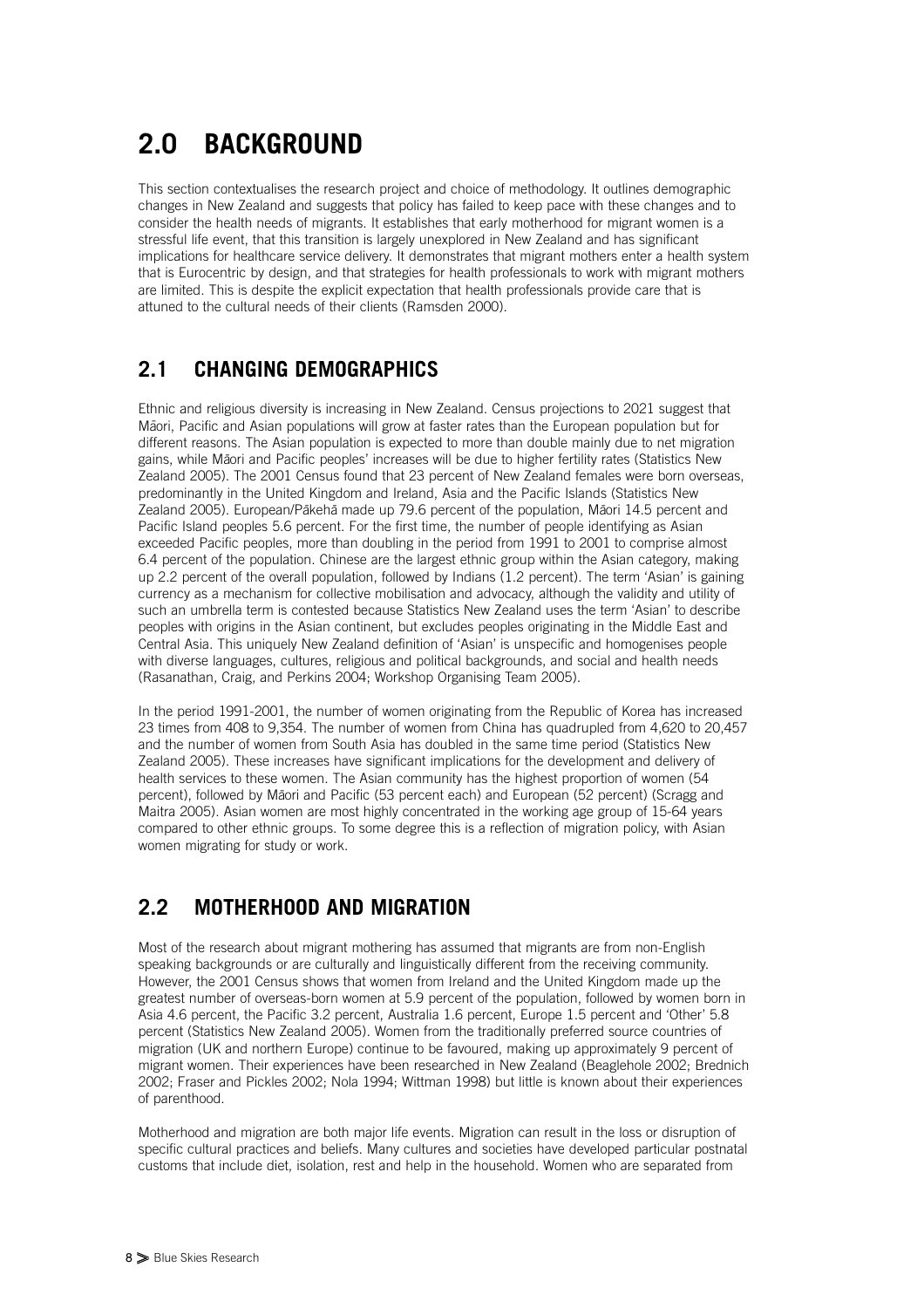their social networks through migration must find new ways to recreate these rituals or lose them (DeSouza 2002). Previous research (Barclay and Kent 1998; Liamputtong 1994) suggests that the loss of supportive networks, protective rituals and a move to a nuclear family model can result in isolation and postnatal depression. Access to help can be further impeded if a new mother has language and communication problems and services are not culturally competent. Migrant mothers sometimes face additional cultural and social demands and losses, including the loss of lifestyle, control, sense of self and independence, family and friends, familiar birthing practices and care providers.

Liamputtong and Naksook (2003) found that Thai women in Australia who became mothers had several main concerns, including social isolation, different childrearing and child disciplinary practices to those of their country of origin, and the desire to preserve their culture. Findings of isolation, loneliness and negotiating between traditional and Western childbirth rituals were significant issues in a New Zealand study (DeSouza 2002). An Australian study (Ward 2003) found that raising a child in a new country without family and community was problematic and that migrant women with children missed the close support of family networks. This and other research strongly suggests that migrant mothers, regardless of origin, benefit significantly from effective and familiar social support networks.

Having a child is one of the most culturally and spiritually significant events for women (Khalaf and Callister 1997), yet women are more likely to develop emotional problems after childbirth than at any other time in their lives (Kohen 2001). A systematic review and meta-analysis on interventions to reduce postnatal depression by Lumley, Austin and Mitchell (2004) found that one in six women experiences a depressive illness in the first year after giving birth. Thirty percent of those women will still be depressed when their child is two years old. Lumley et al add that women who experience problems during the early stages of motherhood also report problems with their relationships and their own physical health and wellbeing. Lack of support, isolation and exhaustion are commonly reported experiences. Psychiatric illness occurring at this time can have an adverse effect not only on the woman herself but also on her relationship, family and the cognitive and social development of her infant. The impact on a child of a mother's depression can include behavioural problems, relationship problems and cognitive deficits (Murray and Cooper 1997). Research shows that infants who had a mother who was depressed in their first year of life are more likely to develop cognitive deficits and behavioural problems than infants whose mothers were not depressed in that first year (Beck 1998). Maternal depression has also been identified as the strongest predictor of paternal depression during the postpartum period (Goodman 2004).

### **2.3 ETHNOCENTRISM AND MIGRANT MOTHERHOOD**

Being a mother is influenced by factors such as ethnicity, class and gender (Collins 1998), however Woollett and Nicholson (1998) argue that the dominant beliefs that influence policy about parenthood in multicultural Western societies come from white, middle-class parents, researchers and policy makers rather than from poor families or ethnic minority communities. Other writers have noted the increased authority and privileging of knowledge by parenting health professionals within healthcare discourses (Grant, Luxford and Darbyshire 2006).

Women in Western countries whose parenting behaviours do not fit within the dominant cultural norms are at risk of being pathologised as 'other' mothers on the basis of class, colour, ethnicity, race, sexual preference, education, employment or disability (Jolly 1998). Equally, women who do 'fit in' are at risk of being ignored as it is assumed that they will know and understand how to access the health system. A UK study found that health practitioners perceived non-white users of maternity services negatively and in turn used the notion of culture to withhold recognition of their needs, seeing the meeting of their needs as a responsibility of the private sphere, rather than the universal public health system (Davies and Papadopoulos 2006).

Barclay and Kent (1998) have also noted the hegemony of the health system, observing that the needs of migrant mothers have been ignored by society and health professionals. They suggest that the care given to such women can be ritualised, inappropriate and professionally dominated; for example, in a previous New Zealand study, migrant women from Goa, India, were torn between offending professional and familial authority figures. On one hand midwives were recommending that women go outside for a walk and on the other family members of new mothers were suggesting that they had to stay inside for 40 days as is the custom (DeSouza 2005). Reactions from Western health workers to traditional postpartum practices of immigrants range from "at best insensitivity and at worst derisory" (Barclay and Kent 1998:6).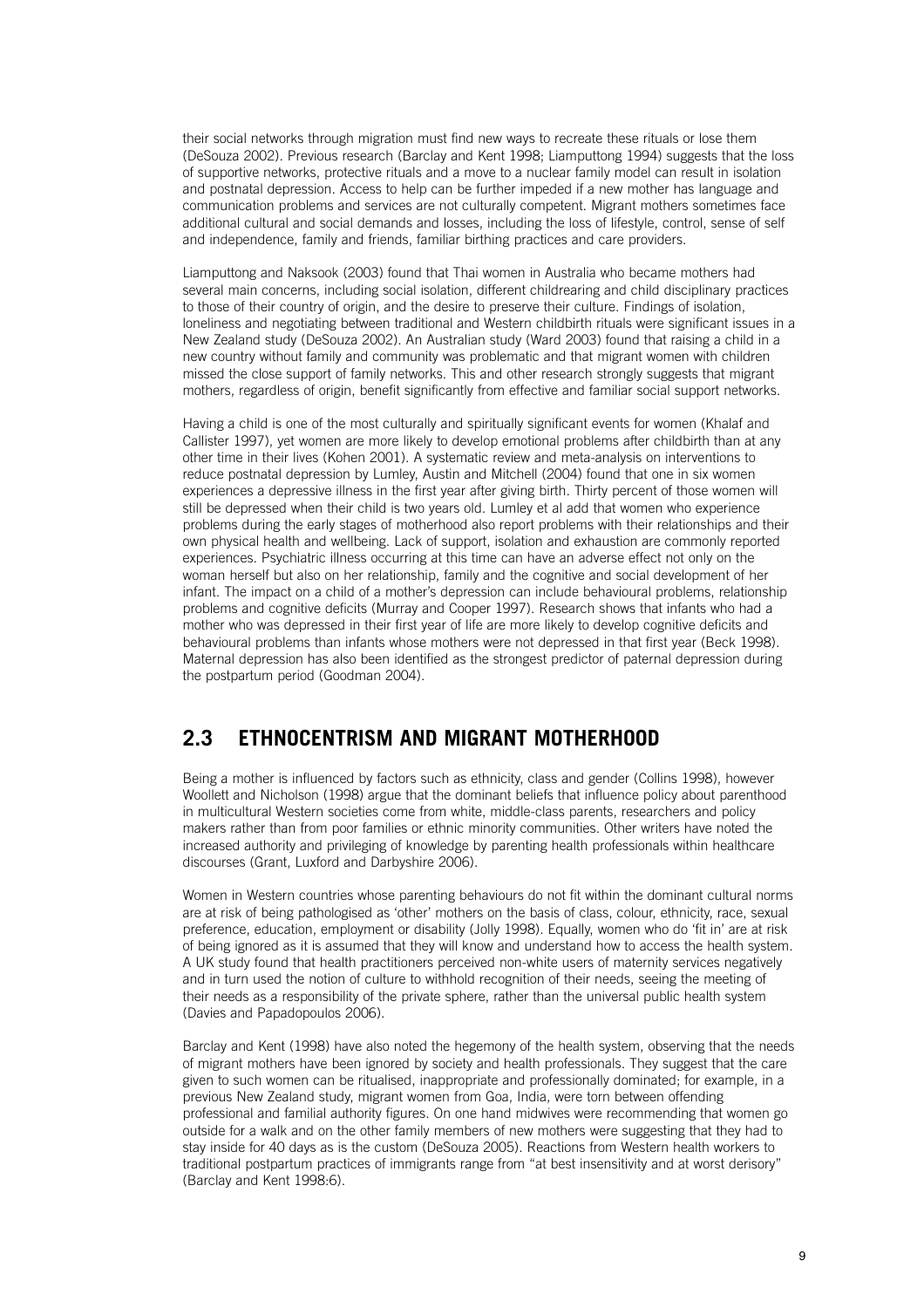A study by Bowler (1993) of Asian women's experiences of healthcare by midwives in the United Kingdom found that midwives used stereotypes to pitch their interactions and make assumptions about appropriate care and service delivery. Bowler's (1993) findings revealed that midwives saw Asian women as demanding, having a low pain threshold, lacking in a maternal instinct, difficult to communicate with and lacking in compliance with preventative care and family planning. They were also seen as abusing services by having large families and having unrealistic expectations. Midwives did not acknowledge the positive characteristics of Asian women in relation to pregnancy and childbirth, such as their abstention from smoking and alcohol. Bowler recommended midwives have education that challenges racist attitudes and the hegemony of the Western medical system. Similarly, a study by Day (1992:23) found that Asian women were frequently seen as "oppressed by their role as mothers, suffocated by domesticity and lacking independence". Many health professionals would be shocked to be called racist, yet Bowler's (1993) study highlights the incongruencies prevalent in the behaviour of health professionals. In the study, midwives paradoxically held stereotypes of Asian women, yet saw themselves as sympathetic toward them. Institutionalised racism is one possible explanation for this incongruence. This is where health workers see Western health practices as superior and come to expect minority women to assimilate to these practices (Marshall 1992).

The ethnocentric and stereotyping behaviour of health professionals has also been raised by Foss (1996) with regard to the care given by public health nurses. Foss accuses the research on parenting as being 'Eurocentric' and reductionist because of the focus on the mother and not the broader context of parenting. Foss argues that public health nurses base standards of what good parenting is (as defined by the dominant culture) on personal belief, interpretations, and stereotypes based on professional experiences with other cultural groups. Foss recommends that nurses avoid judging parenting by the standards of the country of residence and proposes that a new framework be developed to assess 'normal' behaviours and cultural variations in immigrant populations and investigate immigration-related health problems. Foss highlights the importance of developing a research agenda on parenting in immigrant communities in order to better plan services. There is also a need to examine the issues of universalism and particularism; that is, whether all services should be the same, or specific to meet the needs of diverse groups with a focus on outcomes (DeSouza 2004a).

There is no research about how midwives and Plunket staff work with migrant mothers and what informs their practice. The Royal New Zealand Plunket Society is the largest provider of well child services in New Zealand and its staff work in the community with the parents of new babies and pre-school children. Their staff comprises nurses, Community Karitane and Māori health workers (Kaiawhina), whose role involves child health surveillance and practices generally carried out in the context of a relationship between the nurse and the mother. The Plunket Society was founded by Dr Truby King in 1907 as part of a campaign to improve infant care by educating women about motherhood and to promote breastfeeding (Kedgely 1996). Originally named 'The Society for Promoting the Health of Women and Children', Lady Plunket later gave her name and support to Dr King's cause. Plunket operate clinics and family centres as well as visiting women in their own homes. According to Wilson (2003), the role of Plunket has conflicting objectives of being both an inspector and family friend. In contrast, midwives argue that central to their practice are womancentred discourses which construct mothers as consumers, who take responsibility for themselves and their babies (Marshall and Woollett 2000).

### **2.4 RESPONSES TO CULTURAL DIVERSITY IN NEW ZEALAND**

The bicultural nature of New Zealand is shaped by Te Tiriti O Waitangi/The Treaty of Waitangi, New The Treatment of the Treatment of the property of the Community of the relationship between Maori and Pakeha and is strongly evident in healthcare and social policy. The contemporary application of the Treaty of Waitangi involves biculturalism and the notion of cultural safety, which are at the forefront of the delivery of health services (Durie 1994). Cultural safety means incorporating "principles of partnership, participation, protection and equity" into the care that is delivered (Cooney 1994:9). Cultural safety shifts the focus from the person who is different and is a recipient of care to critically examining how one's own assumptions and beliefs about the world impact on the care that one provides (DeSouza 2004b; McPherson, Harwood and McNaughton 2003). However, critics suggest that cultural safety needs to encompass new and growing ethnic communities as well as people who may differ from the health professionals because of their socio-economic status, age, gender, sexual orientation, ethnic origin, migrant/refugee status, religious belief or disability (Ramsden 1997). In practice the focus remains on the relationship between Pākehā and Māori, rather than migrants (DeSouza 2004b) or other marginalised communities (Giddings 2005).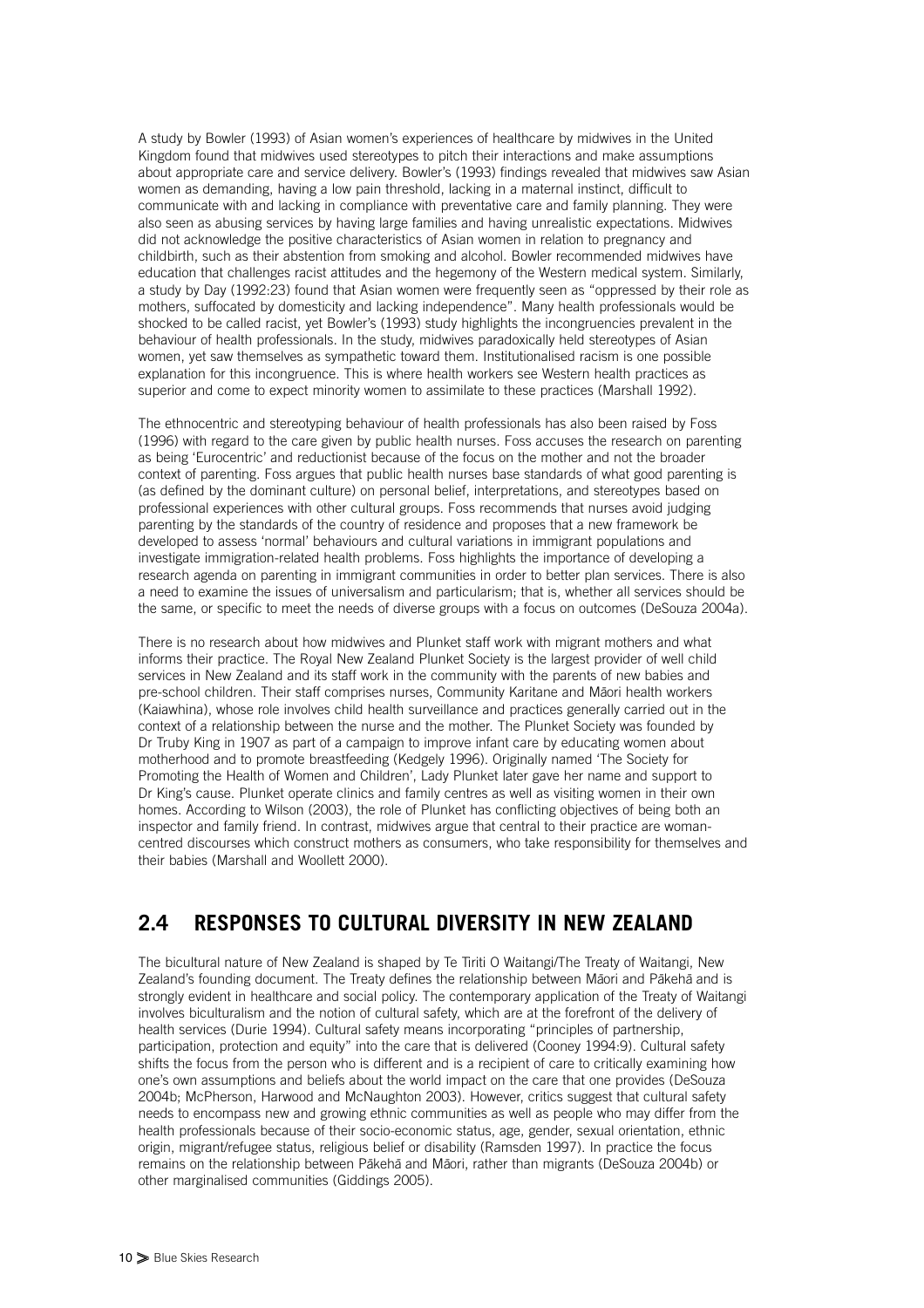## **2.5 THE LACK OF MULTICULTURAL HEALTH POLICY**

Despite long histories of migration to New Zealand, ethnic communities have been absent from discussions of nation building and healthcare policy (DeSouza 2006). This has in part been due to the relatively small numbers of migrants from non-traditional source countries until the early 1990s, which meant that the concerns of a relatively homogeneous Pākehā people were reflected in policy (Bartley and Spoonley 2004). This monoculturalism has been challenged by the increased prominence of Maori concerns since the 1970s and increasing attention to biculturalism and negative health outcomes for Māori. Developments have also occurred with regard to Pacific peoples, largely concerned with health disparities. This concern has not been extended to ethnic communities, despite their increasing visibility in long- and short-term migration statistics. This is partly due to an assumption of a 'health advantage' of immigrants on the basis of current migration policy which selects healthy people. However, evidence is growing that this advantage declines with increasing length of residence in a receiving country (Johnstone and Kanitsaki 2005).

Expanding the bicultural to a multicultural framework is necessary. Despite the significant shift in our ethnic make-up, New Zealand has yet to encompass multiculturalism in its social policy framework. According to Bartley and Spoonley (2004), this is because our migration source countries have traditionally been the United Kingdom and Ireland. This in turn has shaped the development of activities and concerns with regard to settlement and the incorporation of newcomers (as they argue, racist and Anglocentric assumptions of a colonial New Zealand). When the time did come to explore issues regarding nation and nationality, this coincided with a rise in concerns over indigenous rights and the Treaty of Waitangi. Thus while countries such as Canada and Australia were developing multicultural policies, New Zealand was debating issues of indigeneity and the relationship with tangata whenua (Māori). As a result, New Zealand has yet to develop a locally relevant response to cultural diversity (multiculturalism) that complements or expands on the bicultural (Māori and Pākehā) and Treaty of Waitangi initiatives that have occurred (Bartley and Spoonley 2004).

## **2.6 CULTURAL COMPETENCE**

Cultural competence is "the ability of systems to provide care to patients with diverse values, beliefs and behaviours, including tailoring delivery to meet patients' social, cultural and linguistic needs" (Betancourt, Green and Carrillo 2002:1). Changing demographics in New Zealand mean that there is a need for health professionals to be educated and prepared for working with cultural diversity if they operate from the premise that people from different cultures are entitled to equal respect and concern. The introduction of the Health Practitioners Competence Assurance Act 2003 has meant an additional responsibility to ensure the cultural competence of health practitioners. There are a number of legislative and policy frameworks that support culturally competent health service provision, such as the Health and Disability Commissioner Act 1995 and the Health and Disability Code of Rights 1996. These require that services acknowledge people's needs and provide for them while also protecting them from coercion, discrimination and exploitation. A culturally sensitive approach and acknowledgement of the person's cultural and ethnic identity, language and religious or ethical beliefs, is also advocated in the Mental Health (Compulsory Assessment and Treatment) Act 1992 and the 1999 amendments. In addition The New Zealand Public Health and Disability Act 2000 recommends that health outcomes be improved for Māori and other population groups through the reduction of health disparities. The Human Rights Act 1993 requires that health services do not unlawfully discriminate on the grounds of culture and ethnicity. Despite these frameworks being in place, the practice remains monocultural with minor concessions to difference.

The foregoing review of pertinent literature suggests that:

- > the New Zealand health system tends to be ethnocentric and monocultural by default
- > migrant motherhood is a stressful life event for many women
- > existing strategies for health professionals to work with migrant mothers are limited
- > there is a legal requirement for health professionals to be culturally competent
- policy has failed to keep pace with the changing demographics or to consider the health needs of migrants
- there is a lack of research of the experience of migrant motherhood in New Zealand and on how health professionals respond to the needs of this group.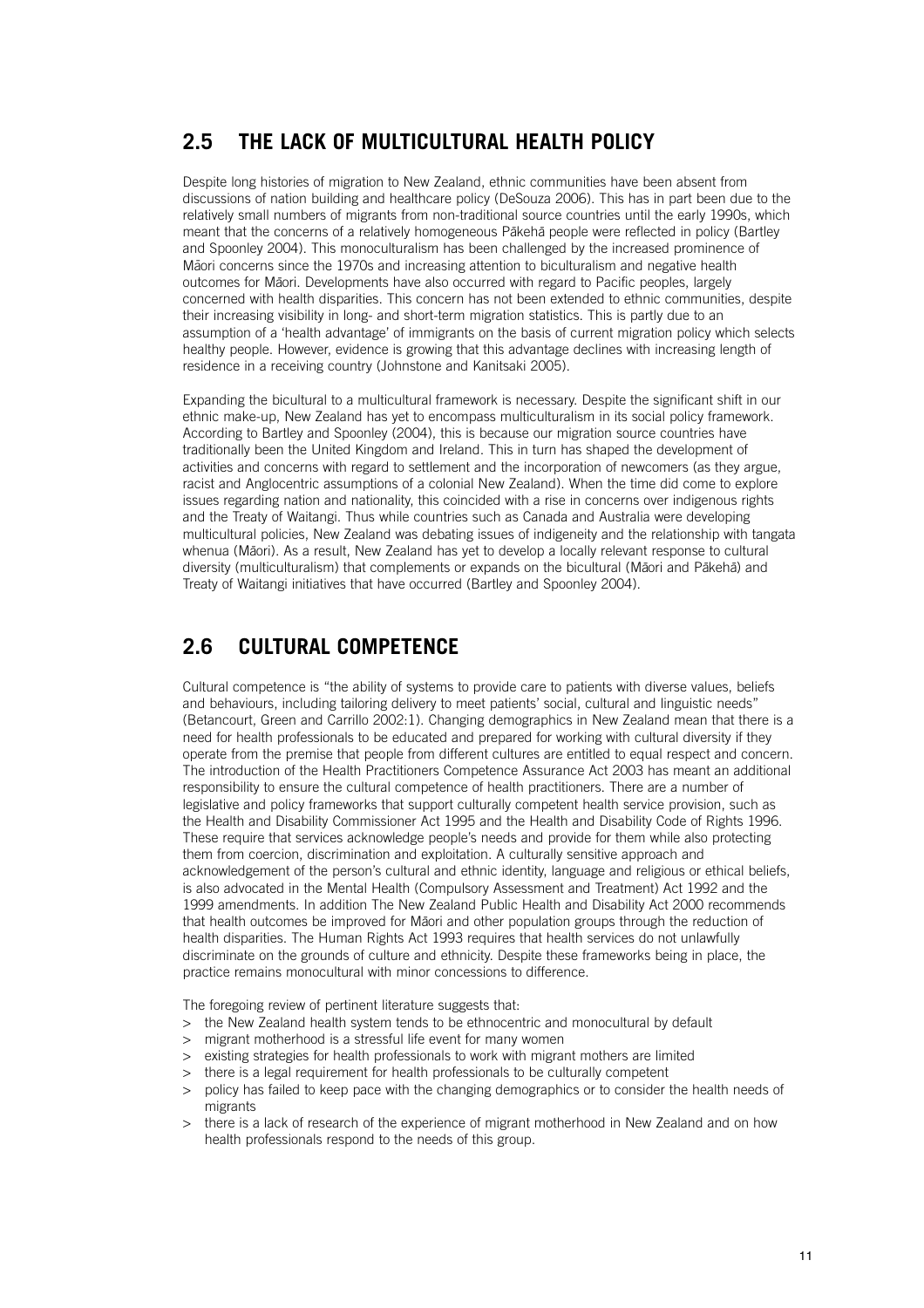# **3.0 METHODS**

This study intended to ascertain the nature and extent of supports that migrant women used, what they found to be most useful and what challenges existed for them in the puerperium.<sup>1</sup>

## **3.1 STUDY CONTEXT**

Drevdahl, Taylor and Phillips (2001) suggest that the use of race and ethnicity as variables in research has increased, however confusion is evident about the terms used, and in particular there is a lack of definition of the variables defined. This research is no exception; labels remain fraught and complex, particularly when considering multiple identities and ethno-religious diversity. Drevdahl et al recommend that researchers are explicit regarding the rationale related to their use of the categories and the assumptions underlying particular racial and ethnic categorisations. This study took place in Auckland, among European<sup>2</sup> migrants (from the United States, South Africa and the United Kingdom), Arab Muslim women<sup>3</sup> (from Palestine and Iraq) and Asian women from three ethnic communities (Korean, Chinese and Indian). Ethical approval was obtained from the AUT University Ethics Committee and the Royal New Zealand Plunket Society Ethics Committee. The information sheets and consent forms were provided in four languages: English, Korean, Arabic and Chinese.

#### **3.1.1 Participant recruitment**

Forty participants were recruited though Plunket by Community Karitane and nurses with similar ethnic backgrounds, who invited women to participate. Selection criteria originally limited participation to ethnic<sup>4</sup> migrant women who had become mothers within the last 12 months in New Zealand, however as the project proceeded it was decided to include migrant women from European backgrounds who comprise a large percentage of migrant women. Pacific Island women were excluded from participation because their maternity experiences are beginning to be documented as part of the longitudinal Pacific Island Families study (Abbott and Williams 2006). Women were identified by Community Karitane/Plunket Nurses as meeting the criteria for participating in the focus groups (see Appendix A for a demographic summary of the women in the focus groups). They were provided with an information sheet and consent form in their language and there was a follow-up phone call a week later to confirm their availability. Transport to the venue and childcare were provided for the women.

#### **3.1.2 Data collection**

Data collection involved conducting five focus groups. Two were in English (one for the European migrant group and the other for the Indian group) with the others conducted in Chinese, Arabic and Korean. A schedule of open-ended questions guided the discussions in the five groups to generate qualitative data concerning the experiences of motherhood in a new country (see Appendix B). The questions were developed and refined in consultation with Australian colleagues, Professor Bryanne Barnett and Dr Rhonda Small, as well as discussion with the research team, including the cultural consultants and community researchers who facilitated the focus groups. A self-report questionnaire (completed before the group discussion) gathered socio-demographic information, including age and marital status (see Appendix A).

The groups were facilitated by interviewers proficient in English and the language spoken by the women. Training had been provided for focus group facilitators. Each focus group ran for approximately one-and-a-half hours in order to provide the opportunity to obtain a range of perspectives. The semi-structured interview schedule aimed to identify the strategies used by women to manage the transition (such as, what formal and informal support systems did they use and how effective were these perceived to be). Each focus group had a facilitator and a co-facilitator who acted as an observer/note-taker, taking notes and helping with the logistics. After the discussion, the co-facilitator provided a brief summary of the major issues that were discussed and participants then had an opportunity to clarify points or offer additional insights. After the participants had left the room, the two facilitators had a debriefing session where they discussed their overall impressions and the main themes.

<sup>1</sup> The six weeks following childbirth.<br>2 The term 'Furopean' has been sell

<sup>2</sup> The term 'European' has been selected to label the group of migrants originating from the UK, US and South Africa, bearing in mind that this is by no means a homogeneous group.

There were also Muslim women in the Indian group but they identified as primarily Indian.

<sup>4</sup> A term defined by New Zealand policy-makers to define people who are not Pākehā, Māori or Pacific peoples.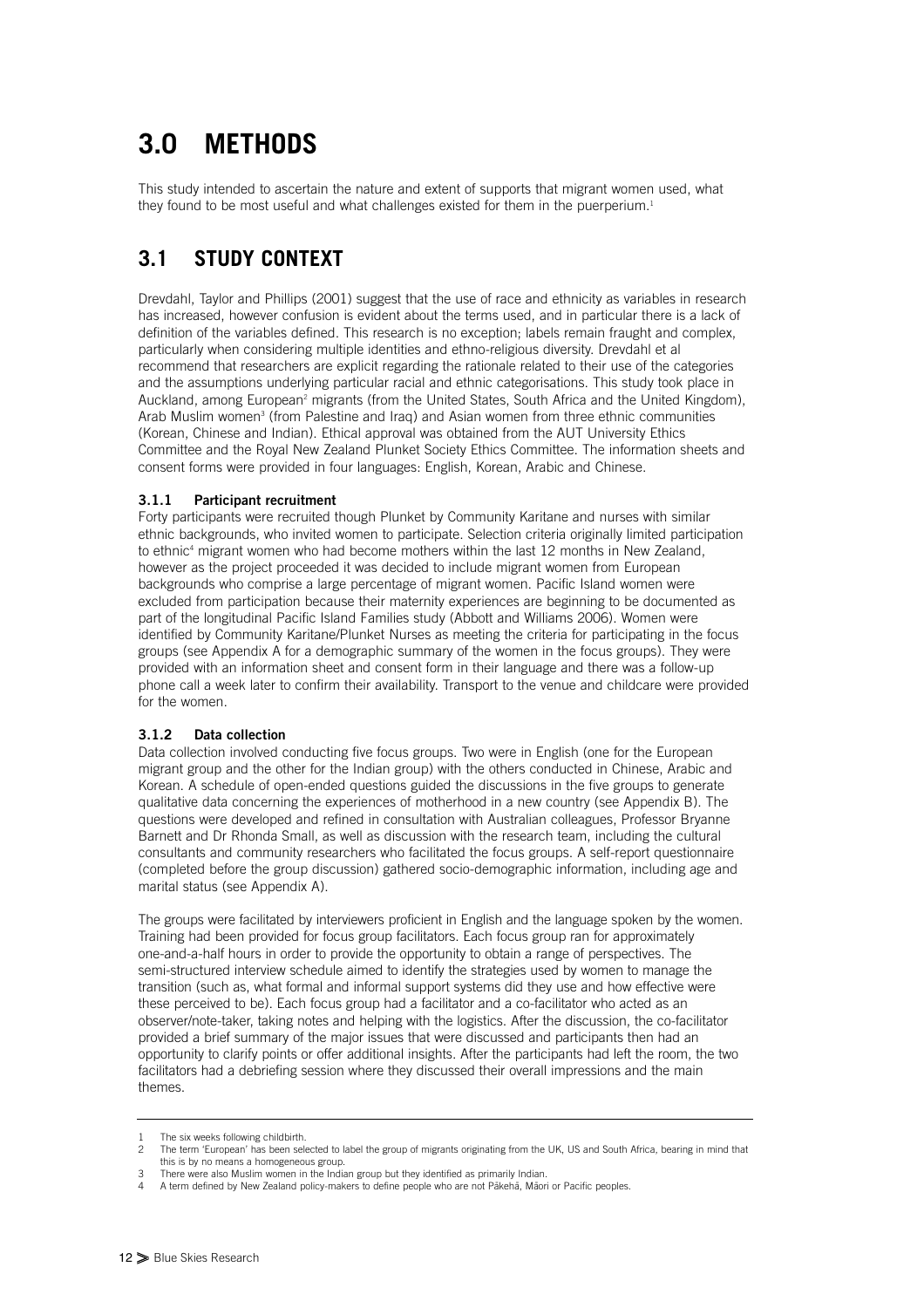Focus groups were selected as a method for data collection for this study because they allowed for economical use of bilingual facilitators and partly because they allowed for the expression of many voices, views and experiences. This contrasts with the predominant focus on individuals in positivistic quantitative studies. Being in a group can be more satisfying and less intense than an individual interview because participants can choose how much they wish to contribute to the discussion and when. Focus groups also provide opportunities for reflection and time to frame a response while others are speaking. The principal investigator's previous experience of being a co-therapist for group therapy with women who had postnatal depression also influenced the choice of data collection method. Seeing the therapeutic advantages of talking about their experiences, being validated for those experiences and becoming experts of their own experience, were viewed as possible benefits for participants who were potentially isolated. Other advantages of focus groups include having access to large numbers of people at one time and enabling interaction and the exchange of ideas within a flexible structure (Hudson, Aranda and McMurray 2002). There are drawbacks to using focus groups, such as the risk of some people dominating the discussion and not allowing quieter members to be heard and a risk of those with stronger views being dominant (both in agreeing to take part and in the focus group discussion itself) and influencing the contributions of others (who did not realise something was a problem for them until they took part in the discussion). This was managed to some degree by having trained and highly-skilled group facilitators who had prior experience in research or counselling.

#### **3.1.3 Data analysis**

The focus group interviews were recorded and transcribed, then translated into English and verified by an independent translator where necessary. The translators were not only bilingual but also culturallylocated, coming from the same ethnic group or similar cultural values as the women in the focus group. The interview transcripts were coded and analysed. The codes were clustered according to similarity and reduced. Similar phenomena were grouped into categories and named. The process was one of constant comparison, iteratively classifying and grouping the material to identify preliminary themes and sub-themes. Attention was paid to corroboration and divergence in the data. A draft report was reviewed by other members of the research team. This was then reviewed by the co-researchers (bilingual facilitators and recruiters) to verify the accuracy of the findings.

After the research staff debriefed, and the notes and tapes were transcribed, a narrative report was written to present the focus group results. A narrative report is a traditional focus group report that typically is composed of the key questions or the big ideas that have emerged from the discussion (Krueger 1998). The narrative report consists of a summary paragraph for each question, followed by illustrative quotations (Krueger 1998). Daly, Kellehear and Gliksman (1997) suggest that additional categories for analysis should be defined and then an explanation of similarities and differences within each group and between groups, followed by an account of how people see or experience a problem.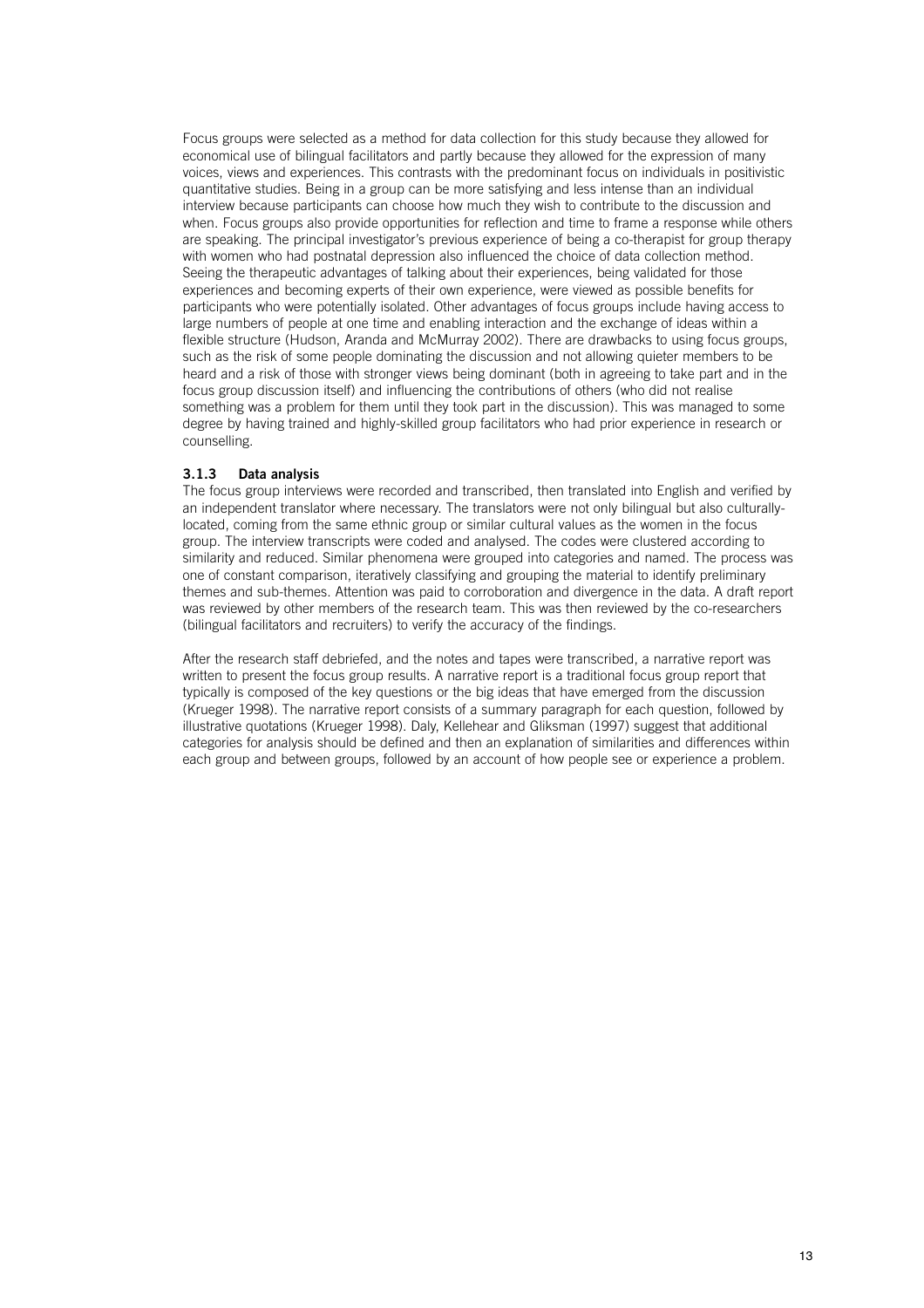# **4.0 RESEARCH FINDINGS**

Five major themes emerged across all groups, namely: the need for information; isolation related to migration; cultural needs; changing roles; and satisfaction with care. These are described in the research findings across the three key periods:

- > Antenatal period
- > Labour and delivery
- > Postpartum.

## **4.1 ANTENATAL PERIOD**

Women are confronted with a number of issues around their changing bodies and roles when they become pregnant. An added issue for women who are migrants is that they have to deal with an unfamiliar health system in the absence of a support network and knowledge resources they might have had in their countries of origin. Migrant women, like all pregnant women, had to make decisions that required access to information in order to choose a maternity carer and access antenatal classes. At this time, women who were not fluent or confident English speakers had to contend with issues of language and culture.

#### **4.1.1. Information needs**

Participants in the study lost traditional sources of knowledge when they migrated, creating a vacuum that needed to be filled by other sources (DeSouza 2005). Pregnancy in a new country meant that they had to become proactive and seek out information. This knowledge relates not just to the birth and labour process (that is, biological knowledge) but also includes social knowledge and institutional knowledge (Lazarus 1994). The latter are more difficult to access as they rely on context and social networks, rather than authoritative knowledge which can be obtained from experts. Many women valued very specific information about the stages of their pregnancy, which allowed them to become more involved in the pregnancy than if they had been in their country of origin where other family members could have shared the responsibility. This meant also that many husbands became more involved in the pregnancy than they might have been in their countries of origin.

Knowing where to begin the process was difficult:

I had no idea at all about the system here. It was through the pregnancy test kit that I found out I was pregnant, but did not know what the next step was. I wondered whether I had to show my test result to my GP. I had no knowledge of how to get the necessary information. (Korean participant)

In the main, women from the European groups were happy with the information they received:

I got good information and all along my pregnancy I had good information. I had an easy, smooth pregnancy, no complications. (European participant)

However, many Korean women were unhappy with the information that they were given, which was not available in their language. Being given broad encouragement was not a substitute for specific information and was perceived as a laissez-faire attitude to their wellbeing:

I was given some information, but I didn't read it, as it was not in Korean. I always felt that I was one step behind. It was not only the midwife who did not give enough information or necessary support. Everyone kept saying, 'It is okay, you are doing well' but gave few information or specific support. (Korean participant)

Pregnancy raised the need to develop active decision-making strategies and to choose a healthcare provider. For some this led to developing increased knowledge about their pregnancy and greater selfsufficiency. Many of the women were proactive about finding out about the New Zealand health system and turned to authoritative sources for information: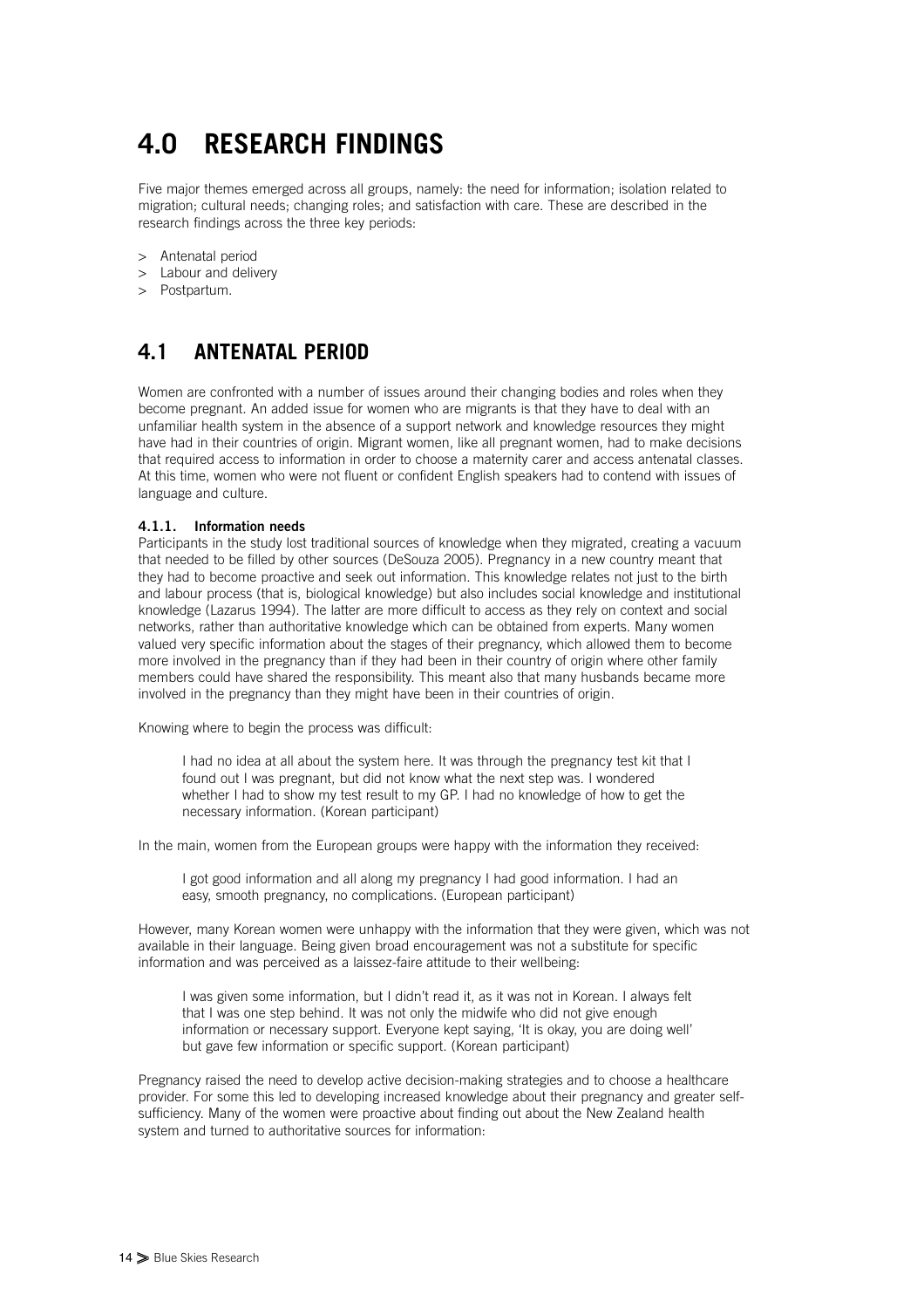Luckily, I was attending school and the assignment from school was to complete a project. I chose 'New Zealand's maternity system' and that was how I got some ideas about my situation. (Korean participant)

#### **4.1.2 Taking more responsibility**

One Indian woman found that she was more engaged in her pregnancy because her previous pregnancy was a joint responsibility with other family members while this time around she had to take more personal responsibility:

Why didn't I get the feelings the first time? Time passed with families, mother-in-law, sisters, brothers, and time passed like anything but here we are alone, thinking about the baby early and so every moment for me was a first-time moment, even though I'm a second-time mother. (Indian participant)

For some women the absence of family members and the access to information meant that they could monitor themselves through the stages of pregnancy and this led to developing increased knowledge and greater self-sufficiency:

I have to take care of my own self. I found this good thing in New Zealand that you should take care of the baby and you should be aware of foods and what is going on each and every month, each and every week, what really is important. (Indian participant)

#### **4.1.3 Family support**

The absence of social support from family members and peer groups meant that women required more support from their husbands, who were able to step forward into a space that was traditionally female-dominated:

Step-by-step they accept it and I feel that amusement once you get pregnant, the partner cares more than what you can expect them to, you know in India. Because there are a lot of people taking care about a pregnant lady in India but here … you know. (Indian participant)

Many husbands became more involved during the pregnancy and were more in tune with what was happening to their partner's bodies:

I still remember we had this bounty pack before my daughter got born and my husband and I used to read what's going to happen next week exactly on Friday. We used to wake up and the first thing we used to do was take a book and read 'Okay, so now our baby's doing that' and he will pat me on my tummy saying 'Oh my little one' you know? So I doubt whether the same feeling would have come if my pregnancy was in India. (Indian participant)

#### **4.1.4 Cultural needs: Someone from my own culture or a local?**

Participants used a number of different criteria and strategies to find a Lead Maternity Carer (LMC). Separation from family and other cultural resources and English proficiency had a bearing on the choice of LMC for Chinese and Korean women, who used their cultural networks to obtain an LMC, while for many European participants the process was more random and depersonalised.

Many Korean participants wanted a midwife who could speak their language (as several could not speak English) but who also understood Korean 'bodies'. Culturally specific information has to some extent been excluded as a strategy in the cultural safety dialogue because of the risk of stereotyping and having a 'tick list' and recipe book approach for cultural groups (DeSouza 2004b). One woman would have considered a New Zealand midwife if she felt she was culturally competent:

Since I could not speak English at all, I wanted to have a Korean one. Koreans know more about our bodies and Korean practices better. More knowledge culturally and more understanding of fellow Koreans. If New Zealand midwives were more knowledgeable about Korean people and our ways we might choose New Zealand midwives. (Korean participant)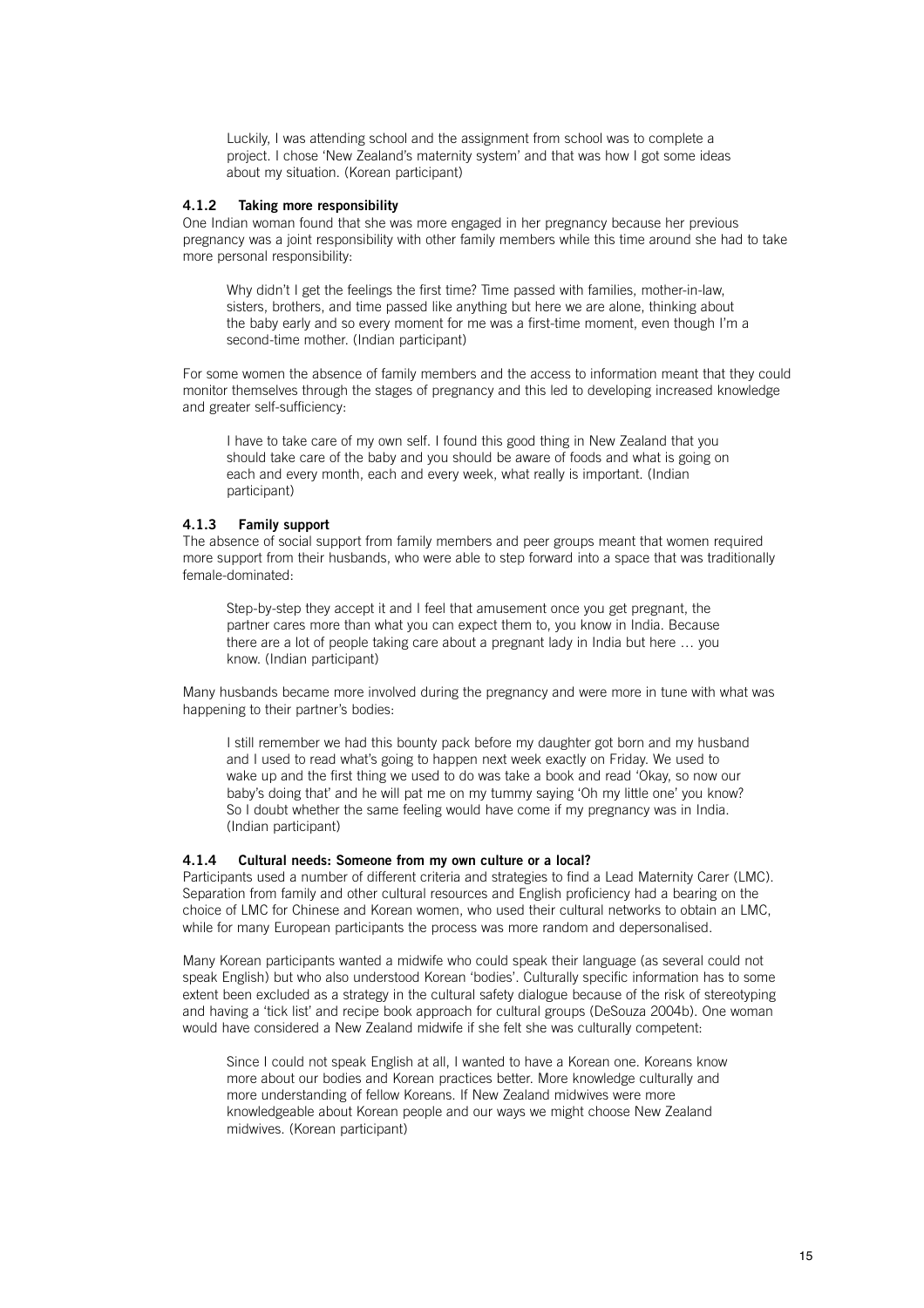The lack of confidence with English meant that some women were prepared to have an LMC with a bad reputation rather than make themselves vulnerable with someone from a different ethnicity with whom they could not communicate.

Choosing an LMC from one's own community and of the same gender was also a strategy for ensuring good communication:

It was important that my GP was a woman, and Arabic, because I needed someone to help me with expressing myself well. (Arabic Muslim participant)

However, this strategy had its own risks as well as the same participant noted:

To be honest, the first one didn't help that much … she was the one who allowed my situation ... my kidney situation to occur and deteriorate. So, when I feel pain and go to her, I mean when I first got married … you know … she'd say use things to clean yourself properly. But I would tell her I feel severe pain, I knew it was unnatural. When I got to the hospital the doctor said how could you be in such a bad situation. (Arabic Muslim participant)

Like the Korean participants, language dictated the choice of LMC for many Chinese women. They, more than any other cohort, relied on their networks to find a care provider. Chinese newspapers were a useful knowledge resource:

She speaks English and can speak Chinese. After I met her, I had a good impression of her. So I decided to have her as my midwife. My midwife has a partner who is also a Chinese (Malaysian Chinese). When I gave birth to my child, her partner delivered my child. The whole process was quite smooth. (Chinese participant)

There were a few Korean participants who deliberately chose New Zealand care providers on the basis that Korean was not necessarily better:

Many of you say good things about Korea, but the fact is it is not so. Wherever it is, there is good hospital, good doctors and it also applies here in New Zealand. (Korean participant)

However, a Korean participant who had chosen a New Zealand LMC stated she would use a Korean midwife in the future, not because of the language issue but because fellow Koreans were more caring and understood Korean bodies better than a New Zealand LMC would:

I chose a Kiwi midwife even though I knew I could choose a Korean one. However, I would go for a Korean midwife if I have a baby again for the reason of the caring minds of Koreans, not because of the language. The Korean midwife may have better knowledge of our body structure. I suffered from mastitis seven times in three months. I was in a great pain, but [the Kiwi midwife] didn't understand that. (Korean participant)

Another Korean participant expanded the definition of caring to include pampering, sincerity and sympathy:

Next time though I think I will choose Korean midwife. I want to be better looked after in a pampered way. It is important to me to feel understood and cared for with sincerity and sympathy. (Korean participant)

None of the Indian respondents chose an LMC on the basis of language and culture. Of more importance was friendliness and continuity of care:

The responsiveness and experience does count but at a time when you are really selecting a midwife, it's important that you select someone who is recognised, someone who has the link with the team who is going to handle you during your delivery, they have some contacts in the hospital. (Indian participant)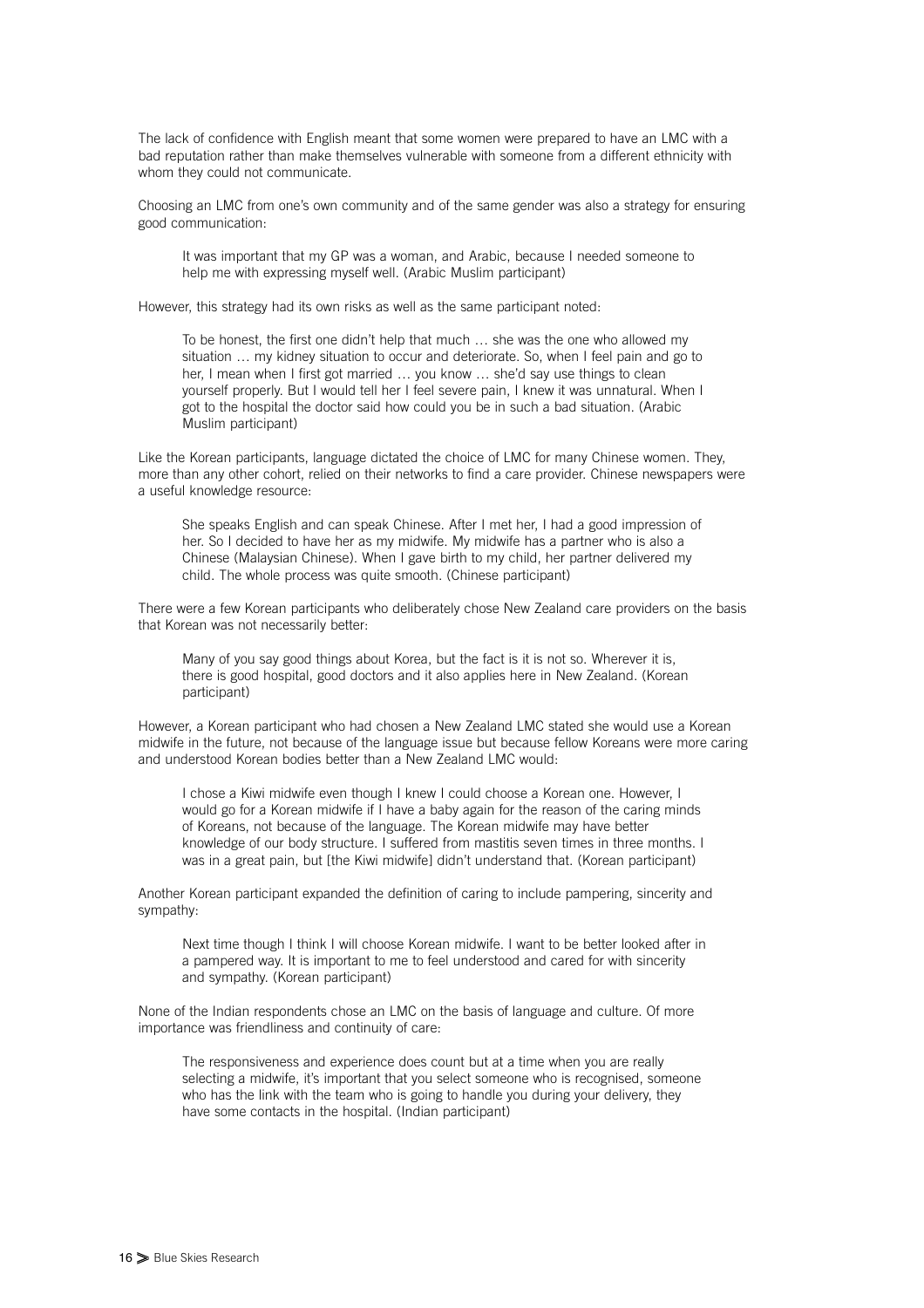In contrast with the Korean, Indian and Chinese participants who used their networks, a European participant 'cold called' LMCs from the telephone book, which made the process depersonalised and somewhat random:

My initial problem was actually finding that midwife. I didn't know how to go about finding; you can look in the Yellow Pages and pull a number out. I rang up a few but I didn't get a response back. And because at the time I didn't really have that many friends who had babies, so again you haven't got anyone to consult who you know. (European participant)

#### **4.1.5 Satisfaction with care**

Satisfaction with care was linked with the perceived expertise, competence and knowledge of the health provider. Participants were disappointed with health service provision when their LMC was not familiar with resources that might be available, or when they were kept waiting, or asked the same questions multiple times. This is likely to be true of all pregnant women and not necessarily specific to these migrant groups.

A Korean participant wanted to recreate a social network that could provide support and information. She was perplexed by her midwife's lack of knowledge of resources in the community and her assumption about the size of the Korean community was inaccurate.5 The desire for knowledge about rights when accessing healthcare services is a significant aspect for migrants (DeSouza and Garrett 2005). Being able to compare the different aspects of both her country of origin and New Zealand would have been a useful mechanism for sifting out and processing what was useful about both:

If it was in Korea, I could share my experience with my friends or other mothers. When I had my first baby. I enquired about the Plunket group for the Chinese mums, which I had heard about, but my midwife didn't know much about it even although she was aware of it. I tried to gather some information on a Korean mothers' group, but there was nothing. There was a Korean helpline only. There are as many Koreans as Chinese here, but no network to share information. It was a shame not to have such a group to discuss our rights and the good side of both countries. (Korean participant)

The perception of an LMC not being sufficiently informed was extended to the New Zealand health system. This was seen as inefficient by an Arab Muslim participant who noted that many appointments with health staff seemed unnecessary, with long waiting periods and the repetition of previously obtained information:

Sometimes, the visits are a bit of a nuisance. You needed to have a bit of patience with them. They'd give you a 10am appointment but not see you till 11.30 or 12pm. When I was pregnant with my first son I wouldn't be that annoyed but when I had my other children and I had to take them, they would be such a hassle. Their service was good, but you had to wait for a while. Unless you tell them you're in a hurry and have other things to do, then they may speed your processes. Some appointments were unnecessary, they just repeat the same information that the GP or midwife would have probably told you before. Sometimes the doctor gives you that impression – 'What are you doing here?' – you know. (Arab Muslim participant)

The notion of health professionals being surprised to see the woman and not knowing her health needs or history was echoed by several participants, who found that continuity of care was poor. They were annoyed by having to repeat information about themselves, as well as by the reliance on notes, rather than what the women were presenting with. This finding is probably not specific to migrant groups or to pregnant women:

I'm really happy about the services that we get in New Zealand but there are also some loopholes in here. For instance, whenever you are sent to the Greenlane Hospital for the visit to the doctors, the doctors are surprised at why you are visiting them, like they don't have the notes, though they are in the file but they don't read them too early and they just take you in and they ask 'How can I help you?' you know? And then they are wandering through the notes, whether whatever you are going through is written there or not. (Indian participant)

<sup>5</sup> The Korean community makes up only 8 percent of the Asian population versus the Chinese who make up 44 percent of all Asians. Koreans were the fastest growing of the top 50 ethnic groups in 2001, numbering 19,026, a percentage increase of 1,946 since the 1991 Census (Statistics New Zealand 2005).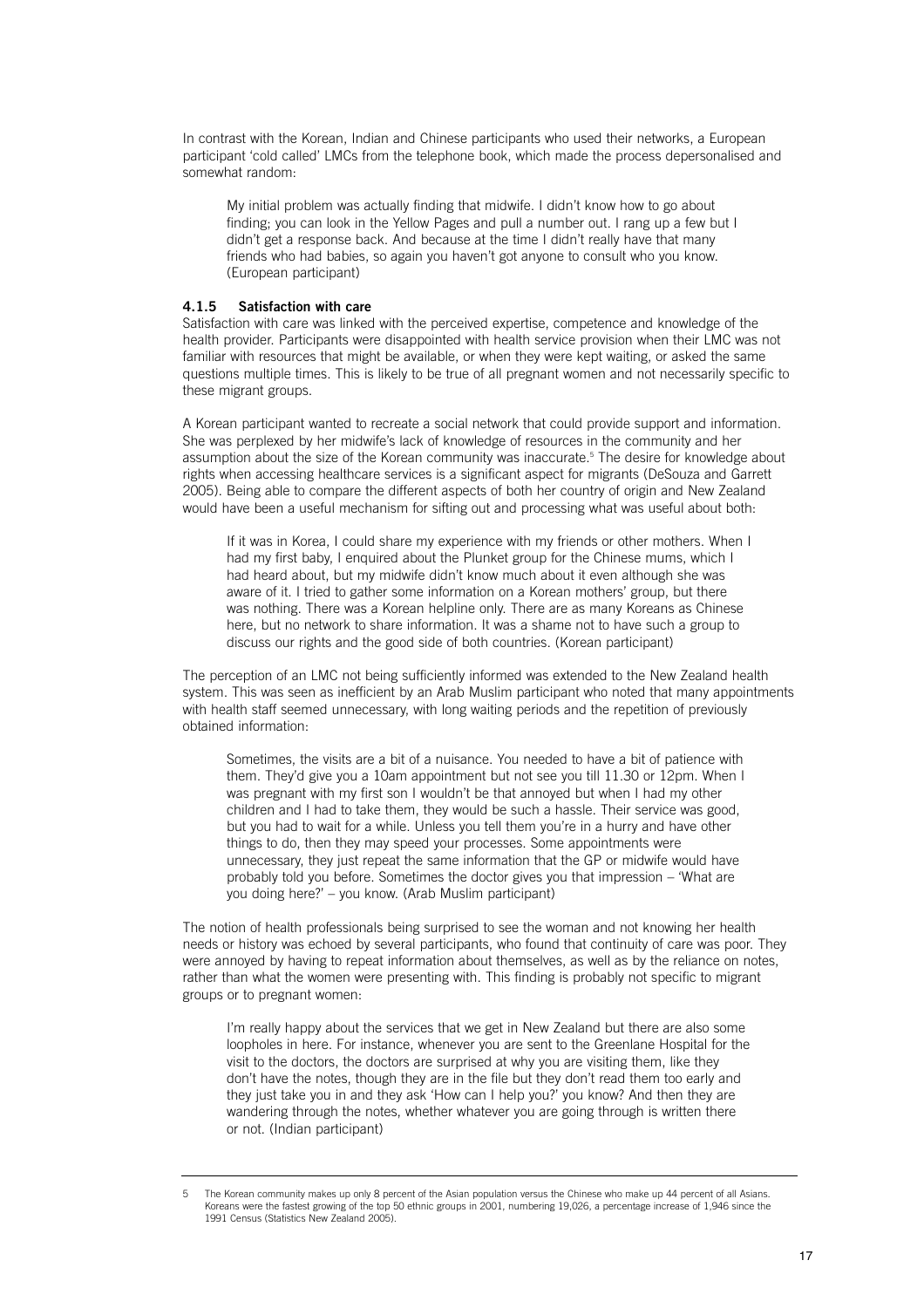However, another Indian participant felt she was being informed with regular communication from her health provider about her own health status:

I was a diabetic patient and so I was sent to National Women's where I was taken care of very nicely. I still am surprised that they took so much care of me. They used to call me two days in a week and tell me what's going on with you. (Indian participant)

Feedback from many of the Arab Muslim mothers was positive from the point of view that staff were accessible and in regular contact. Many of the Arab Muslim participants felt that they were a priority, that staff appeared competent, that the timing of care was good and communication was effective and encouraged to be a two-way process:

You know, this is the only country that I have experienced which provides such care for pregnant mothers. They care for you. As a pregnant woman you have such priorities. (Arab Muslim participant)

These findings reflect other research findings which show that dissatisfaction with antenatal care is associated with insufficient number of antenatal visits, long waiting times at appointments, lack of continuity of caregiver and of care content, and lack of information and explanation. In addition, factors associated with satisfaction with care providers are clinical and technical competence and friendliness (Hildingsson and Radestad 2005).

#### **4.1.6 Antenatal classes**

Women were prepared informally for childbearing and childrearing by other women and through living with extended family members such as aunts and grandmothers and learning from practical experience of assisting with childrearing (Ho and Holroyd 2002; Renkert and Nutbeam 2001). Over time, changes in family structure, participation in higher education and the workforce, as well as the increased medicalisation of childbirth, have led to an increased dependence on formally organised antenatal classes for the development of knowledge and skills. The advent of formal antenatal education in the West was in response to the desire to improve antenatal care and maternal-infant outcomes in the early 20th century. Antenatal classes are thought to fulfil three key aims: provide information about the process of and choices for labour and infant feeding; an opportunity for women to develop peer networks that are supportive; and to help women to learn skills to cope with labour (Spiby, Henderson, Slade, Escott and Fraser 1999). Classes also assisted husbands:

When you know something it's better than just going without knowledge and you're worried. Yeah and as a first-time mother I didn't really know what was going to happen or what to expect and then, yeah, I learnt a lot from that. (Indian participant)

And for gaining confidence about what was to come by having some broad knowledge:

I felt it was not so relevant to my delivery. But I felt more at ease and more confident during delivery. There are Chinese people in the class. The midwife was also careful when teaching us. We could understand her. My husband's English is very good. He escorted me to the class. It was about some basic ideas. I didn't find it useful for my delivery. During delivery, you follow the instructions of your midwife and have no time to reflect on what was taught in the class. But you feel relieved and less anxious. You roughly know what is going to happen and what is what. (Chinese participant)

I never went to lessons as such for my first child, I was too preoccupied, but then even with my second child, I already had the experience, so that helped me. (Arab Muslim participant)

I went to a lesson about the types of anaesthetics and things like that, and it was quite useful. I was worried about the epidural. But then things were clarified in that lesson. (Arab Muslim participant)

Classes helped partners to engage with the pregnancy and coach their wives: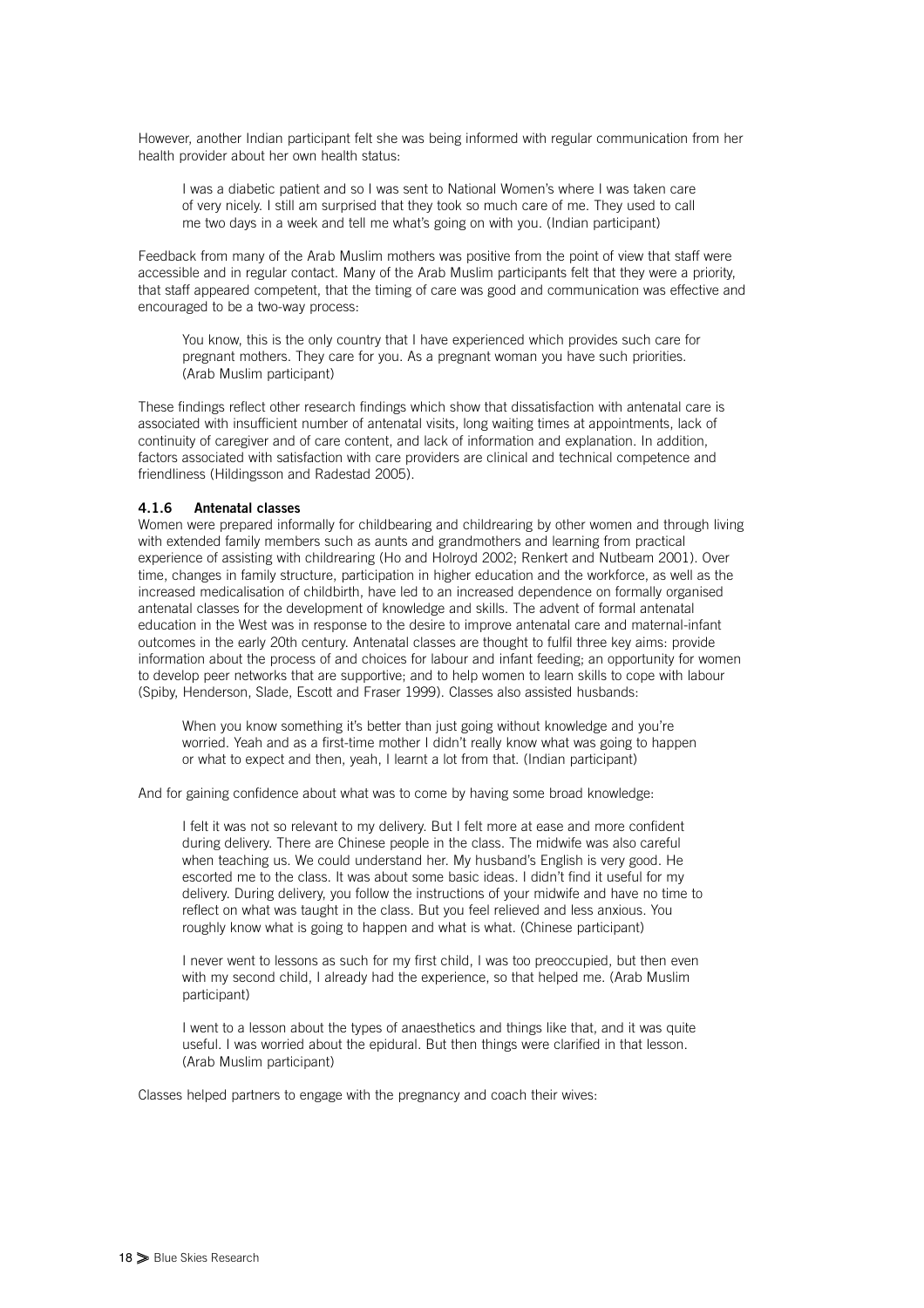The fact that my husband whom I can trust most listened to everything in the antenatal class was a big help, as he could take care of me. The video even showed him how to massage me on the back when I am in labour. It was a great help that my husband understood everything and explained it all to me. (Korean participant)

But language barriers made classes inaccessible for some:

I felt frustrated because I could not understand everything. (Korean participant)

Both my husband and I have poor English so only attended once. (Korean participant)

Many women from the European group attended antenatal classes, unlike women from the other migrant groups who found that there were barriers such as lack of English proficiency, lack of transport and lack of childcare:

I found the antenatal classes were excellent, very informative and I think a lot of the success of the class was revolved around who was in the class as well. …we had a great crew. (European participant)

This resulted in women developing a support network which they maintained throughout their pregnancy and in the postpartum period:

We had a great group of people and we learnt, and we interacted really well, and we've met up afterwards and all kept in contact with each other. (European participant)

This meant that they had support throughout their pregnancies from a new peer group:

Well, it meant that you had continued support until you actually gave birth and what was really good was that we were all due I think it was within 10 days to two weeks to each other. And so the first two went into labour on the same day so you got that feedback on how everything had gone and what went well and what didn't go well. (European participant)

This section highlighted the information needs of migrant women, who were unfamiliar with the New Zealand health system and separated from knowledge resources such as family and friends. Information was needed in order to be able to make decisions and this process began as soon as a woman became pregnant. The information gap meant women had to take more responsibility and become more informed. The space created by being away from family and friends led many men to become more involved in their partner's pregnancies than they might have in their countries of origin. The importance of receiving detailed and specific information in one's own language was highlighted. For many of the Asian participants language proficiency and cultural needs (such as an understanding of culture and gender matching) influenced the choice of LMC or attendance at antenatal classes. For women and their husbands who wanted to take an informed consumer role there were resources available which led women and their husbands to be more self-sufficient, proactive and engaged in the process. In the absence of family and peers who are traditional sources of information about maternity, antenatal classes have the potential to fill the knowledge gap. Women identified continuity of care, feeling nurtured, having regular contact, professional expertise and knowledge of community resources as key influencers of satisfaction with care.

### **4.2 LABOUR AND DELIVERY**

Labour and delivery were a time when information, support and cultural needs were especially important. Women wanted information that was specific to their stage of labour and that was individualised (some felt they had too much and others too little information to feel that they could make the best choice for themselves). Women felt most supported by the advocacy and discussion of natural birth promulgated by midwives and where there was continuity of care. Cultural needs also came to the fore for many of the participants, in particular the Korean participants, who struggled to incorporate their traditions and rituals into institutional care and felt that there was not only no room for cultural practices but also that they were discriminated against. In addition, many women were very anxious about labouring on their own and felt like they were made to wait too long at home which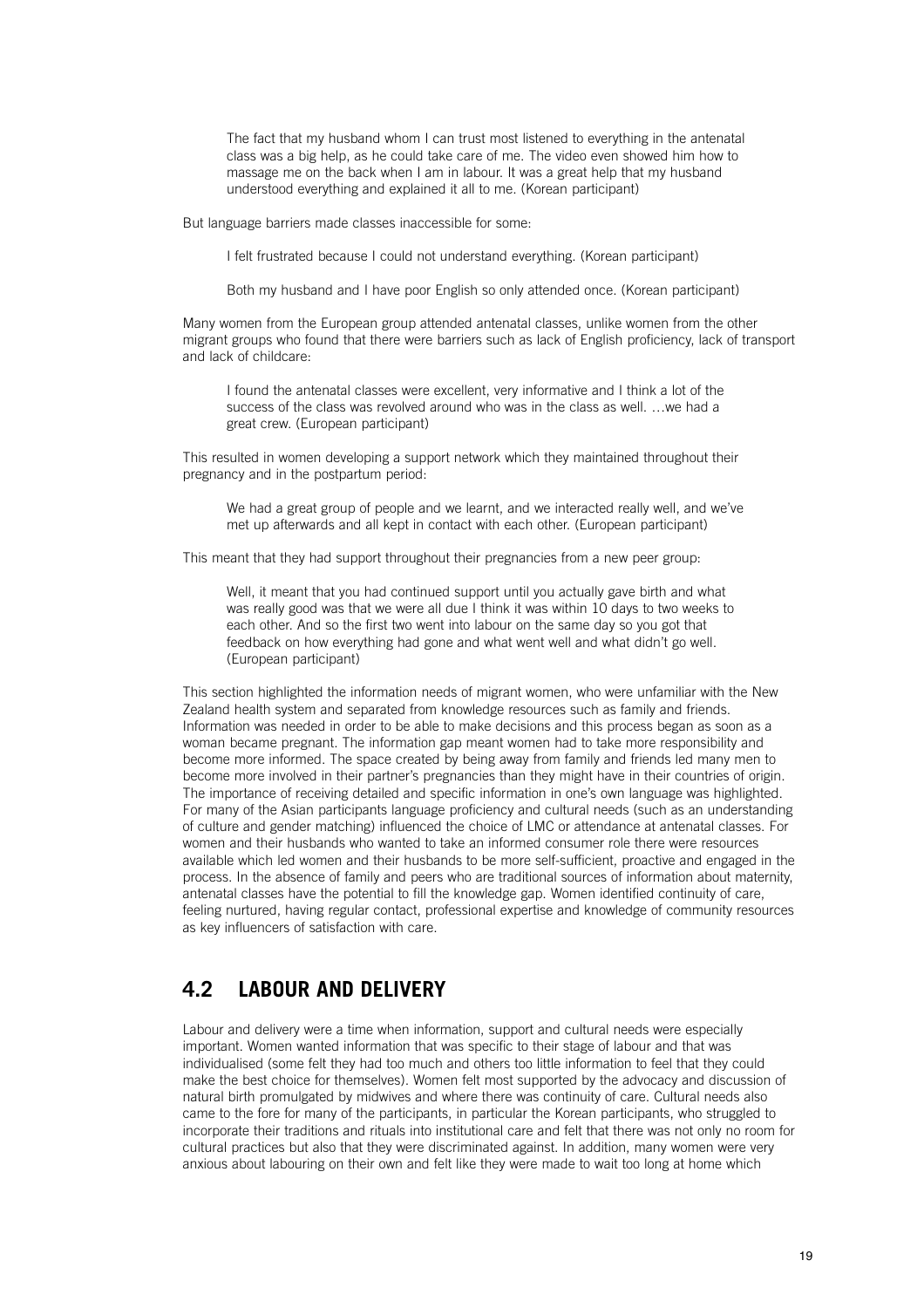resulted in them feeling traumatised<sup>6</sup> about their births. The issue of lack of family support was raised. It was felt acutely by some participants but was not an issue for others. However, the absence of family members created a space for husbands to be present for the birth which may not have been possible in their countries of origin.

#### **4.2.1 Information needs**

Having good information made women feel confident about the process and helped them develop a trusting relationship with their LMC:

For me, the midwife was with me, she explained to me so well the best way to give birth. Like, what is delivery, if it were natural or Caesarean, what types of pain relief could I get. So you can say that I went to the delivery room with confidence. The main thing I kept in mind was that I trusted the midwife. That was the most important thought that helped me a lot actually. And thanks to Allah, my delivery was very easy, both of them. And that is why I was actually quite encouraged to maybe have another child, God-willing. (Arab Muslim participant)

A South African participant was happy with the information she was given verbally and in written form and, in particular, having the right information at the right stage of her delivery. In addition, the fact that her midwife understood her cultural context was also significant:

The midwife who delivered my baby is from New Zealand but she worked in Cape Town for three years so that was good, that connection and she told me, you know, she told me step-by-step where and what stage I'm at. I think that's the biggest support that you really need in the delivery room is to tell you at what stage you are at and what's happening. (European participant)

A Korean participant stressed the value of specific stage-by-stage information, rather than broad encouragement:

In Korea mums are given lots of warning and feedback of what is happening during labour, and told by doctors what to do regularly. This was missing in New Zealand. When I rang up the hospital to say I was having contractions and that I wanted to stay in hospital, I was told to go home. By the time I made it into the hospital I was already five centimetres dilated. It would be good to be given feedback of our progress of labour and how many centimetres we are at each stage after the vaginal examinations. I was not told this. Not enough explanation and only told that 'You are doing well'. (Korean participant.

The need for not only specific information but also to be told the best option or given enough information to make the best choice was also voiced. The facilitative role of health providers was called into question with some participants wanting a more authoritative role. The partnership between the midwife and the woman underpins the midwifery model in New Zealand maternity services and is based on equity and the acknowledgement that both parties make equally valuable contributions. Midwives bring their knowledge, skills and experience, and the woman brings her knowledge of herself and her family and her needs and wishes for her pregnancy and birth. According to Tully, Daellenbach and Guilliland, midwifery practice has shifted from authoritative models to partnership and collaboration, to both empower women and to distinguish midwifery from the more hierarchical professional models of medical, nursing and obstetric practice. However, partnership rests on consumers who are informed and want to be informed and requires several factors to come into play:

In New Zealand different delivery options are given to mums and we are asked to choose by ourselves but unable to choose the best options for ourselves due to lack of sufficient knowledge. Want more advice and guidance and even want to be told which better option for us is. So in the end we have limited options due to not enough knowledge of all the pros and cons of delivery methods. (Korean participant)

<sup>6</sup> Approximately 1.7 percent to 6 percent of women develop Post Traumatic Stress Disorder (PTSD) following a traumatic childbirth experience. Common experiences include physical pain, not being heard, powerlessness and loss of control.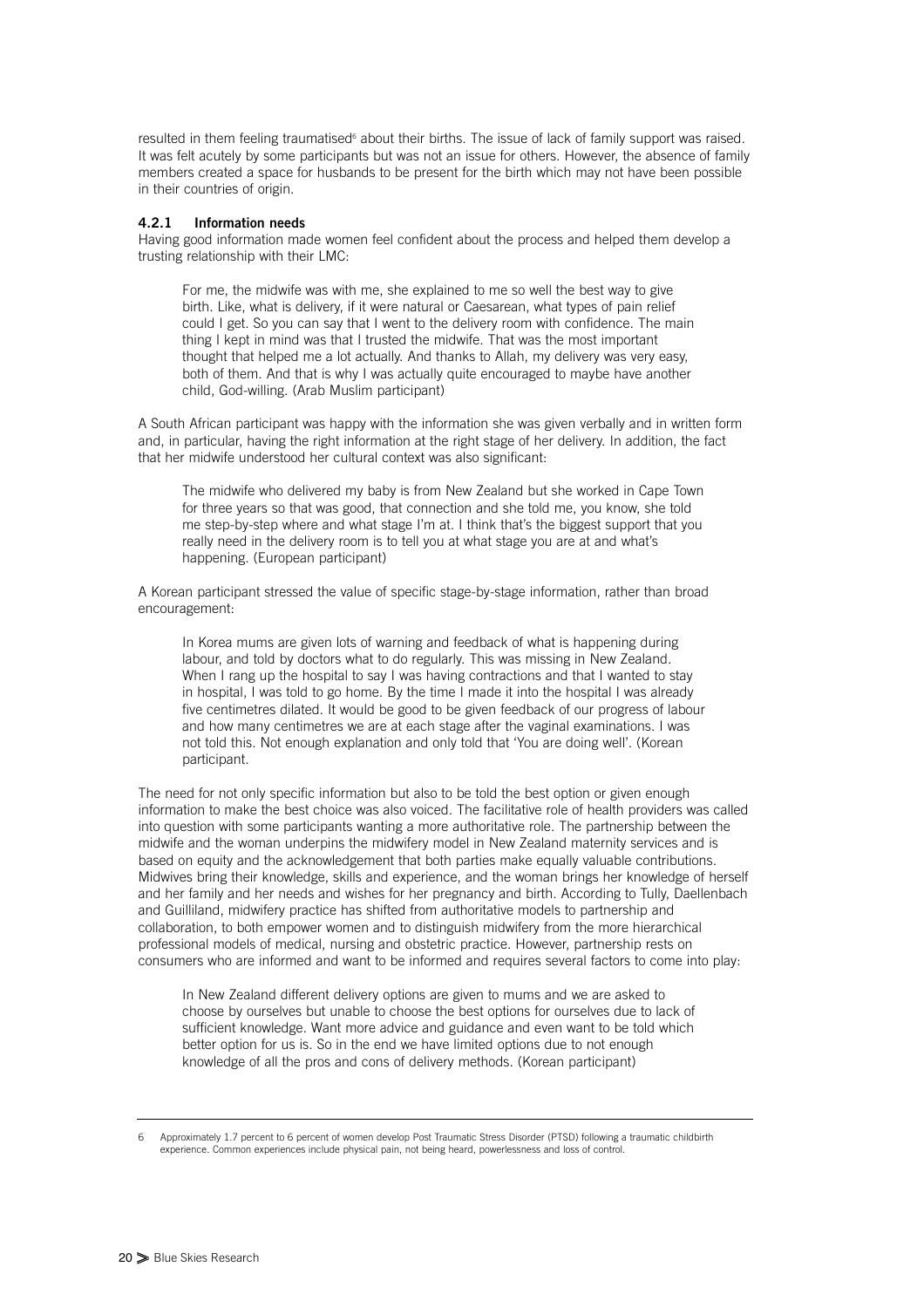The theme of the need for information to be individualised and culturally appropriate arose in the antenatal period and is revived here in the feedback from an Indian participant, who felt that she was given too much information:

During the labour the ladies said that I need an epidural because I can't go through the pain anymore. The anaesthetist comes in the room and says out of 150 million there are 10 percent of cases with risk, all that information beforehand. (Indian participant)

#### **4.2.2 Natural birth versus medicalised birth**

A common midwifery assumption about childbirth is natural childbirth which assumes that pain is a *natural* part of birth and that, with the right attitude, preparation and reassurance, women can control and manage that pain without chemical pain relief (Dick-Read 1933, 1959; Kitzinger 1964; Lamaze 1958, 1984). A competing medical view is that pregnancy and birth are a potentially pathological time where something could go wrong. The idea of natural birth was taken up by many of the participants who found the experience of childbirth easier and empowering in New Zealand, and for one participant this experience gave her the confidence to consider having another child:

In New Zealand women use no pain relief. I had my child delivered with no pain. So I have been thinking childbirth is such an easy thing. I may take into account to have one more baby. (Chinese participant)

Others appreciated the different philosophies between medicine and midwifery, which meant that intervention was minimised:

I have found the doctors force for the Caesarean and the midwife goes for the normal but I think the midwife prefer normal delivery, they want normal only by any chance and doctor, if they find patients in trouble and things, they just advise for the Caesar. The midwife goes for normal and doctor goes for Caesar. (Indian participant)

I had my labour pain and my midwife was fighting for me for getting normal delivery and the other doctors were just forcing my midwife to make it Caesar because I was in a bad pain and after the baby I really feel like it's good. (Indian participant)

In comparing the advantages and disadvantages of both countries, a Chinese participant found that although she would have had more support in China from family members, the experience of labour and delivery were more satisfying in New Zealand:

In China I have many family members around me. I didn't need to cook after childbirth. But here the labour and delivery are more comfortable. Although I had C-section, my feeling is quite good. I don't know why. I had 10 hours of labour in China. The doctors complained to my husband that why your wife was so bothersome and what on earth she hadn't had delivery yet. In here the situation is much better. (Chinese participant)

One of the Arab Muslim participants expected a whole staff of doctors:

But I was surprised to find only the midwife with me. I probably thought that delivery is such a huge thing that requires more than one person there, you know. (Arab Muslim participant)

The experience of a natural birth versus obtaining a Caesarean arose for an Arab Muslim participant:

I trust them, I believe in them. Thanks to Allah the baby was normal. They were trying to calm me, and things like that, and they were preparing me for the operation. I was dressed for a Caesarean. Everything was prepared. But their first choice would be a natural birth. I trust them, I believe in what they think. (Arab Muslim participant)

These competing philosophies of childbirth had material effects, in that participants felt caught in the conflicts between the various groups involved in maternity care:

During labour and that thing is not good here, like during labour we are dependent, we want to be dependent on some doctors or midwives but some of them used to fight with each other only and some of them will not attend to you. (Indian participant)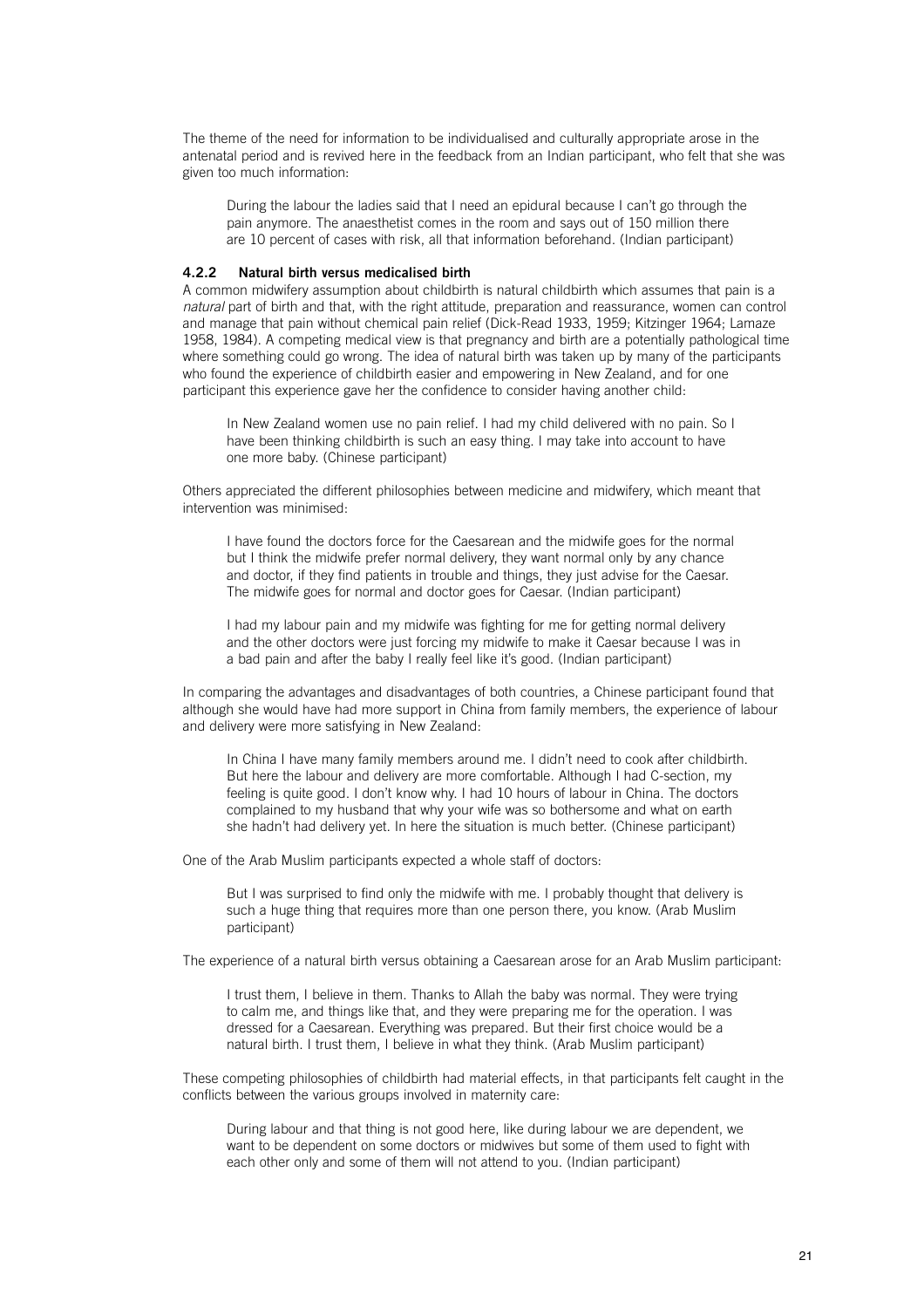#### **4.2.3 Continuity of care**

Continuity of care refers to care provision by the same caregiver/s throughout pregnancy, labour, delivery and postpartum. A recent Cochrane review found that there were clear benefits for women from continuity of care during pregnancy and childbirth. In particular, women who had continuity of care by a team of midwives experienced a number of events, including being more likely to discuss antenatal and postnatal concerns, attendance at antenatal classes, birth without painkillers, saying that they were confident and felt well prepared and supported during labour, and prepared for infant care (Hodnett 2000). Continuity was identified as a key factor in feeling prepared by several participants and played a part in how happy participants were with the care that was given:

I had an independent midwife and I had an obstetrician as a stand-by in case of any complication I had so I was all prepared with my, you know, antenatal classes and all the advice and all that and then I never got a labour, I was induced, so … so I was in the hospital and my midwife was with me from the beginning to the end and no one else was there only my midwife and the specialist was coming and checking every time and going and saying 'Yep, it's all good' and I had a good delivery as well, so I never had any other outsider people come in or changing over of midwives or anything like that. (Indian participant)

Others were unhappy with the continuity of care that they had experienced:

Yeah, I mean she was there, she was all the time there monitoring the baby's heart and all but when the time came out to push him out it was some two different people who were there and they just put their hands up and they said 'I don't know how to handle it' you know? (Indian participant)

For some, the issue of continuity of care also related to the reading of notes and finding out information:

I feel is that it's very annoying, you know, once you are going into the labour, you have handheld notes with you. Why can't they read that notes and see what is the case instead of asking the woman who's going into labour? It's so painful actually that you are going in that trauma and you are having heaps of pains and still you know they're annoying you constantly with questions. (Indian participant)

#### **4.2.4 Cultural needs and caring**

Migrant mothers often hold parallel beliefs from both their home culture and their receiving culture. However, migrants also want to fit in and are in turn expected to 'assimilate', especially by health providers in the context of health (DeSouza 2005). Many of the Korean participants felt forced to compromise between their home cultures and receiving culture. Practices from their home culture, such as keeping warm, eating special food and being nurtured, were difficult to maintain in hospital. Eating not only the right food but also the right quantity of food was very important, but the hospital was not flexible about the provision of food or staff were not supportive of people bringing in their own food:

I'm not picky with food and I still enjoyed food even after giving birth. The Kiwis said that the food had all the nutrition, but the portion was too small for me. Kiwis probably eat the same thing, but how would I produce milk with a portion like that? They gave me the same amount of food (it was sort of watery…) as if I was an ordinary person, and it wasn't quite enough. I couldn't bring my own food under the circumstances, and didn't want to bother the other mums with the smell of my own food – when I had my first child, the nurse had told me off for the smell. In both children's birth, I had to share a room with another mother, as there were too many patients, and the midwives showed an obvious sign of dislike. They even said to me if I had 'brought fish'. This experience after my first child put me off from bringing food again – this is why I was hungry. (Korean participant)

Migrant women were also caught between current practice that encourages women to be independent with mothercraft as soon as possible (through rooming-in) and traditional practice that supports the woman having a period in which to recuperate while being attended to by family. To some degree this was once the case for all New Zealand women but has changed over time with the introduction of 'rooming-in' which was established to promote early and continuous contact for mother and baby,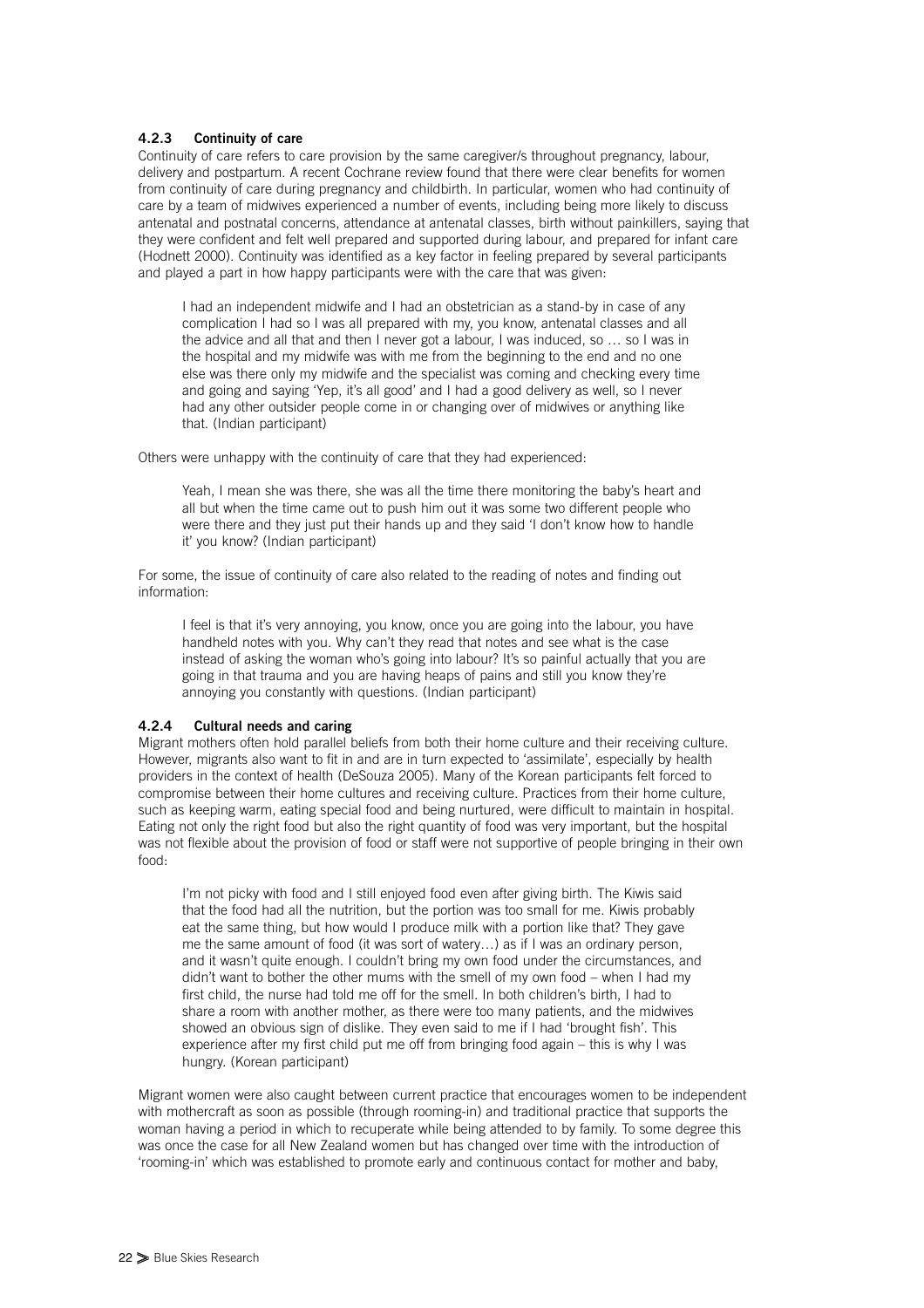prevent separation and enhance attachment and breastfeeding (Enkin, Keirse, Chalmers and Enkin 1989). However, a study found that when women were asked about hospital routines that were difficult for them, the practice of rooming-in was found to be their major concern (Rice 2000). They did not like the practice and felt that the policy did not meet their cultural needs, because they perceived that postpartum rest was crucial for physical and emotional wellbeing. Not taking proper care of oneself after one of the most vulnerable periods in a woman's life would result in long-term health consequences. For many participants, this led to unmet expectations of being cared for:

I had to take care of myself. Before I gave birth I had to go to the toilet very often. Because of the pain, I couldn't manage to wear shoes so I was bare feet. Because of this, now I have sore toes and my thumbs are stiff in the morning. I gave birth at 1:30 and went home the very next morning. I just did not want to stay in the hospital. I had heard that the nurses were not very kind. I just hated being there. It was so inconvenient and I just wanted to go home and keep myself warm. (Korean participant)

Instead they felt that they were treated unkindly and like the baby was more of a priority than the mother:

I said I wanted to go home, as nobody was available to help me. The nurse's care was only limited to looking after the baby when I was eating. Isn't it chilly even in December? It was cold for me as the windows right next to me were open. But my attempt to shut the window ended up with a grumbling nurse opening it again while I took a short break. (Korean participant)

Several participants felt as if they were left on their own to manage with their babies:

It would be nice if a nurse could help me. Even though I rang the bell the nurse didn't come. I was changing my baby's nappies and [s/h]e wet the bed. I was sore all over and I rang the bell but a nurse still didn't come. So I took the baby to ask a nurse for some nappies, but the nurse only told me where it was and left me to do it on my own. Although I requested several times for help, they took one glance and left. Nurses weren't much of help. Even if I'd stayed another night, they wouldn't have been much help. (Korean participant)

#### **4.2.5 Support**

The expectation of attentiveness and 'endless care' that is typically received from extended family (Shin and Shin 1999) can be lost in the process of migrating, leading many women to expect it from their caregivers. The same could be said for mothers in general as there is frequently a mismatch between the help new mothers expect and actually get:

The thing is that back in India we have our families and extended families so that in India we are prepared for the whole thing, emotionally and whatever but when we are in this country, we are looking out or trying for that emotional support and since our extended family is not here, so we are trying to get whoever is coming first in that field, the doctors or the nurses. (Indian participant)

Increasingly, consumer satisfaction with healthcare is associated more strongly with communication skills and interpersonal interactions than with staff's clinical skills (Baker, Choi, Henshaw and Tree 2005) and, for many Korean participants, poor communication led to feeling mistreated and offended:

I rang the bell to call the nurse, and when the nurse came, she sounded annoyed and sarcastically asked me if this was my first child and why I acted like it when it was my second one. I understand that there were a lot of people, but from the way the nurse was treating the Kiwi lady opposite me, I felt very mistreated as I could sense the differences in her attitude. (Korean participant)

Yes, the way she was talking was so different. It was because I was tired, but the nurse thought I could not understand her. She treated me like a child. Although she called me by names such as love, sweetheart and honey but it did not feel like they really meant it. They must have thought that I didn't know. The attitude towards me was different and so were the contents of the conversation. It was beyond description… I was too upset, offended. (Korean participant)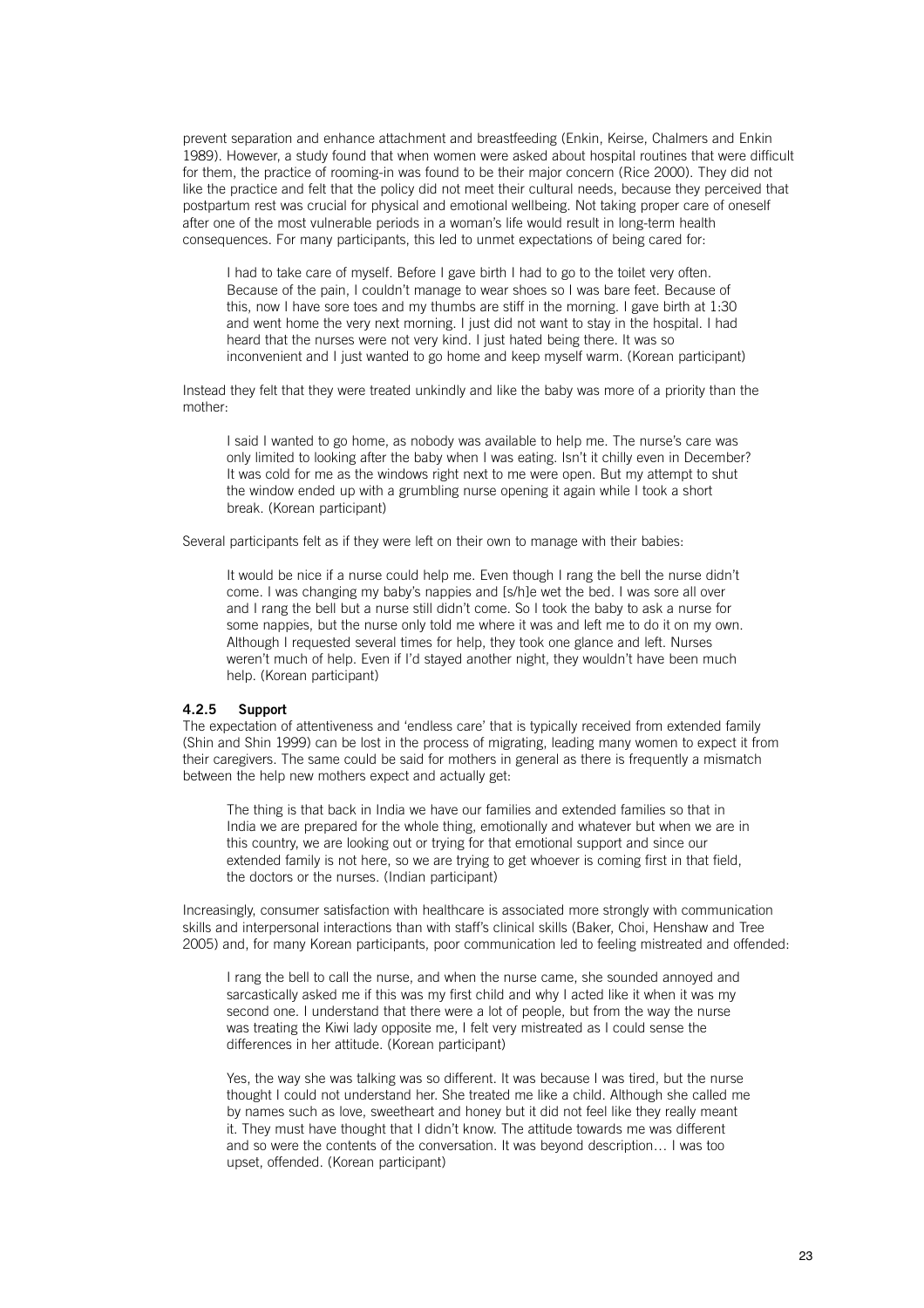In contrast many of the Arab Muslim women were full of praise for the quality of care that they received from midwives and nurses:

The most important thing was that they gave you drugs to ensure you did not feel the pain. I was really grateful for that, it made those labour and delivery moments bearable. I realised it was such a different experience when I compared giving birth to my children at Arab countries, from those who I gave birth to in New Zealand. They both were pleasant experiences here. (Arab Muslim participant)

I mean, I saw the care, the consideration … you know, in the hospital, that you are something special, to the point that they bring the wheelchair to you, or to the car. She'd tell me, 'Save your energy'. So that was a very nice thing, so I wasn't worried, no problems, I had no concerns [laugh]. (Arab Muslim participant)

An Indian participant and an Arab Muslim participant found their midwives maternal and caring:

Especially the midwife I had, Jenny her name is, but she acted like my mum, my mother, not my mother-in-law! Jenny, she was wiping my face and everything, like I felt like my mother was standing next to me. (Indian participant)

I'll tell you something, when I gave birth, my first child especially, I didn't know what to do when it cries. The nurse would take him, and say don't worry, I'll get the spa ready for you, you sit in the spa and we will take care of him. So she would then take me to the spa, towels are ready, a flower on top of the towel, and a drink, because she said the water is hot, so we don't want you to dehydrate. To the extent where I felt like I was the Queen. (Arab Muslim participant)

These findings suggest that migrant mothers value clinical competence and good communication and have expectations that midwives are caring and understanding. However, having access to mothers and family members was still important:

Well, it was really hard for me because I'm quite close to my family, but I think you know it's the same thing when you have your family, there are other issues but I really felt that I wanted that support. I never wanted my mother in the room and she would never want to be in there, but I wanted her around. (European participant)

Some participants disagreed that family support was necessary and in some cases could be an added burden:

They gave you more trouble while they helped you. Without them you can concentrate on looking after the child. Since she had come, you had to show her around. You couldn't ask her to stay at home every day, right? The child was so young, but you had to carry her to many places every day. I was completely worn out. Besides, our views of looking after children are different. She said you shouldn't have a bath. Is it possible that you don't have bath? Not possible. They said you shouldn't eat cold food. At least you can eat some fruits. If you don't follow their instructions, they felt unhappy with you. (Chinese participant)

My parents were actually here for the birth and I actually found that stressful because I was late and they were having to extend tickets and things and that actually put more stress on me which is a terrible thing to say. The fact that they were here put more pressure on me than anything else because I eventually opted… I mean I went in to get induced and the midwife sort of said, 'Look you're going to go yourself tonight anyway really, you can go home.' But I was like, 'Look I'm here, this is Thursday my Dad goes home on Sunday you know I'm under pressure to produce here.' (European participant)

#### **4.2.6 The role of husbands**

The 'new involved father' constitutes a standard or benchmark (Lupton and Barclay 1997). In contrast with the past, fathers are expected to participate in antenatal classes, labour and delivery. For many migrant mothers, the absence of other family members led to many partners and husbands participating to a greater extent. In some cases, fathers provided a barrier against what was perceived as motherly interference or provided the care and support that an ideal mother would have provided: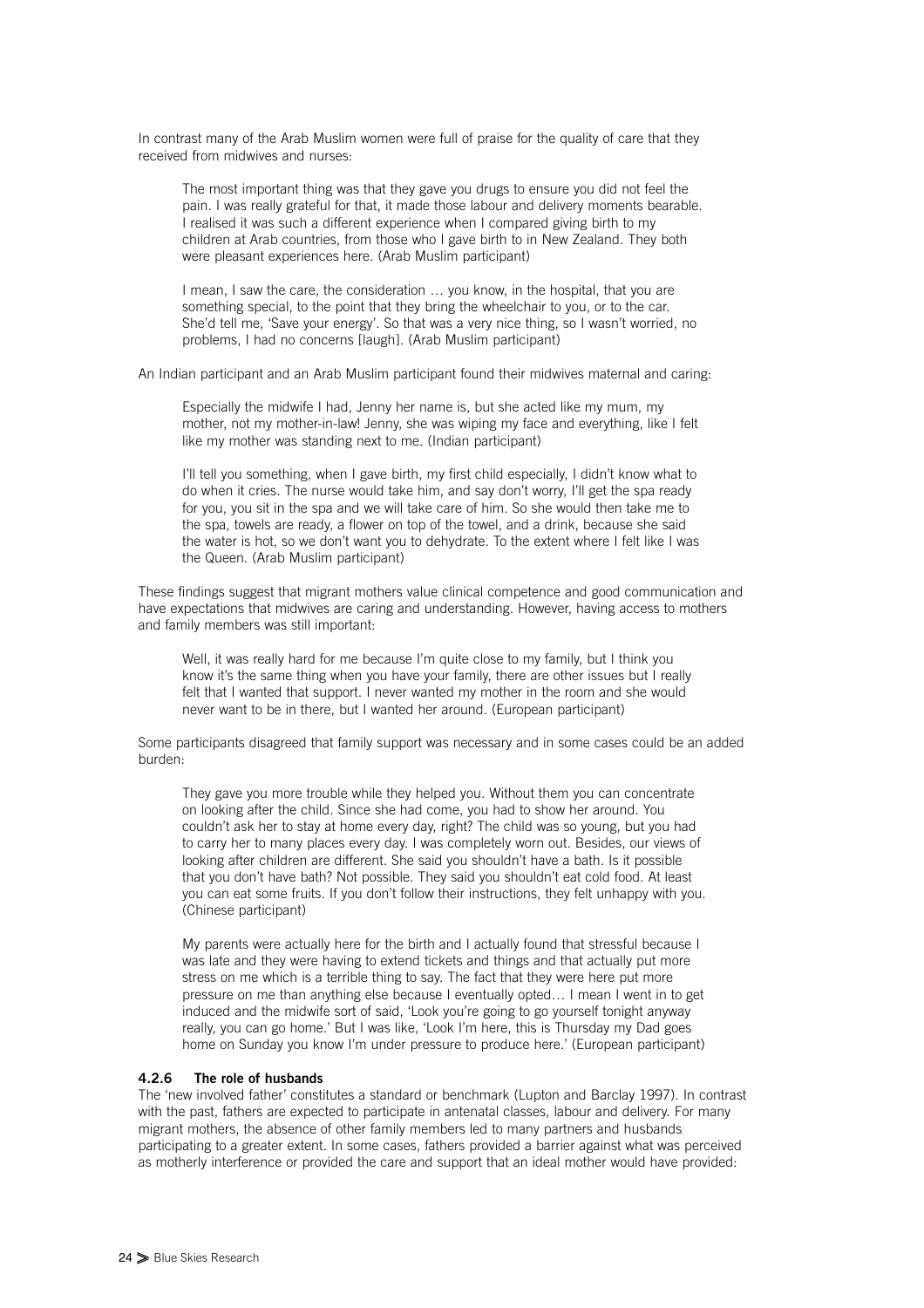Having my partner there who I trusted to make those decisions for me was really helpful. My mum was there unfortunately, and part of my partner's duty was to keep my mother out of the room 'cause she wanted to be there so badly and at the end of the day my midwife would basically snap at my mother and said, 'My concern is for your daughter and you have to go into that waiting room and stay in there until I come and get you.' (European participant)

My husband was there and all I remember is I didn't want to be on my back, that was the main thing. I could be in any other position but not on my back and I ended up being in this position just reclining. And my midwife was holding my one leg and my husband was holding the other one, he was like my midwife, she was looking at him and he's saying, 'go', and he's just repeating and I had such a positive experience with him being there. And I was happy that he was there. My husband faints at the sight of blood. I was, 'Oh my God I'm going to give birth on my own, my mother's not here' but he was amazing. He actually watched her crown, he watched the whole thing because there was just the midwife and my husband. And he cut the umbilical cord and he was just absolutely amazing. It was like, wow, my husband's new, so he was my biggest support really. (European participant)

For the Muslim women in the study, having husbands attend the birth in New Zealand added to their wellbeing as this was an event that wouldn't have happened in their country of origin:

You feel one main thing, that the pain you're going through, he [the husband] is the cause of it all. And that he is experiencing it with you when he sees you go through it. (Arab Muslim participant)

You reach a point of pain where you just want to hit someone [laugh]. I mean not to beat him up, but to grab his hand or something and squeeze tight on it. I was doing that with the bed sheet, the doctor said, 'That's our bed sheet, hold onto your husband' [laugh]. You truly sense that he is sharing the painful experience with you. (Arab Muslim participant)

My husband insisted to be there, though he has diabetes. We initially thought I would have a natural birth, but then it turned out I had to have a Caesarean, so I told them that when he comes, don't allow him in, he is ill, but he insisted on being there with me. He was so patient, then when they got the child out of me, he fainted [laugh]. I told him, 'I am awake and you're not!' (Arab Muslim participant)

Views of participants varied in terms of their perception of being cared for during delivery, with women valuing continuity of care, being provided with information relevant to their stage of labour and delivery, and being able to have their husbands present. Women also felt more cared for when their cultural needs were considered during and after delivery. The discourses of natural birth were well-received by participants and whether family members were present at delivery had mixed reviews.

## **4.3 POSTPARTUM**

The postnatal period is a critical time for women but it is also a time when their needs are often not met (Baker et al 2005). A key issue was that of breastfeeding, with many of the women identifying a lack of advice and support, and negative attitudes of health professionals in relation to infant feeding, especially when it came to bottle-feeding.

Similar themes arose again, such as information issues, being isolated with no one to help, lack of support for their cultural needs and the emphasis on breastfeeding at the expense of other options.

Many women felt that postpartum there was a focus on the baby rather than on the mother and that there was an expectation of a rapid return to life as normal for many new mothers. Such a focus does not recognise the vulnerability and special status of new mothers:

I had C-section in delivery. They gave a lot care and attention to the baby. However, they gave little care to the mother. I was very anxious but I had no idea what I should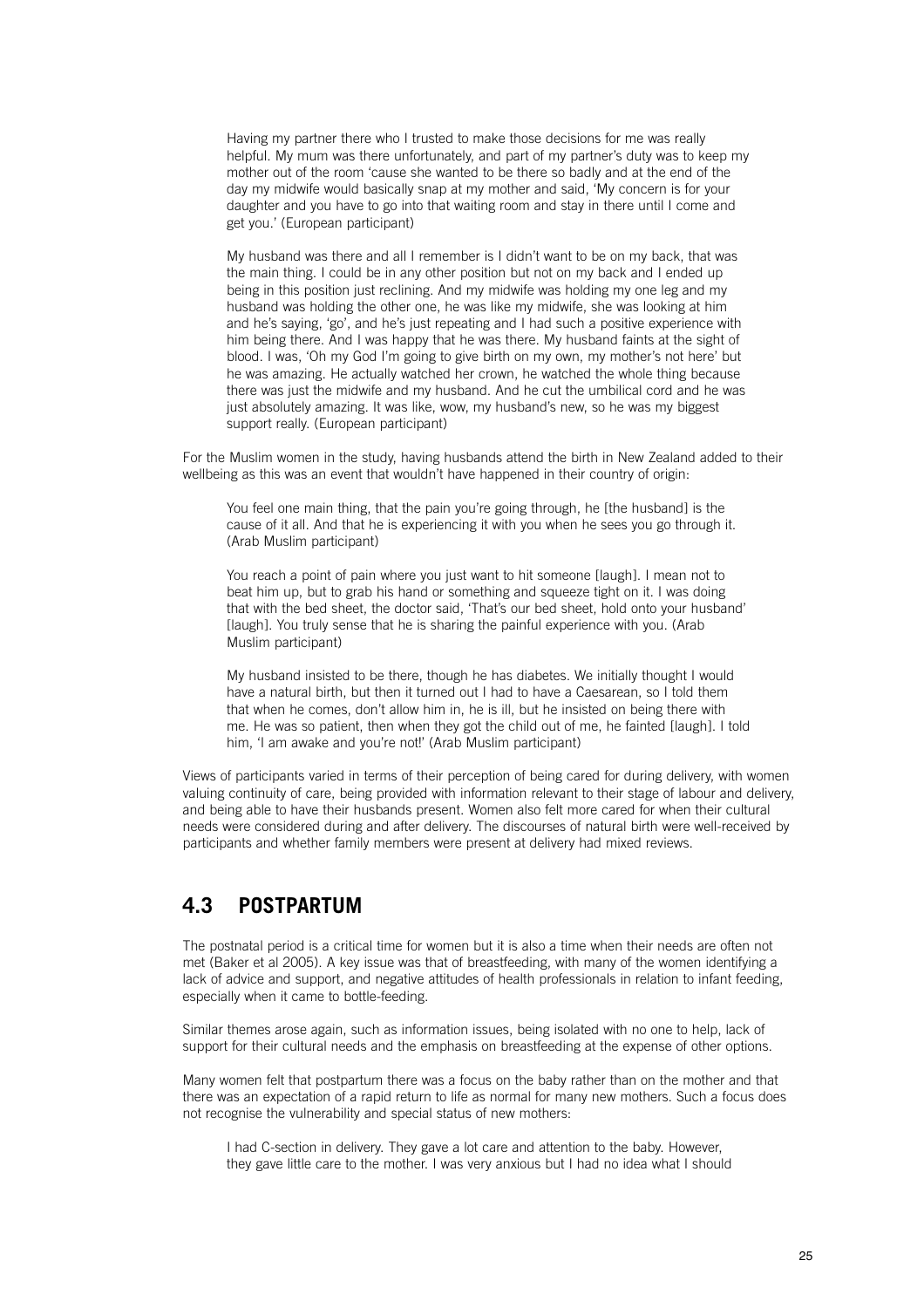do about it so I had to go back to China. I feel there is language communication problem. They gave less care and attention to mothers. (Chinese participant)

In New Zealand babies are well treated. However, in treating the mothers, what should I say? Because local women do the same – after delivery they do the same things like other normal people. They feel they don't need to give care and attention to mothers. (Chinese participant)

Even though there are a lot of impolite hospitals in Korea, the mothers are always the main concern, as the baby will survive anyway. Aren't there nurses and other family members to look after the baby anyway? They give you warm water and Seaweed Soup<sup>7</sup> and keep on checking you. Here, they abandoned me with my baby. (Korean participant)

For many women, the main focus of their energy had been on the labour, and for some the postpartum period was overwhelming:

I just want in say in terms of thinking after the birth, and how it was compared to expectations, I didn't really have any expectations of after the birth, everything was concentrated about the labour and, 'Oh God, it's going to feel terrible' and after the birth it just hit me like that and it was hell for six weeks more or less, it was just hell. (European participant)

#### **4.3.1. Information needs about infant care**

In the postpartum period, information needs also became apparent. All new mothers need to know how to handle an unpredictable and unknown baby, as well as managing infant feeding. However, there were also cultural variables related to feeding culturally-specific foods and receiving information in an appropriate format that were identified:

I didn't even know how to care for her after delivering baby. No knowledge. Had to cook and clean and do everything after delivering baby; had no one to help. Breastfeeding was hard; received no help. Got sore bones and joints. No Korean-appropriate services available, so often missed out altogether on information and the right kind of help. (Korean participant)

The baby is a small, strange creature, who you are now responsible for. How are you going to feed him, or know when he's hungry? If he cried, how would you know what is wrong with him? You feel as if he's an outsider, not someone who was inside of you. But with time, you feel ... you learn. You're its mother: when it cries, you know what is wrong. You may not believe it now, but you feel the child speaks to you. You're the mother. (Arab Muslim participant)

However, not everyone wanted to be an informed consumer:

Yeah, you just want to get out of that place and these people are giving you, like, the advantages and disadvantages of various things. You don't want to hear all these things. (Indian participant)

Others thought it was just right and appreciated the access to written information:

That is a good thing too. There are always pamphlets and information to help you become aware of different matters. I read booklets they provide for us, from page to page. How to change them, how to know things, it explains things to you step-by-step. (Arab Muslim participant)

#### **4.2.2 Infant feeding**

An important theme in the postpartum was the inconsistency of advice about how to breastfeed as well as a lack of information about bottle-feeding and when to introduce solid food. Many women felt pressurised to breastfeed in the absence of support systems:

Inconsistency of advice from nurses on breastfeeding was difficult while in hospital. Would have liked more information on options of feeding. No one advised me about bottle-feeding. (Korean participant)

<sup>7</sup> A nutritious traditional Korean food rich in iron and minerals.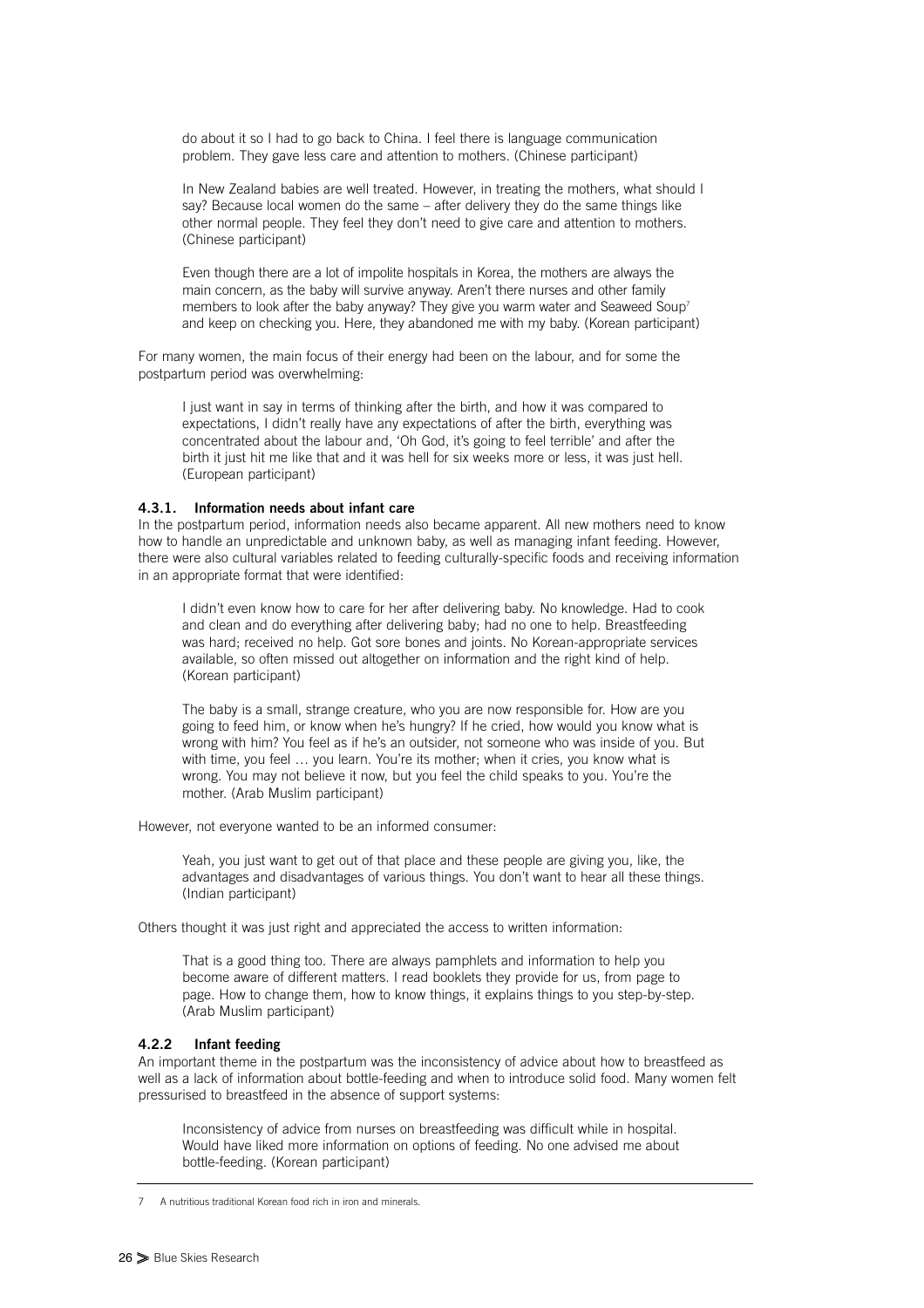I found that… I had a Caesarean section and I found the information that I was getting from the nurses and the midwives on the Tamaki ward was quite conflicting. (European participant)

There was a lack of information about bottle-feeding as an option for those who were considering a return to work:

I'd like to say is that encouraging breastfeeding is good but I would've liked some information on formula as well. The baby was hungry but I couldn't give [him/her] any milk. They said that they give formula only once. There was no information. In three months' time, I had to go back to my work so I asked them what kind of formula was best, and they replied that it was illegal they recommend one and that I should just choose something at a supermarket. (Korean participant)

Some women felt that breastfeeding was a real pressure for them and midwives provided less advice and support than was needed. Inadequate help from midwives has been found to be a key reason for discontinuing breastfeeding. A theory for why breastfeeding rates among immigrant groups are low compared to the local-born population is that breastfeeding is strongly ritualised and influenced by culture even in the context of a new socio-geographical space and that elements that sustain breastfeeding are lost in migration (Groleau, Souliere and Kirmayer 2006).

One participant attempted to utilise the internet to get the information she needed. A study about breastfeeding information on the internet (Shaikh and Scott 2005) found that most breastfeeding websites surveyed provided accurate information and complied with the international standards, with half complying with medical internet publishing standards:

Here, the midwife talks about breastfeeding as something much greater than what I've known. So it's a bit pressurising. Breastfeeding … my breasts wouldn't produce any but the baby keeps sucking so it hurts and bleeds. Apparently, you have to persevere. The midwife came for once a day only, but I had many questions. There wasn't anyone else I could ask about breastfeeding. I searched the internet and it seems many young mothers in Korea breastfeed their babies, and in some cases, biting on towels to ease the pain. This was some comfort to me. Only breastfeeding and no formula milk is called 'WanMo' <sup>8</sup> which gave me hope. (Korean participant)

Many women wanted to know about when to introduce solids and specifically food from their own culture:

We need more information. Iron deficiency for example. We don't know what to feed our babies for this. And solid feeding too. We don't know how to begin solid feeding with Korean food. The information is only on Kiwi way of feeding. (Korean participant)

#### **4.2.3 Lack of family support**

Being away from family was difficult for many reasons, such as not having someone to help. For the Muslim women it was mostly about not being able to share their happiness:

Seeing the pride and joy in the eyes of my parents. Yes, I wanted to see the happiness in their eyes. I was deprived of that, I could hear it on the phone, but I couldn't see it. (Arab Muslim participant)

You know, I think our need for our family isn't merely to help you raise your child. No, but it's the moments, when you feel you want sometime to share your happiness with, or look what the baby said, what he did … or someone to give you half an hour of rest. (Arab Muslim participant)

Trying to contact family was also difficult whilst in hospital:

Yes, you know, whereas for people here it's just the cell phones, everyone had cell phones, but I found there was quite an ethnic community and all of us were like, 'Oh, hi, waiting for the phone you know', just looking for an opportunity to call home whereas it would've been very easy if I were a Kiwi and all my family were here, just have your

<sup>8</sup> Abbreviated Korean word meaning purely breastfeeding.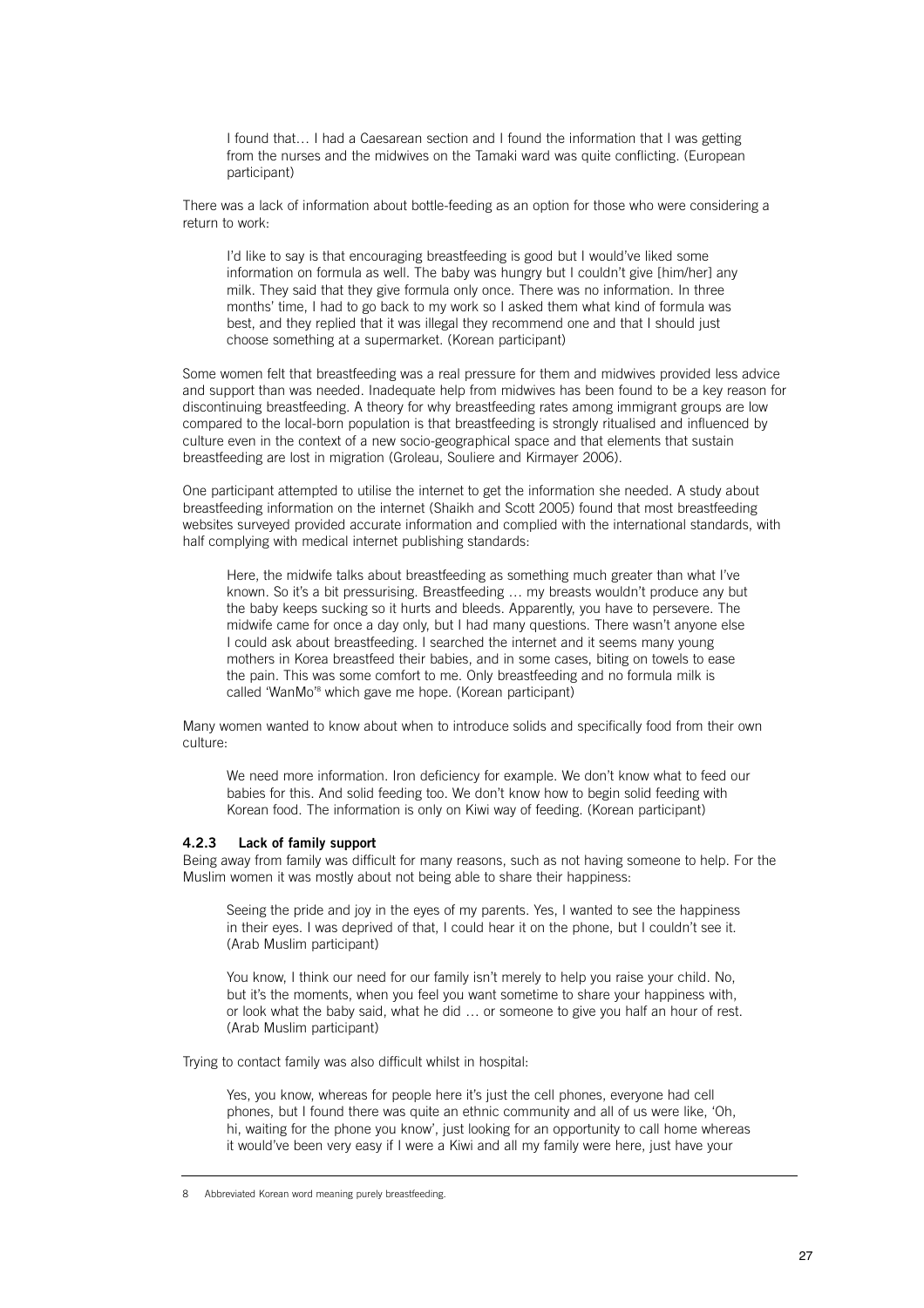cell phone, but I found that that was a huge hardship on me, the fact that I was from another country, that there wasn't that availability. (European participant)

#### **4.3.4 Loneliness and isolation**

Many of the women found that once their partners went back to work and mothers had returned home, that the reality of being a migrant mother hit them. In particular they missed old friends and peer networks that would have provided support and reassurance:

To be honest I developed this psychological problem. I wouldn't eat or drink, I would just cry. Because of the loneliness here, I had no one. (Arab Muslim participant)

While many of the European women had developed new networks through antenatal classes and appreciated being able to talk to adults, they missed having close confidants in the shape of their old friends with whom they could have compared notes:

It would've been different in that I would've had a lot more support and for me a lot of my anxieties around that was I didn't have anyone to talk to, and particularly (baby crying). And yes, ok, you meet people at your antenatal group but at that time they're not your closest friends that you can say anything. (European participant)

You do miss the support network, friends as well, as I've got a lot of friends back home who have got kids and I think you miss that as well. I think that hit it home for me was that how alone I was and I really needed somebody and that was hard. (European participant)

#### **4.3.5 Developing self-reliance**

As a result of pushing themselves through language barriers and not having support, many women appreciated their ensuing growth and self-reliance. Others would have preferred the help of languagespecific services:

To be honest, my language was strengthened as a result of me discussing things with doctors, etc. You talk about things that you never knew you could express, just to ensure you're expressing the feelings, the pain inside, so they can help you. So I personally think my language developed. (Arab Muslim participant)

Yes. I compare myself to my sister who had my parents around her during her delivery. I realise that because of my experience that I am stronger than she is. (Arab Muslim participant)

I think that would be better if every service department can have a Chinese speaker to provide service to us. (Chinese participant)

#### **4.3.6 Religious and cultural needs: Food and privacy**

Food was an important aspect of the postpartum period. Previous research has found that pregnancy and birth are marked by nurturing and celebration of women who are to become mothers. This nurturing is expressed through the giving of special nourishing foods which are prepared by other women to return the body to balance (DeSouza 2005):

For the hospital food, if you have been here for many years you feel ok with it. At least its nutrition and energy are enough. If some Chinese people don't like the food they can have some more soup of their own. (Chinese participant)

I felt like I was the Queen. The food … of course because we are Muslim, the food was vegetarian, but the best vegetarian meal ever. (Arab Muslim participant)

For some this led to conflict between old and new traditions and the possible risk of incurring family wrath and the potential to alienate traditional and new authority figures. One Chinese participant took the notion of assimilation to heart and threw herself stoically into the New Zealand ways of doing things: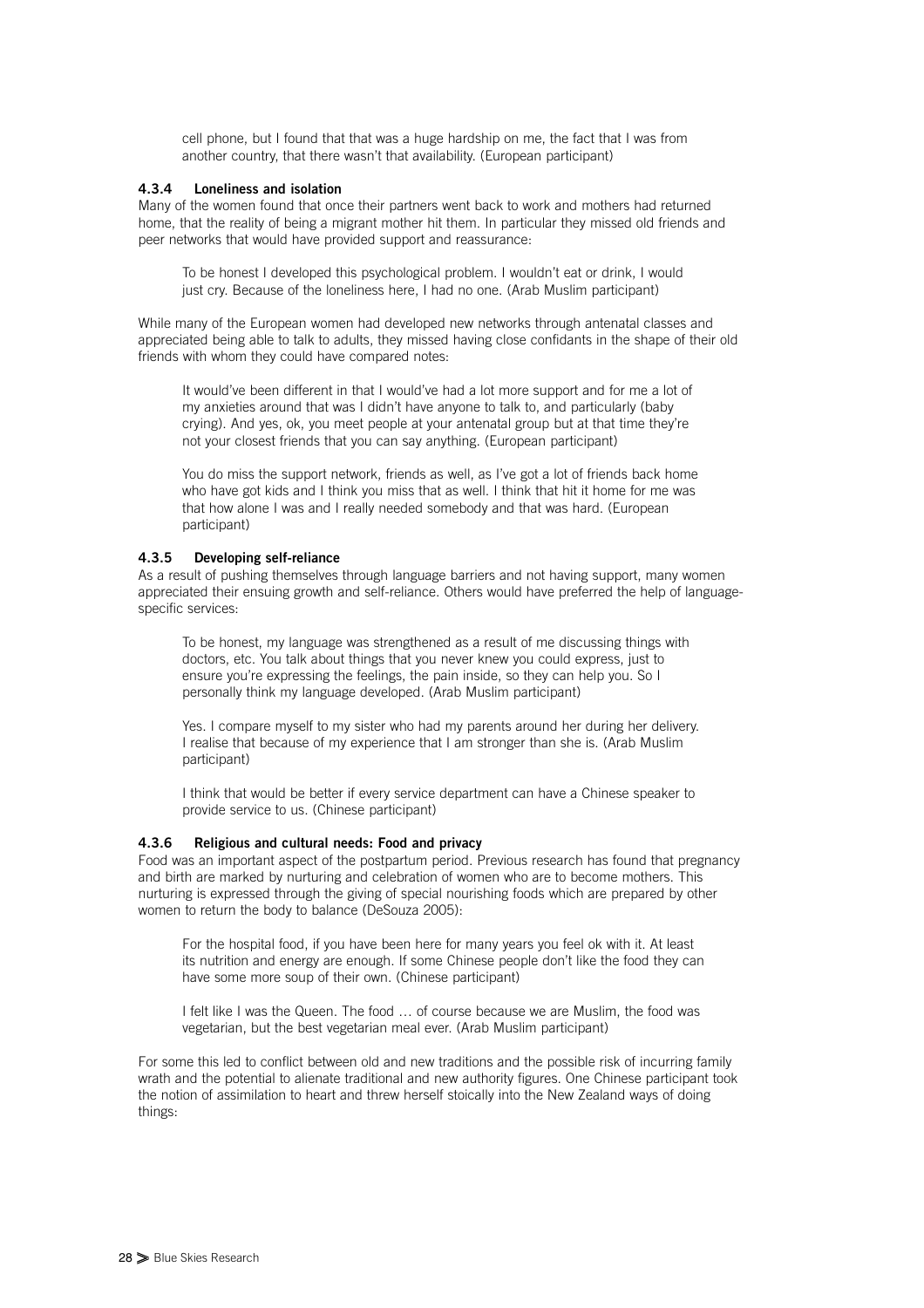I gave birth at 9pm. As soon as I had the childbirth someone asked me if I wanted to have ice milk. I said I just had childbirth, I shouldn't have ice milk. But everyone just had it. I then did as the Romans do. I had the ice milk. But I dare not tell my family about this. On the first day I was not able to get out of bed. On the second day I had to wash myself as usual. In my hometown I won't be allowed to use cold water. But in here the water is lukewarm. I thought, never mind. The Kiwis act in this way and then I can also do like them. In the recuperation month following childbirth no one helped me. I cooked by myself. I didn't feel it was a big deal. (Chinese participant)

#### **4.3.7 Lack of privacy**

One of the Arab Muslim women found that the lack of privacy during her hospital stay was difficult in terms of her religious needs for modesty. The arrival of a doctor with a team of students, who gave her no warning of their arrival, caused a problem:

I initially gave birth at the National Women… yes and it was not a pleasant experience to be honest. Four in the room, and I also told the staff later on that there was something that wasn't nice, which is that they did not respect Islam. The doctor, with a team of med students, would just instantly come and in no time open the curtain and not allow time for me to wear my hijab. (Arab Muslim participant)

Only after complaining to the head nurse did things change and notes were made in her file to ensure that 'women only' cared for her. Other Arab Muslim women were more fortunate with being given a room of their own and further away, without needing to ask for it:

No, they just automatically gave it to me, and I was so comfortable, I was sitting there without my hijab. (Arab Muslim participant)

The lack of privacy made it difficult to manage a crying and unsettled baby:

My first child was born in National Women's. After delivery I ran to the toilet and cried there. I felt I sort of had postpartum depression. My baby was crying. Once I put her back on the bed, she started crying again. I felt embarrassed 'cause four people shared the room. These mothers are very experienced as this is their second or third baby. Their babies were quiet. But my baby kept crying. Others couldn't sleep because of her. At 3 o'clock in midnight I pushed her to the baby's room. Only the mothers who have Csection are allowed to leave their baby in the baby's room. It happened there was a Chinese-speaking nurse at that night. She helped me feed the baby. I didn't have a rest until my baby was full. (Chinese participant)

#### **4.3.8. Praise for Plunket**

Several participants stated that Plunket had been beneficial in the transition to parenthood process, which is similar to previous research (DeSouza 2005). There was high praise from all the groups about the value of Plunket and the support that they provide to women:

I don't think Plunket substitutes [for family], but it helps to alleviate. I mean, the nurse may be around for a bit, but only temporarily. But it never fills in the emotional role of the aunt or grandmother. (Arab Muslim participant)

After birth we have nurses come and in India we don't have anyone coming and taking care of us. (Indian participant)

The Plunketline telephone service was an effective source of support and information, providing a safety net at all times, as well as providing detailed step-by-step information which was considered very useful:

You can ask the Plunket Nurse anything and she would tell you. Yes, she visits often. I only found out recently from here that there is a 24-hour helpline … based in Wellington I think, which would help answer concerns you may have. So you're surrounded … you don't worry. I mean, my husband is away right now, but you know you can handle it. My parents call and say, 'Oh dear, how are you coping on your own?' I tell them there is no problem at all. As long as help is only phone call away. (Arab Muslim participant)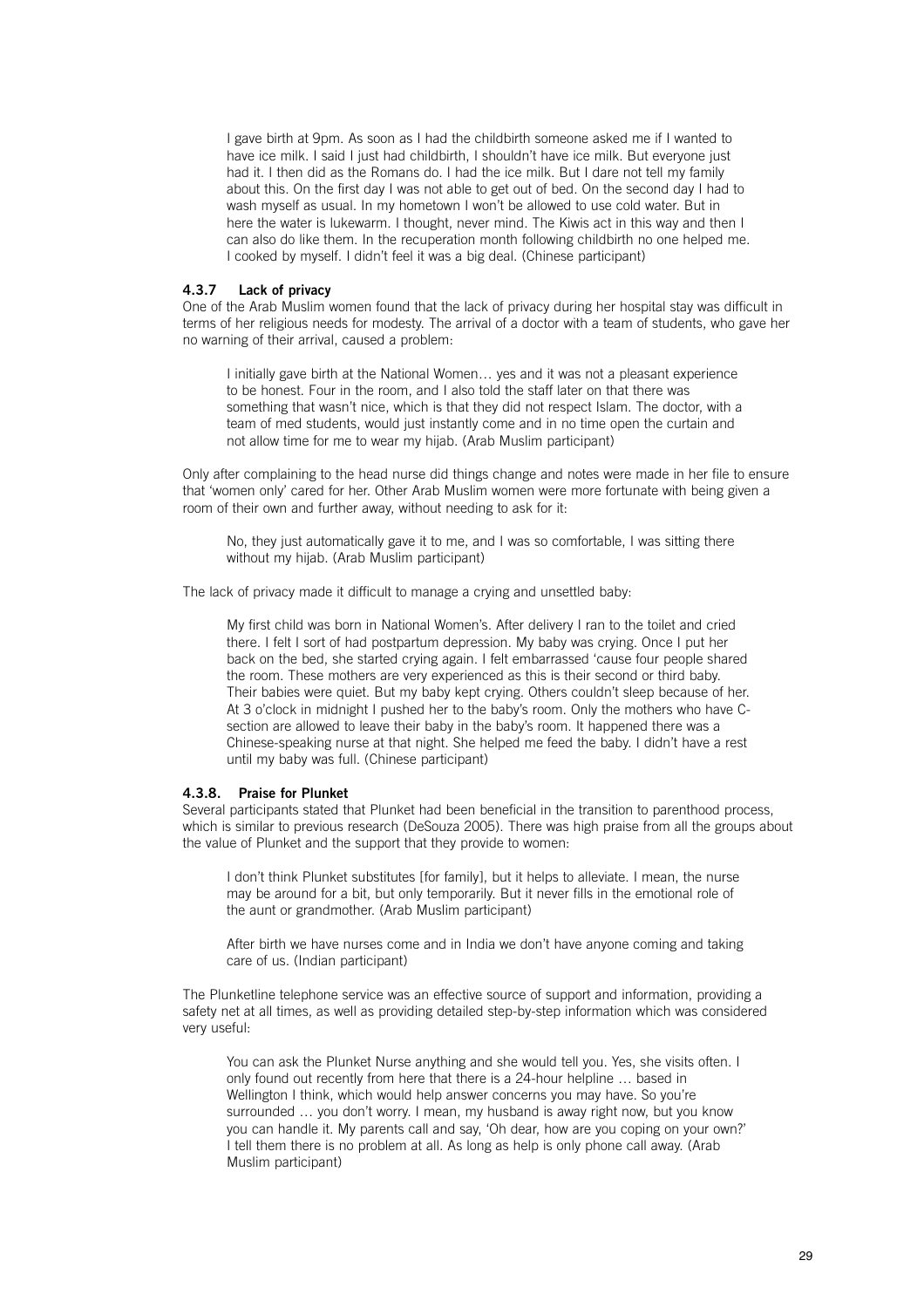I found the Plunket helpline very helpful. You know, the fact that you could actually call, even though it's hard to get through ...that in the middle of the night you could actually call someone with, and for, information and they actually take you step-by-step what to do. And then finally I just couldn't imagine doing all of this in the US, no I couldn't. (European participant)

However, one of the participants suggested that midwives needed to tell more women about Plunket:

The one thing that I would like to say is that if there are any midwives who get to hear about this survey make sure that they always make you aware that Plunket is available, that a family centre is available. I knew that there were family centres. I knew the locations but I didn't really know how they could help me. I had a problem with engorged breasts and baby lost such a lot of weight in two days so for me it's been a pretty emotional experience and if I'd just known I could go to the family centres and get checked out it would've helped. (European participant)

This section has highlighted the key aspects of the postpartum period. Many women noted the shift in focus from the experience of the woman to a focus on the baby and physical care rather than emotional support. Information issues, particularly the importance of having consistent information about breastfeeding and introducing solids, were identified. Being able to contact family and see the 'pride in their eyes', and feeling isolated were themes. However, some women were able to push though isolation and language barriers and find a new self-reliance. Issues of culture clash, particularly with regard to postpartum rest, food and privacy, were highlighted and the importance of support available from Plunket was emphasised. The following section now discusses the research findings in more depth.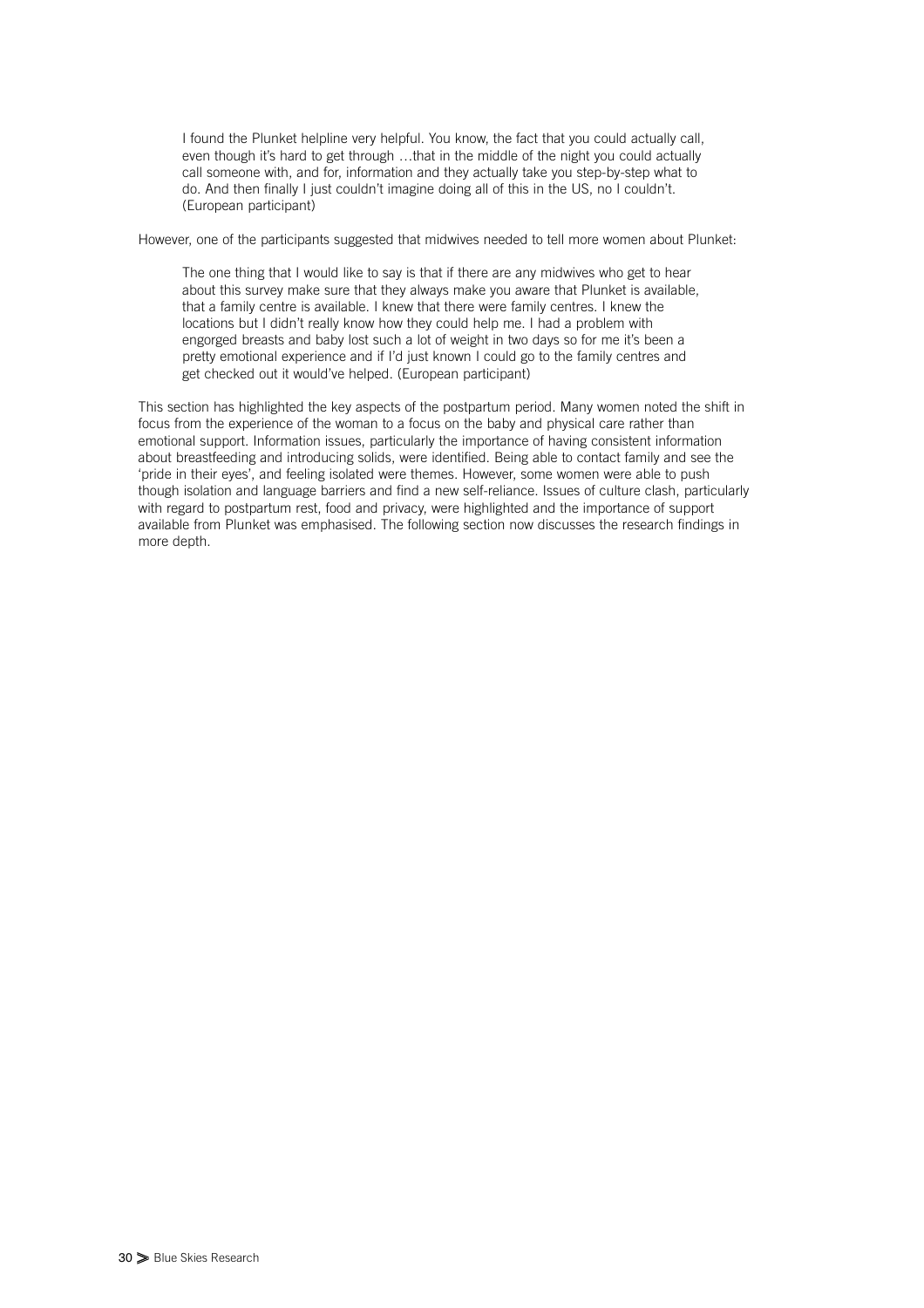## **5.0 DISCUSSION**

The preceding section described the key findings across the five new migrant groups through the stages of pregnancy, labour and delivery and the postpartum period. It was evident across all the migrant groups and stages of motherhood that a lack of familiarity with the health system, cultural differences and the need for information that was timely and accurate were important factors. Clearly these findings are applicable not just to migrant women but to many New Zealand-born women as well. The following section discusses the findings in relation to implications for the health system and for migrant women and their families.

## **5.1 ISSUES FOR SERVICE PROVIDERS**

Service providers need to consider how they support diverse cultural and religious needs which could clash with their established ways of doing things within an assimilatory health system. This is especially important to consider when traditional ways of taking care of the self, for example postpartum rest and special food, assist in the maintenance of good health outcomes such as good mental health and breastfeeding. Communication and providing language support and detailed information are also important for women who are not familiar with the New Zealand health system. In addition, providing women with explicit information about how the health system works, as well as making clear the expectations that health service providers might have of them, such as mobilising earlier than they might expect, are important. These are discussed in more detail below.

#### **5.1.1 Accessible and acceptable antenatal education**

Antenatal education is an important way in which to develop knowledge about childbearing and childrearing that many women might have received from their family and peers in their countries of origin. Classes provide women and their partners with the tools for managing skills and information for labour and infant feeding as well as providing an opportunity to develop peer networks. If antenatal classes are to be accessed then factors such as availability, accessibility, organisation of services, affordability (in terms of transport and childcare) and acceptability need to be considered. Crucially, antenatal classes are a way of being oriented to the New Zealand health system and forming realistic expectations of healthcare. Research has evaluated antenatal education in terms of maternal satisfaction by considering factors such as increased knowledge and reduced anxiety or good obstetric outcomes (I. Ho and Holroyd 2002; Renkert and Nutbeam 2001). In this study, satisfaction with antenatal classes resulted in reduced anxiety and increased knowledge. In addition, classes assisted women to develop peer networks, especially in the European group, and also helped husbands come on board. However, real barriers to attending classes exist. These include language barriers, trying to settle in New Zealand and not having transport. One of the criticisms of antenatal education is that it focuses on facts about pregnancy, labour and basic baby care skills with discussion of pain management options and obstetric interventions. However, confidence and emotional insights that are gained through informal communication with other women, and the practical experience of childcare in extended families, cannot be attained in the context of a class. Nor can classes prepare women (and their partners) for parenthood while there is a focus on managing decisions during pregnancy and childbirth. A further criticism is that classes are instructional rather than oriented towards empowering women to make informed decisions about their health and the health of their baby (Pairman 2001). In the absence of knowledge resources such as extended families and peer networks, antenatal classes can fill the knowledge gap for migrant women, but those who miss out on classes can potentially miss out on being informed about pregnancy, labour and basic baby care skills with discussion of pain management options and obstetric interventions.

#### **5.1.2 Cultural competence**

The findings highlight the need for cultural competence. Cultural competence refers to the ability of systems to tailor the delivery of care to people who have diverse values, beliefs and behaviours, and diverse social, cultural and linguistic needs (DeSouza 2004b). Betancourt et al (2002) suggest that there are three types of cultural competence: clinical cultural competence, which refers to the relationship between health providers and clients; organisational cultural competence, that is strategies that maximise diversity and incorporate leadership and workforce issues; and systemic cultural competence, that is improving healthcare system structures, such as providing health information in the appropriate language.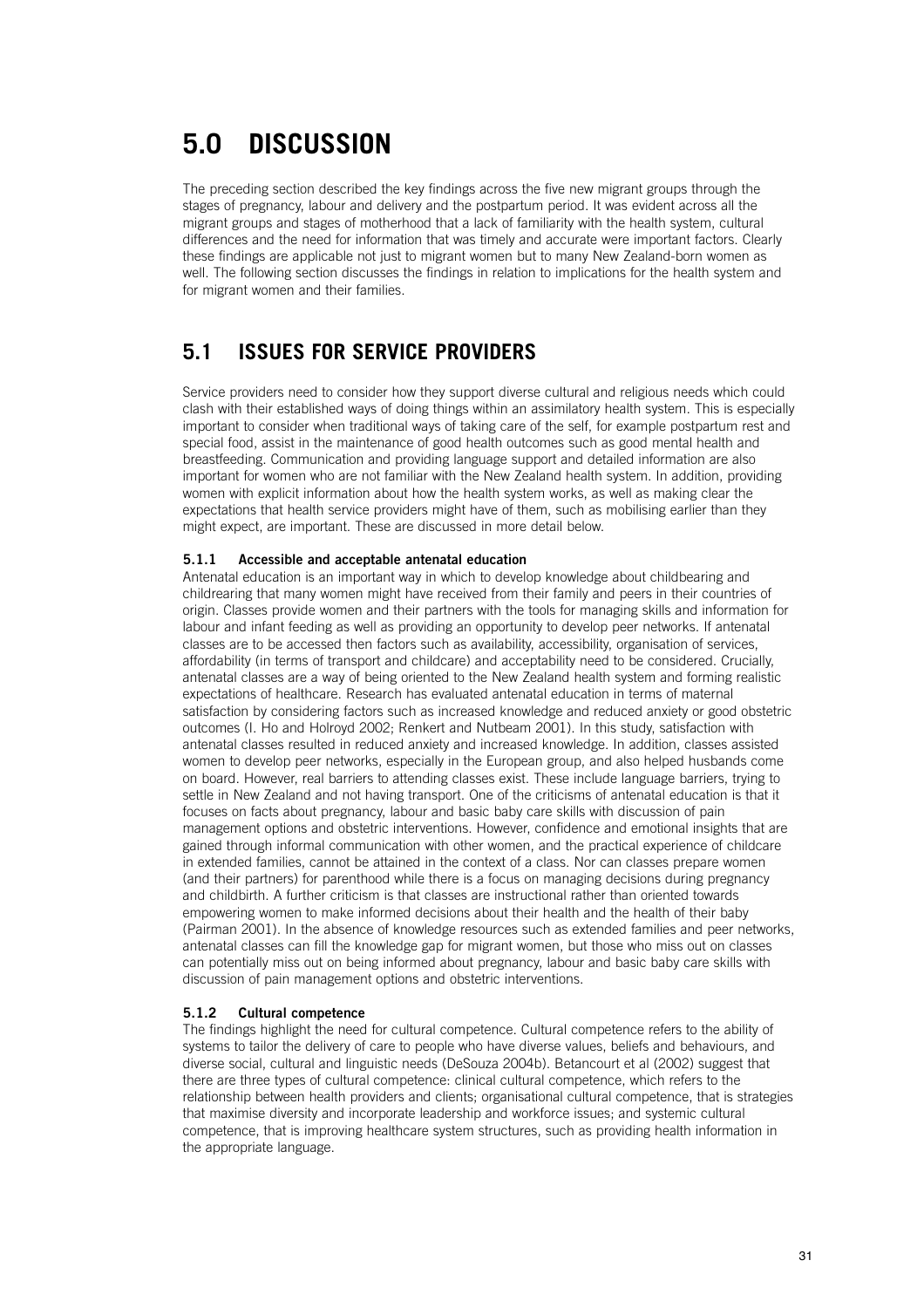Satisfaction with care was linked with the perceived expertise, competence and knowledge of the health provider and continuity of care. Participants were disappointed with providers who were not familiar with resources that might be available, or when they were kept waiting or asked the same questions multiple times. Continuity of care during pregnancy and childbirth was a key factor in satisfaction with the childbirth experience. These are factors that are also important for New Zealand mothers.

#### **5.1.3 Supporting cultural needs**

There is a need for further investigation about cultural safety, which has been part of the nursing and midwifery curricula, but which has focused on the relationship between Pākehā and Māori (DeSouza 2004b). Furthermore, little is known of how it translates into safe care for new migrants in New Zealand as it has not been evaluated and some would argue that the focus has been on the educational setting (Jeffs 2001). Research is needed on the possible relationship between cultural safety, cultural competence and health or care outcomes (Johnstone and Kanitsaki 2005). The cultural expectation of attentiveness and endless care that is typically received from the extended family of women from collectivist cultures (Shin and Shin 1999:611) can be lost in the process of migrating, leading many women to expect it from their caregivers and partners. Health professionals can play a pivotal role in ameliorating the impacts of the loss of support networks and knowledge resources by assisting women to link with existing resources such as Chinese mothers' groups. Migrant mothers often hold parallel beliefs from both their home culture and their receiving culture. However, many participants felt forced to choose their new culture and abandon traditional practices in hospital such as keeping warm and eating special food. Many researchers support the claim that rituals related to childbirth keep women well (DeSouza 2005; Kruckman 1992). However, most of the resources and structures that are available to support new mothers are geared towards the needs of the majority culture. There is a need to further investigate how health professionals working with new migrant mothers utilise the concept of cultural safety. A key recommendation from a similar study about migrant mothers by Tsianakas and Liamputtong (2002) was the need for improvement in communication between healthcare providers and women. This improvement included not only acknowledgement of language differences, but also cultural appreciation among healthcare providers. Many Korean women felt that they were unable to get adequate amounts of sleep and rest with having to feed their baby regularly. This contrasted with Korea, where the baby is taken away for a bottle feed so mothers can have a sleep.

#### **5.1.4 Communication and relationships with LMC and caregivers**

Central to migrant women's satisfaction with care was the issue of having information needs and cultural needs met by caregivers, so that they felt like they had choices and control. This in turn depended on the quality of the relationships between the migrant mother and the LMC and in particular the quality of the communication. The issue of control has been identified as central to the childbirth experience and women's satisfaction with childbirth (Baker et al 2005). For many women who were dissatisfied, factors such as a lack of continuity of care, inadequate information provision, unsupportive care and little influence over decision making prevented them from feeling in control. The choice of LMC was influenced by cultural factors and language proficiency in the case of Korean and Chinese women. Many of the Chinese and Korean women utilised their cultural networks in the absence of peer and family networks to find an LMC who could speak their language. In the case of a few participants, women were prepared to put up with an LMC with a bad reputation rather than risk communication difficulties with someone of a different ethnicity. Participants who did choose New Zealand midwives suggested that in the future they would revert to LMCs from their own community because of what they perceived as their more caring, sincere and sympathetic style. Among many Korean participants, New Zealand LMCs were perceived as not having these qualities. The notion of caring among Korean migrant women would be worthy of further exploration. A possible explanation is the New Zealand focus on being independent conflicting with the expectation of nurturing support. For European participants, the choice of midwife was more random in the absence of peer and family networks, while Indian participants were less concerned about language and more concerned about friendliness and the connection that an LMC had with their place of delivery.

#### **5.1.5 Postpartum needs**

Postnatal experiences were generally positive but for some of the migrant mothers, staff on postnatal wards were perceived as unhelpful and insensitive. Many women felt that the baby became the priority and the woman's needs became secondary postpartum. The tension between the needs of the infant and the needs of the mother was highlighted in the area of breastfeeding. Many women felt that there was too much of an emphasis on breastfeeding and a paucity of information on bottle-feeding and the introduction of solid food from their culture. Sarwar (2002) suggests that variables such as socio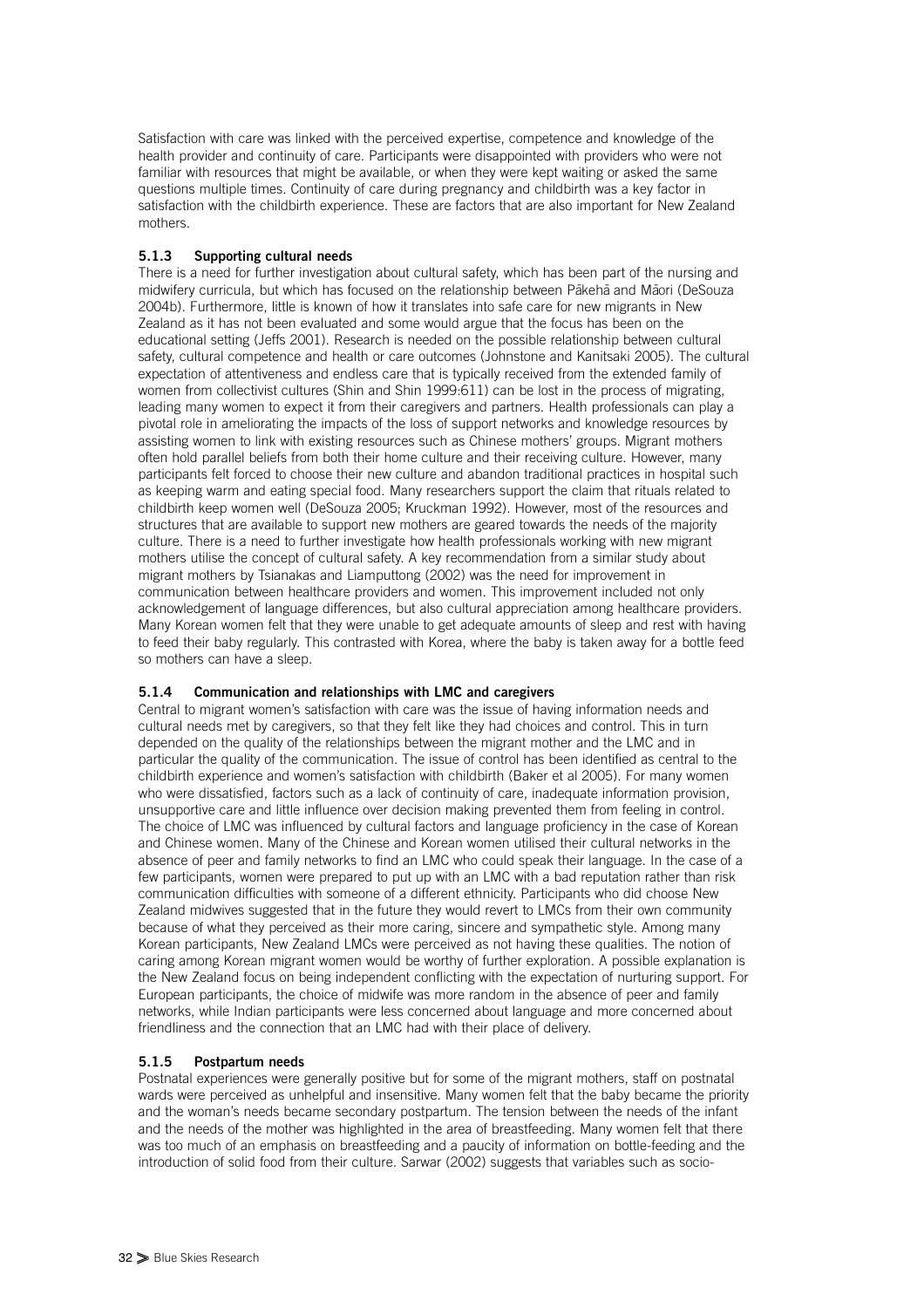economic and cultural factors, parental age, personality and educational attainment, the infant's birth order in relation to other siblings and the influence of health professionals need to be considered in order to optimise infant-feeding practices. Understanding such variables is important because they impact on both infant-feeding practices and whether mothers will implement health providers' recommendations. Comparisons of infant-feeding between women who have migrated and those who have remained in their country of origin have been made in studies by women in Pakistan and women in Nottingham, England, of Pakistani origin (Sarwar 2002), and by Li, Zhang, Scott and Binns (2005), who examined differences in feeding between women in China and Chinese women in Perth, Australia. Sarwar's study found that although mothers in Nottingham received more information on infant feeding, it was the mothers in Pakistan who were generally more confident about infant-feeding practices. Sarwar suggests that this may be for several reasons, including mothers finding health professionals critical and patronising rather than supportive. Sarwar argues that, in Pakistan, mothers tend to live with their in-laws and receive their primary information and advice from other mothers in the family, rather than from health professionals, which makes them more confident. Mothers in Nottingham were less confident because of the conflicting advice given by relatives and health professionals, and consumer choice of baby foods in shops.

Sarwar recommended that health professionals receive continuing education about lactation management, infant feeding and nutrition and have greater awareness of the different commercial foods available for infants. Sarwar also found that how information was provided was important and that giving mothers information verbally relied on the mother's understanding and her memory. Mothers who were given booklets or audio tapes written in English and their own language felt that information could be reinforced and kept for reference. Demonstrations and group discussions held by health professionals at clinics were also thought to be useful, as they provided an opportunity to discuss feeding problems, share experiences with other mothers and gain further information. The study by Li et al (2005) found that Chinese-Australian mothers' infant feeding practices in Australia were influenced by both East and West. Crucially, Chinese mothers introduced complementary foods earlier, suggesting that culturally-specific programmes are necessary to encourage exclusive breastfeeding for the first six months. Li, too, emphasise the need to understand the factors that impact on Chinese women's decisions to initiate and maintain breastfeeding, suggesting that healthcare professionals need to develop and implement more effective strategies for promoting breastfeeding in Chinese migrants. Li et al's study found that the most common reason for the cessation of breastfeeding was breast milk insufficiency. This highlights the importance of providing culturally-specific breastfeeding education to allay concerns of migrant mothers. In addition, Groleau et al (2006) suggest that lower breastfeeding levels in migrant mothers is because breastfeeding among migrant women is strongly ritualised and influenced by culture even when women migrate to a new socio-geographical space; and secondly that the elements that sustain breastfeeding are lost in migration. They suggest that the loss of rituals and, in particular the loss of social support to enact rituals (such as eating particular food and keeping warm), prevents women from maintaining breastfeeding. This is similar to findings in previous New Zealand research, which found that the loss of rituals was a critical aspect of migrant motherhood (DeSouza 2005).

#### **5.1.6 Need for better information provision and communication**

This study found that many women felt that they were given insufficient information and were poorly communicated with, particularly in the postpartum period, which led to feelings of disappointment and anger. These findings mirror an English study (Baker et al 2005) about women's experiences and feelings associated with the childbirth process, which found that many women experienced fear, anger, disappointment, distress, guilt and inadequacy due to two key factors. One was feeling like they had little control due to poor information provision and communication, and no opportunity to influence decision making. This, combined with under-staffing and negative attitudes and behaviours of maternity staff, led many women to feel like they'd been in jail. In addition, several women felt that the emphasis of care was on the physical aspects rather than the psychological dimensions of care. The findings suggest the need for attention to women's psychological and emotional needs in addition to physiological needs, and the importance of self-awareness of maternity staff and the need to consider the impact of their behaviour on women's experiences.

#### **5.1.7 Providing detailed and individualised information**

Healthcare providers have a responsibility to make available accessible and up-to-date information. However, this is not as easy as it sounds when facilitating informed choice. Midwives are caught in a difficult position and have to strike other balances, such as between giving enough information for the woman to make a choice but not giving too much information and frightening her (Levy 2006). They also have to delicately meet the needs of women and to appear neutral in their advice, when they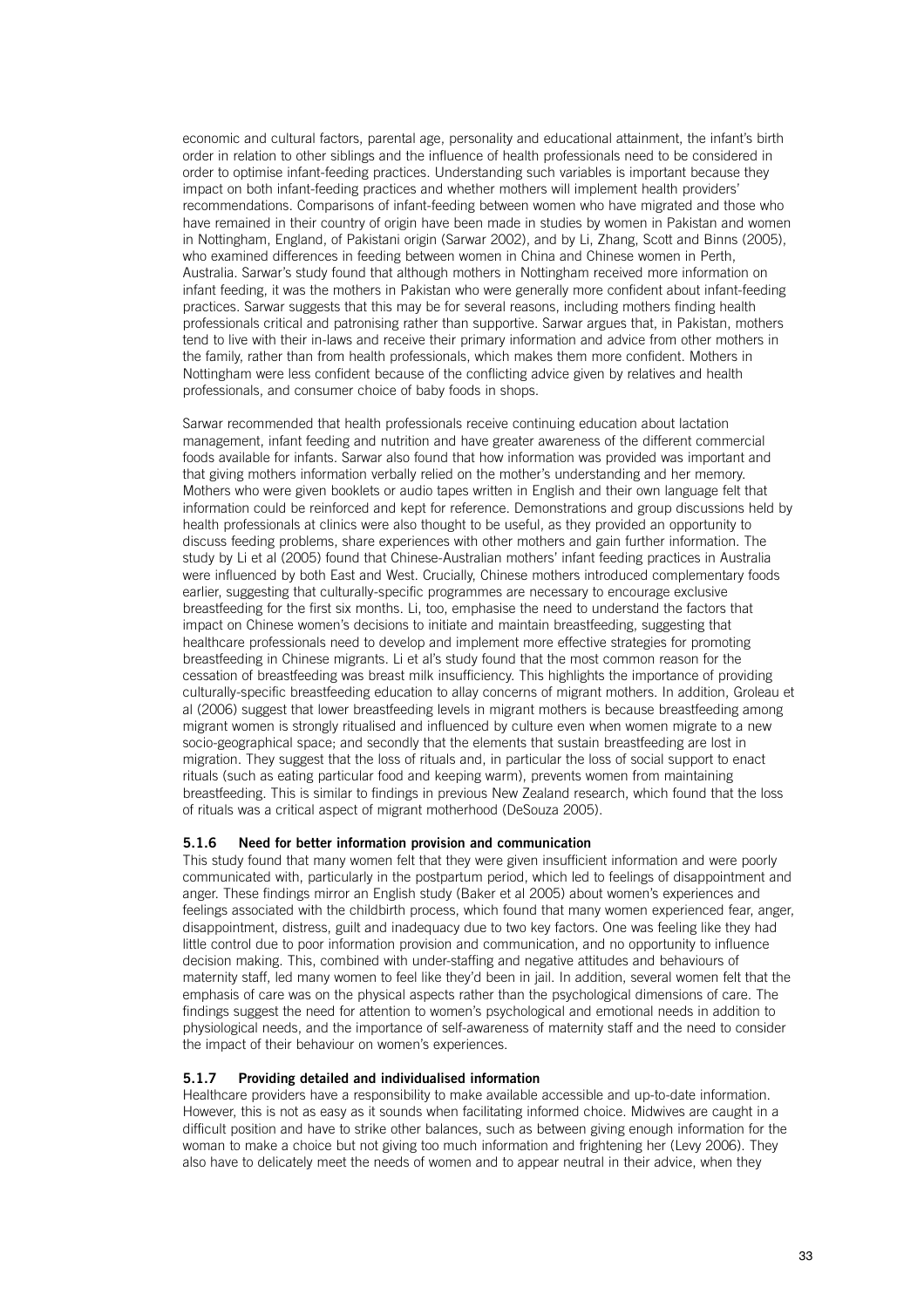might have strong feelings regarding certain issues. In this study, migrant mothers looked to health professionals to fill the vacuum of knowledge they experienced in the process of migrating. Research shows that information is more effective when it is tailored to the individual and their needs (Rapport et al 2006) and relevant to the women's current stage of pregnancy (Benn, Budge and White 1999). In addition, information that was detailed rather than 'big picture' was valued. Therefore, there is a need for information that is individualised and detailed to an individual's needs, which can vary and should be taken into account in the planning and provision of maternity information (Soltani and Dickinson 2005). Information that is available in one's own language or written information is important. While translated information is available about childbirth in New Zealand from the Maternity Services Consumer Council of New Zealand, it is not clear how well this information is distributed or whether LMCs are aware of its existence.

#### **5.1.8 Language support**

Communication as a part of information support can be improved with a two-pronged strategy, where health professionals and systems become more skilful at information provision through:

- > linguistic competence
- > identifying and assisting in the extending of sources of information.

Health providers can assist new migrants to identify information sources. Similarly, they may assist and encourage the exchange of information between women who have often lost their peer groups and other sources of knowledge in the process of migrating, and encourage women to develop informationseeking skills. There is a need for the development of policies that focus on linguistic and cultural competence. Linguistic competence could be achieved by:

- > providing or training bilingual/bicultural staff
- > providing foreign language interpreting services
- > having link workers/advocates
- > having materials developed and tested for specific cultural, ethnic and linguistic groups

and by providing translation services, including those of:

- > legally-binding documents (for example, consent forms)
- > hospital signage
- > health education materials
- > public awareness materials and campaigns and ethnic media in languages other than English; for example, television, radio, internet, newspapers and periodicals (Szczepura 2005).

In the United States healthcare organisations are required to both offer and provide language assistance services such as bilingual staff and interpreter services at no extra cost to clients who require it. It is recommended that information about services is provided both in writing and in a timely manner with credentialed interpreters and bilingual workers available (United States Department of Health and Human Services 2000). There is a need to develop a research agenda to assess the level of unmet information needs among new migrant women in more depth, particularly for women who are not able to communicate with service providers.

#### **5.1.9 Preparing women for new paradigms/discourses of maternity**

The study findings highlight the need for health providers to assist women to socialise into new ways of understanding maternity. The three main discourses or paradigms are the discourses of partnership, being an informed consumer and natural childbirth. The partnership rests on the assumption that women want the responsibility of being informed consumers, and being information-literate is a necessary prerequisite for this role. For women to take up more informed positions, obtaining more specific and detailed information to make choices was required. Those who wanted their LMC to have a more authoritative style and to be told the best option found the facilitative role difficult to deal with. The second discourse that migrant women in addition to other pregnant women had to grapple with was the natural childbirth discourse, which was taken up by many of the migrant women in this study who found childbirth easier in New Zealand. However, for the Korean women who were more familiar with medical discourses, there was a perception that the care that they were receiving was not adequate. Health professionals need to understand that different people want and expect different things from maternity services (for example, in the areas of natural or medicalised childbirth and in decision making about childbirth) and that these differences might be affected by the migrant background of the mother.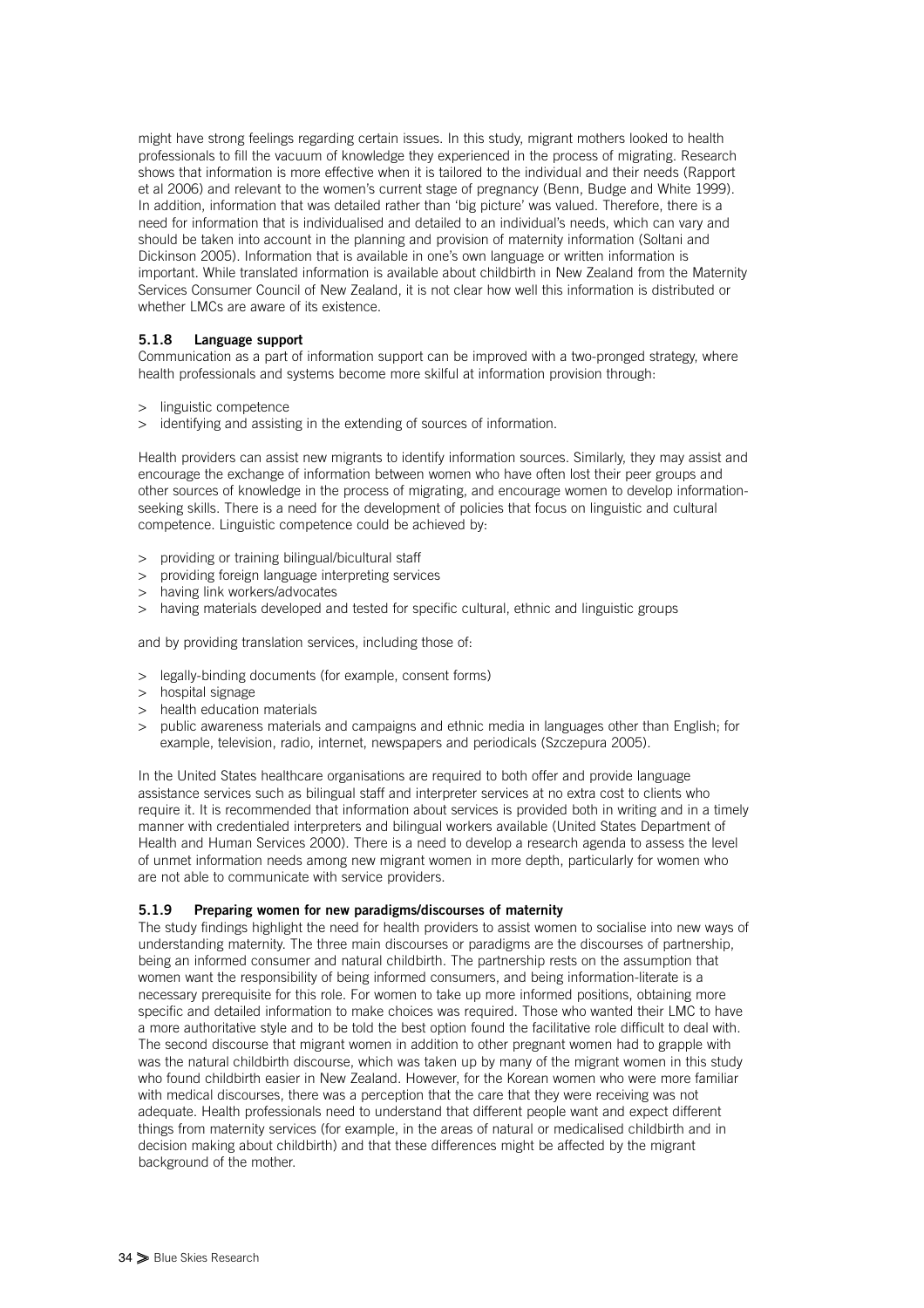## **5.2 IMPLICATIONS FOR MIGRANT MOTHERS**

There are important issues for migrant mothers, their families and communities to also consider for managing migrant motherhood. Fluency and familiarity are critical for becoming informed consumers; there is a need for women to be literate about maternity and to take up new roles with migration. Developing social networks is crucial for wellbeing and good health. Migration also creates new spaces for different experiences of fatherhood for many men.

Immigration can lead to a process of extended change and adaptation in all domains of a parent's life. These changes may include adjusting to a new home, social environment, language, culture, place of work and profession. Often, economic, social and familial support systems are lost or changed. Under such circumstances, parents' physical and psychological health, self-image, ability to withstand stress and anxiety levels may all be challenged (Roer-Strier, Strier, Este, Shimoni and Clark 2005). The study findings show that there are some ways in which parents can be resourced to manage the transition to parenthood in a new country. As there was no comparison with New Zealand-born women, it is difficult to know whether the dissonance between expectations and experience is peculiar to being a migrant mother whose information and cultural needs were not met.

#### **5.2.1 Developing fluency and familiarity**

This study demonstrates that language fluency does not guarantee that women will have satisfying and empowering experiences. In fact European migrants and New Zealand-born mothers may also have information and support needs. With this in mind, the research highlights the needs for all migrant women to be supported, not just those who are visibly different. This is important also because New Zealand's key migration gains are from countries that are English-speaking, such as the UK, the US, South Africa and Zimbabwe, as well as migrants who speak English as an additional language.

Lack of English language proficiency affects access to healthcare, employment prospects, income levels and other factors which determine health status (Asian Public Health Project Team 2003). The link between language and accessing healthcare is further strengthened by the findings of a New Zealand study where self-rated fair or poor health was found to be associated with Chinese-only reading knowledge, residency of more than five years and regretting having come to New Zealand (Abbott, Wong, Williams, Au and Young 2000). A study of Chinese American women found that lack of English language ability was a major barrier to accessing services (Liang, Yuan, Mandelblatt and Pasick 2004). Ensuring that migrants are aware of Language Line and encouraging them to take up their English for Migrants language courses is important, as English proficiency is a key settlement enhancer. The migrant levy that migrants pay when coming to New Zealand entitles them to take up English language classes (English for Migrants). The Tertiary Education Commission pays for English language tuition on behalf of migrants to New Zealand who have pre-paid for their training, however recent anecdotal reports suggest that few migrants take up these classes.

#### **5.2.2 Developing health literacy**

Migrant women need to develop health literacy to make better use of health services. Health literacy is defined by the World Health Organization as "the cognitive and social skills which determine the motivation and ability of individuals to gain access to, understand, and use information in ways that promote and maintain good health" (World Health Organization 1998:10). Health literacy is a stronger predictor of health status than socio-economic status, age or ethnic background (Speros 2005). Speros claims that the lack of health literacy can act as a barrier to navigating the system and functioning successfully as a consumer; ethnic background would also compound the issue of access. Speros cites a large study by Williams et al (1995) which found that one-third of English-speaking patients at two public hospitals in the USA could not read and understand basic health-related materials. Sixty percent could not understand a routine consent form, 26 percent could not understand information written on an appointment slip and 42 percent failed to comprehend directions for taking medications. While little is known about health literacy in New Zealand, overseas research suggests that being culturally and linguistically different magnifies the problem.

#### **5.2.3. Taking up new discourses of maternity**

Migrant women had to become informed and proactive consumers in the absence of their knowledge resources. While this would have been a more familiar role for the European group, decisions were made in the absence of knowledge resources in an environment that was no longer familiar even if language was not an issue. Many women took up the role of informed consumer with relish and involved their husbands in the detailed aspects of their pregnancies and labour and delivery, which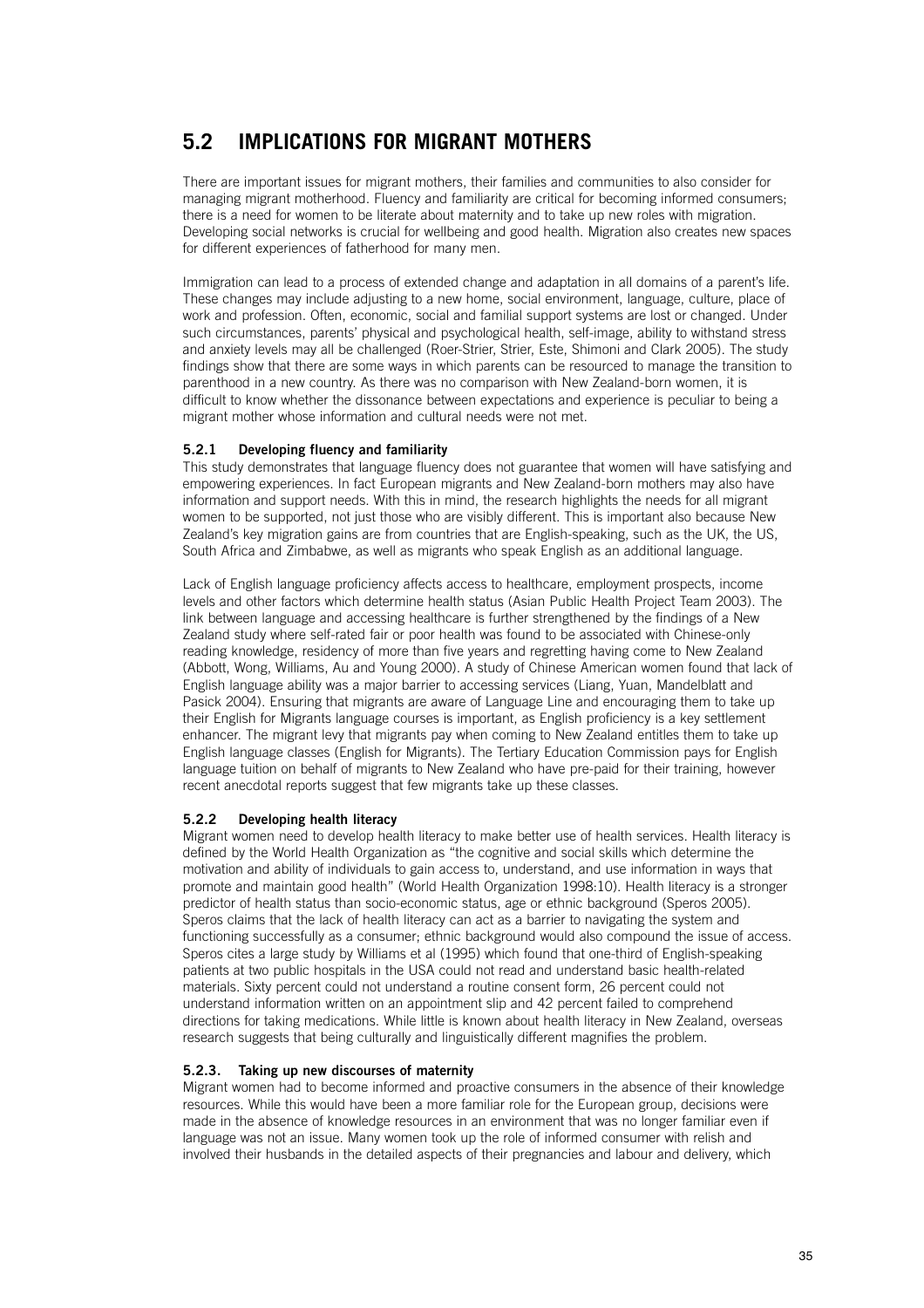their partners might not have experienced if they hadn't migrated. For some Korean women the taking up of the informed consumer role was made difficult by their preference and alignment with a highly medicalised society where technological intervention was the norm and the notion of natural childbirth was anathema. However, for many of the Indian, Chinese and Arab Muslim women the advocacy that midwives provided was complemented by natural birth discourses and led to empowering experiences.

#### **5.2.4 Developing new social networks**

This study highlights the disconnection that occurs for many women in the absence of family and peer groups and how new social networks need to be created or re-established (DeSouza 2005). The absence of a support network meant that there was a bigger space for husbands and health professionals to fill. Social networks would also have assisted in helping women filter and supplement the information they were receiving from health providers as well as provide information about rights to do with accessing healthcare services. Research by Paris and Dubus (2005) found that mothers of newborns benefit from social and emotional support because women develop and function optimally in relation to others. This requires that they understand and are understood, experience and provide empathy and feel connected, and this is turn helps them to develop both a sense of self and skills and values. The authors suggest that the disruption of having a baby can result in disconnection from primary forms of support (usually partner and family members) because of the tumultuousness of the birth and perinatal experience, and the transition to parenthood, which can contribute to postpartum anger, sadness and depression.

For migrant mothers this disconnection is further exacerbated. Many women attempted to develop alternate connections. For example, the European group developed an electronic network of support for each other and one of the outcomes of the focus groups was the desire to develop new social networks, with members of all groups indicating the desire to meet again and to share their experiences. A good support network also assists in breastfeeding maintenance (Groleau et al 2006) and good mental health postpartum. Home visiting in particular provides an opportunity to offer support and education and this study showed that some midwives, Plunket and Community Karitane were considered a very valuable resource for women in the absence of family members, providing networks, information, validation, a constant presence and supporting competence. There is also the potential for the development of volunteer paraprofessional workers to provide culturally appropriate home visiting interventions or link workers' services such as mental health support workers. They could provide linguistic and cultural support, affirm effective cultural practices and rituals and support them to access community resources. Given the isolation and loneliness described by many study participants, such an intervention could improve women's experiences of the perinatal period.

#### **5.2.5 Changing roles in families**

The issue of lack of family support was raised. Familial absence was acutely felt by some participants and was a relief for others. However the absence of family members created a space for husbands to be present for the birth, which would not have been possible in their countries of origin. There is a need to explore the role of partner support and how expectations of fathers change with migration, from absence to helping fulfil responsibilities. Compared with the relatively limited range of studies on children and women, the impact of immigration on fathers has received even less attention (Roer-Strier, Strier, Este, Shimoni and Clark 2005). Most immigration studies focus on the negative consequences of immigration for families and for parenting. For example, immigration is perceived predominantly in the literature as a source of stress and a risk factor for families and children. Engaging women in groups or developing couples' groups that would also serve the needs of new fathers could educate participants and provide support and information. Supporting the whole migrant family is critical, particularly when often a key motivation for migration is to provide a better life for children (DeSouza 2005; Roer-Strier et al 2005). Families can provide a buffer and the strength and safety to cope with what might seem an unfamiliar, and at times hostile, receiving community (Roer-Strier et al 2005).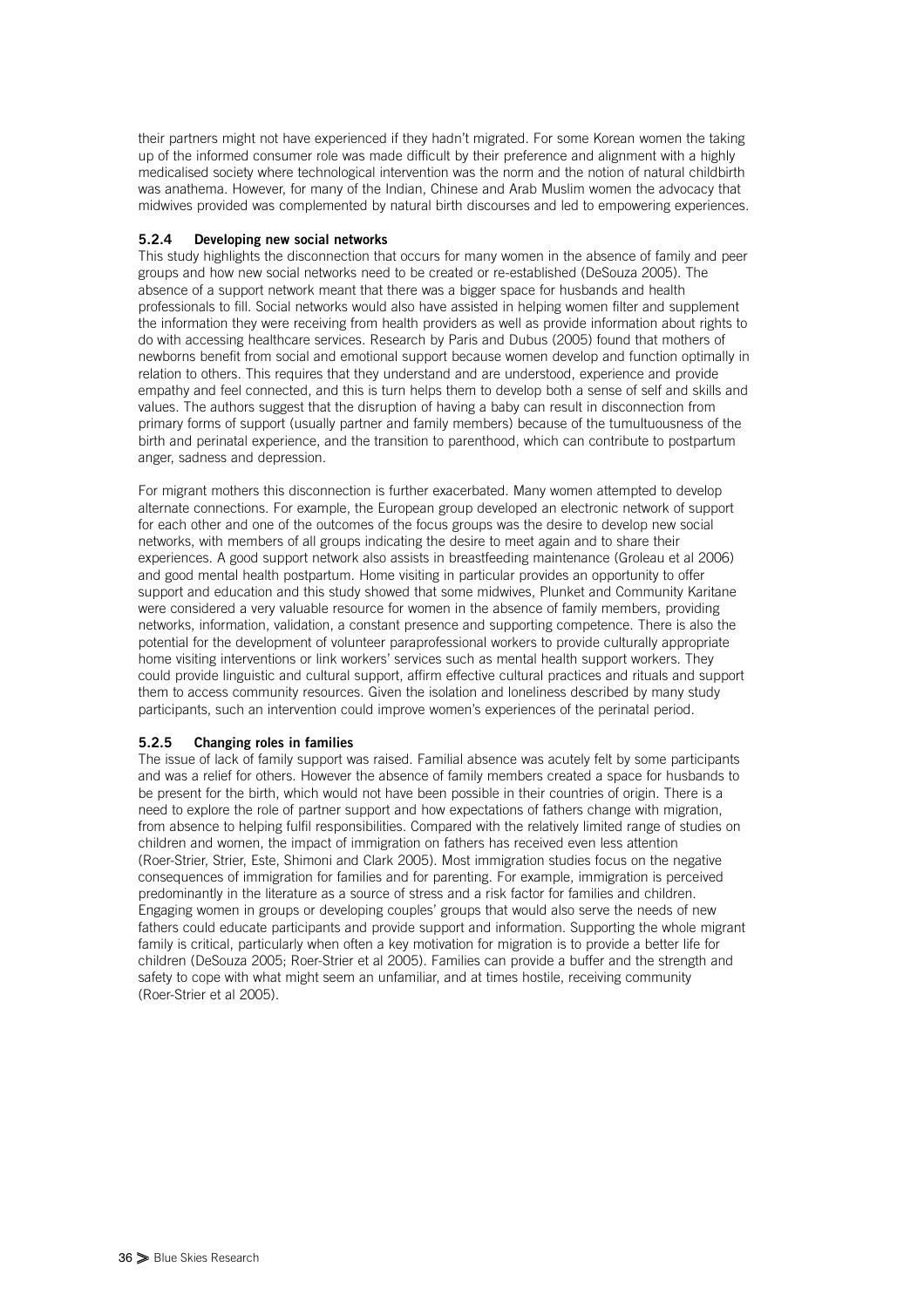## **6.0 LIMITATIONS OF THE RESEARCH**

There are several limitations of the current research that must be acknowledged. First, all of the women in the current study were accessing Plunket services and the issues may be different for women who are not engaged in or accessing those services. The opinions and stories told by those who have accessed services could underestimate the barriers to access that even more isolated migrant mothers might face. Second, because several of the groups were co-facilitated by a Plunket staff member, questions related to services may be subject to bias because women are likely to be reluctant to criticise those who are in a position of helping them. Third, these focus groups included a small number of women whose experiences may not be representative of the diverse community of migrant women living in Auckland. Future studies should attempt to include greater numbers of women, those who speak other primary languages and those of varying socio-economic status to expand or confirm these findings.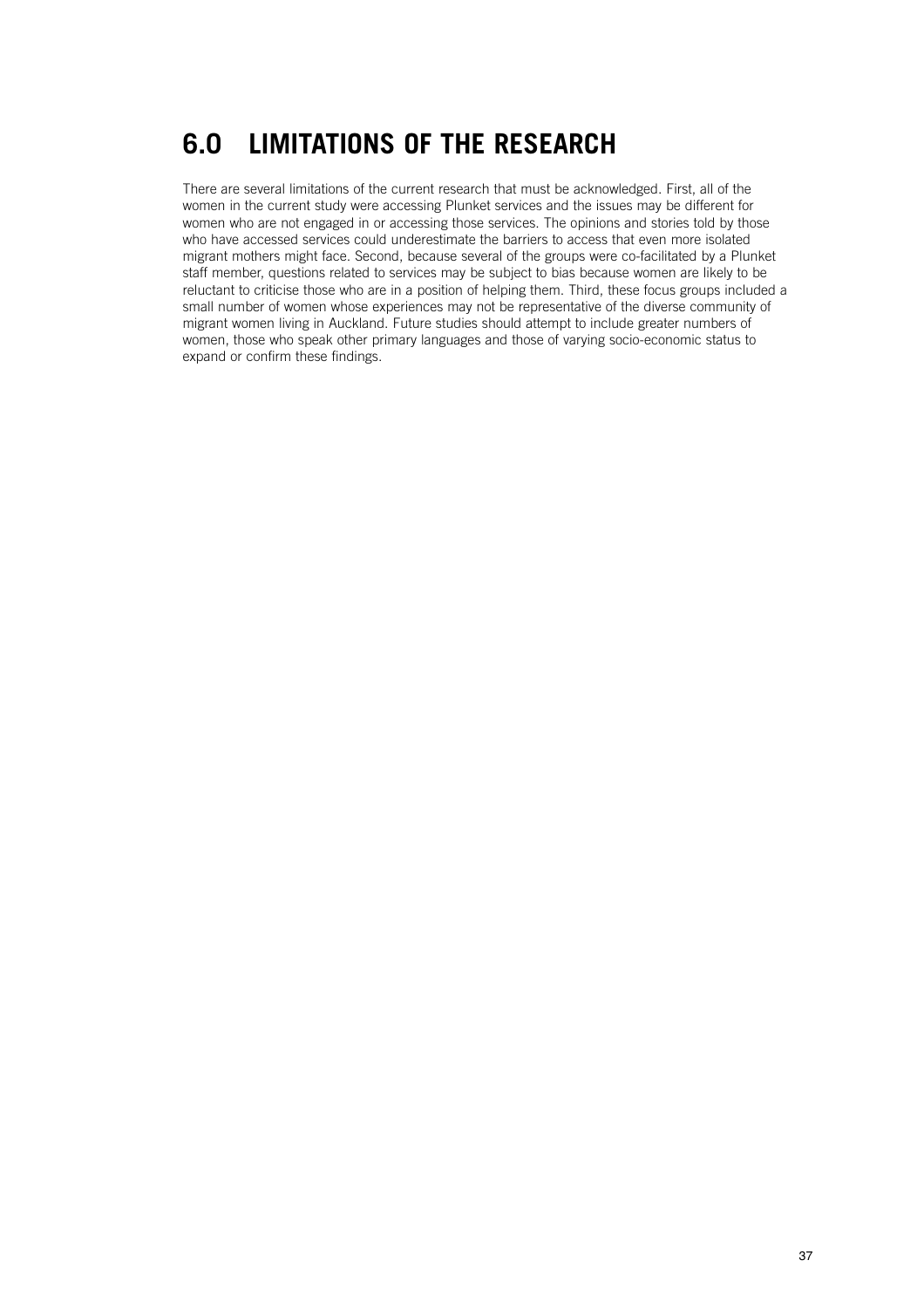# **7.0 RECOMMENDATIONS**

To summarise, the recommendations are divided into three areas: policy, practice and research.

## **7.1 POLICY**

- > Cultural safety and the possibilities of a cultural competence framework should be further explored.
- > Review how maternity information is provided.
- > Review the information needs of migrant mothers (including European migrants).

## **7.2 PRACTICE**

- > Ensure that translated information produced about childbirth options in New Zealand, such as that produced by the Maternity Services Consumer Council of New Zealand, is well distributed and LMCs are aware of its existence.
- > Access to antenatal education is vital for socialisation into parenthood and needs to be available, accessible, affordable (in terms of transport and childcare) and acceptable.
- > Systems need to be 'father-friendly' as husbands are the key support for migrant women who have often left behind friends and family.
- > Workforce development should be made available for health professionals to increase their knowledge of cultural safety and incorporate cultural competence.
- > Systems need to develop linguistic competence to better support migrant mothers, for example the provision of written information in their own language.
- > Primary health professionals have a key role in assisting women develop their new support networks, but they also need to be aware of what is available and to be mindful of linking women with other women. This means that they need to be better informed as well.

## **7.3 RESEARCH**

Research is needed that:

- > examines the relationship between cultural safety, cultural competence and health or care outcomes
- > examines parenting in immigrant communities in order to better plan services
- > explores how migration impacts on women's roles in supporting the careers of their partners and facilitating resettlement
- > considers the needs of additional groups, including African, Middle-Eastern and Latin American communities
- > explores whether the experiences raised in this study are pertinent to New Zealand-born women
- > explores the information needs of migrant parents through the family life-cycle
- > considers the factors that support breastfeeding in the absence of social support
- > explores the experiences of fathers, so the whole family can be supported.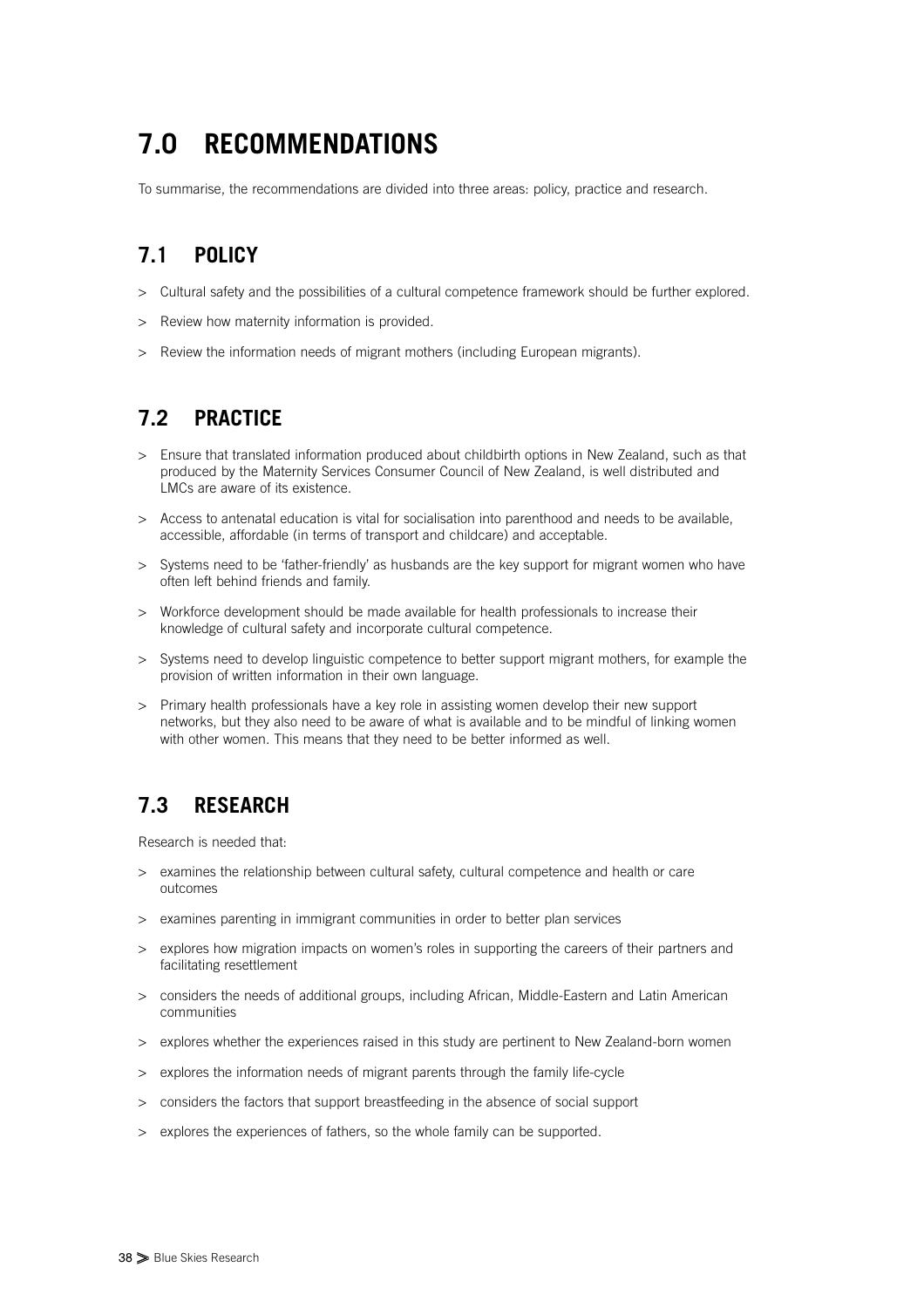# **8.0 CONCLUSION**

Healthy migrants are likely to first encounter the New Zealand health system when they have a baby here. Overall, the maternity experiences of participants in this research were positive and empowering for the women. However, having a baby can raise issues of culture and identity. Motherhood is culturally constructed and many migrant women attempt to integrate their traditional expectations with the New Zealand reality to form a unique version of motherhood.

Migrant mothers have to become self-reliant informed consumers and their partners are more involved with the experiences of pregnancy, childbearing and childrearing. Their cultural and religious needs remain a significant source of support and continuity. Many individual health practitioners attempt to meet the cultural needs and expectations of migrant women but the health system is organised in such a way that it assumes motherhood is a standard physiological experience. This results in a universal assimilatory response which can preclude the enactment of traditional self-care rituals and mechanisms, such as eating special food and resting. There is a growing need for health and social service providers to be better resourced to be able to support cultural practices that assist migrant women to maintain good health. A greater knowledge and links to community and cultural resources will assist staff to support migrant women and their families. Information, familiarity and linguistic competence are necessary in order to navigate a complex health system.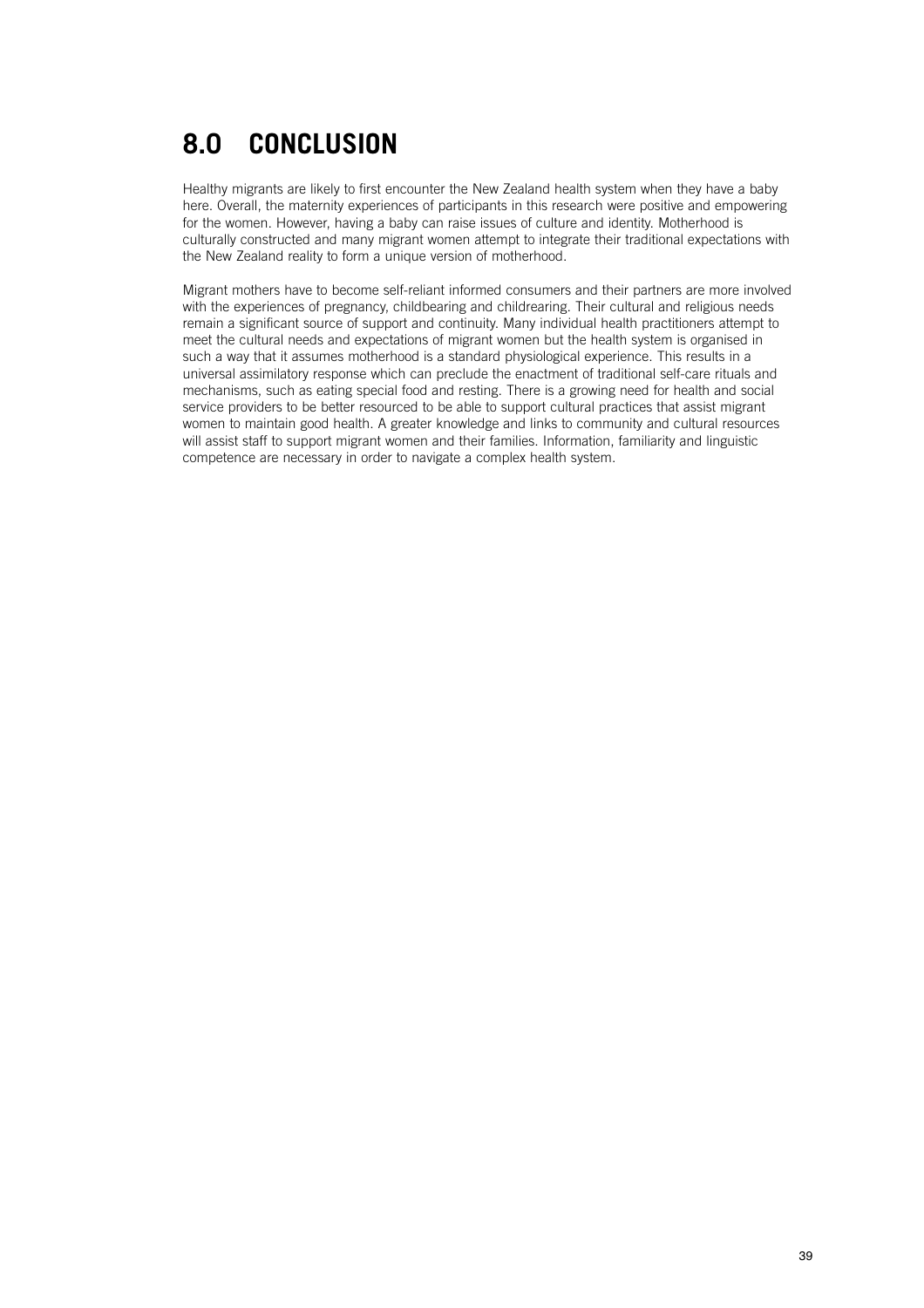## **REFERENCES**

Abbott, M.W., & Williams, M.M. (2006). 'Postnatal depressive symptoms among Pacific mothers in Auckland: Prevalence and risk factors'. *Australian and New Zealand Journal of Psychiatry,* 40(3):230-238.

Abbott, M.W., Wong, S., Giles, L.C., Wong, S., Young, W., & Au, M. (2003). 'Depression in older Chinese migrants to Auckland'. *Australian and New Zealand Journal of Psychiatry,* 37(4):445-451.

Abbott, M.W., Wong, S., Williams, M., Au, M.K., & Young, W. (1999). 'Chinese migrants' mental health and adjustment to life in New Zealand'. *Australian and New Zealand Journal of Psychiatry,* 33(1):13-21.

Abbott, M.W., Wong, S., Williams, M., Au, M.K., & Young, W. (2000). 'Recent Chinese migrants' health, adjustment to life in New Zealand and primary health care utilization'. *Disability & Rehabilitation,* 22(1/2):43-57.

Asian Public Health Project Team. (2003). *Asian public health project report.* Ministry of Health Public Health Directorate, Auckland.

Baker, S., Choi, P.Y.L., Henshaw, C., & Tree, J. (2005). 'I felt as though I'd been in jail': Women's experiences of maternity care during labour, delivery and the immediate postpartum'. *Feminism & Psychology,* 15(3):315-342.

Barclay, L., & Kent, D. (1998). 'Recent immigration and the misery of motherhood: A discussion of pertinent issues'. *Midwifery,* 14:4-9.

Bartley, A., & Spoonley, P. (2004). 'Constructing a workable multiculturalism in a bicultural society'. In M. Belgrave, M. Kawharu, & D.V. Williams (Eds.), *Waitangi revisited: Perspectives on the Treaty of Waitangi* (2<sup>nd</sup> ed., pp 136-148). Oxford University Press, Auckland.

Beaglehole, A. (2002). 'Refugees from Nazism, 1936-1946: The experiences of women'. In L. Fraser & K. Pickles (Eds.), *Shifting centres: Women and migration in New Zealand history* (pp 81-103). University of Otago Press, Dunedin.

Beck, C.T. (1998). 'A checklist to identify women at risk for developing postpartum depression'. *Journal of Obstetric, Gynecologic and Neonatal Nursing,* 27(1):43-44.

Benn, C., Budge, R.C., & White, G.E. (1999). 'Women planning and experiencing pregnancy and childbirth: Information needs and sources'. *Nursing Praxis in New Zealand,* 14(3):4-15.

Betancourt, J.R., Green, A.R., & Carrillo, J.E. (2002). *Cultural competence in health care: Emerging frameworks and practical approaches.* Retrieved 27 April 2005, from http://www.cmwf.org/usr\_doc/betancourt\_culturalcompetence\_576.pdf

Bönisch-Brednich, B. (2002). *Keeping a low profile: An oral history of German immigration to New Zealand.* Victoria University Press, Wellington.

Bowler, I. (1993). "They're not the same as us': Midwives' stereotypes of South Asian descent maternity patients'. *Sociology of Health and Illness,* 15(2):156-178.

Brednich, B.B. (2002). 'Gendering German migration experiences in the 1980s and 1990s'. In L. Fraser & K. Pickles (Eds.), *Shifting centres: Women and migration in New Zealand history* (pp 167- 177). University of Otago Press, Dunedin.

Collins, P.H. (1998). 'Shifting the centre: Race, class and feminist theorising about motherhood'. In L.J. Peach (Ed.), *Women in culture; a women's studies anthology* (pp 231-244). Blackwell, Boston, Massachusetts.

Cooney, C. (1994). 'A comparative analysis of transcultural nursing and cultural safety'. *Nursing Praxis in New Zealand*, 9(1):6-12.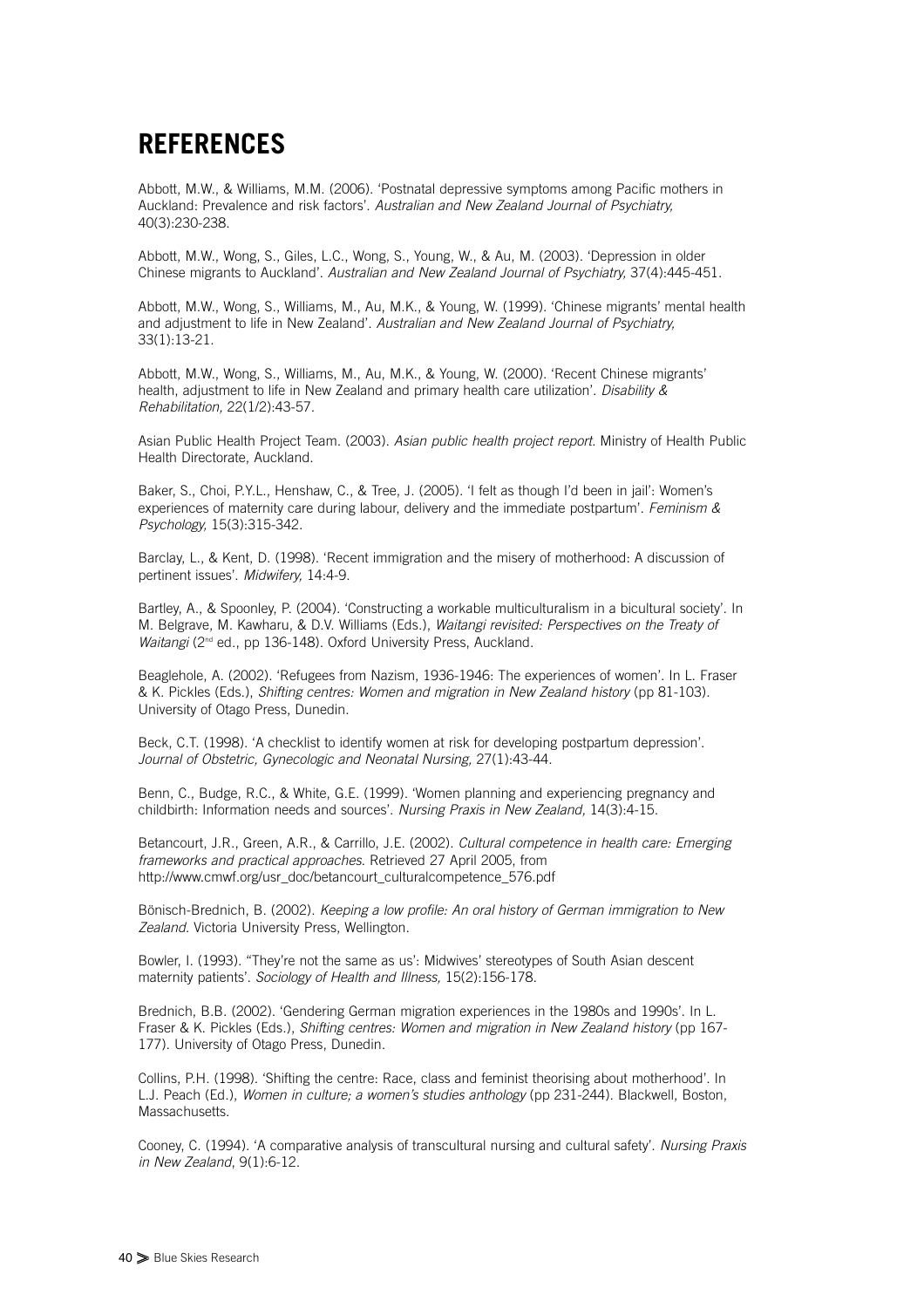Daley, T. (1996). *Following through: New Zealand's immigration policy and settlement issues for migrants from China, Hong Kong, Taiwan and Korea after 1991.* University of Auckland, Auckland.

Daly, J., Kellehear, A., & Gliksman, M. (1997). *The public health researcher: A methodological guide.* Oxford University Press, Melbourne.

Davies, M.M., & Papadopoulos, I. (2006). 'Notions of motherhood and the maternity needs of Arab Muslim women'. In I. Papadopoulos (Ed.), *Transcultural health and social care: The development of culturally competent practitioners* (pp 145-163). Elsevier, London.

Day, L. (1992). 'Women's oppression: Race, class and gender'. In M. Langan & L. Day (Eds.), *Women, oppression and social work; issues in anti-discriminatory practice* (pp 12-32). Routledge, London.

DeSouza, R. (2002). *Walking upright here: Countering prevailing discourses through reflexivity and methodological pluralism.* Massey University, Albany, New Zealand.

DeSouza, R. (2004a). 'Motherhood, migration and methodology: Giving voice to the "other"'. *The Qualitative Report,* 9(3):463-482.

DeSouza, R. (2004b). 'Working with refugees and migrants'. In D. Wepa (Ed.), *Cultural safety* (pp 122- 133). Pearson Education New Zealand, Auckland.

DeSouza, R. (2005). 'Transforming possibilities of care: Goan migrant motherhood in New Zealand'. *Contemporary Nurse,* 20(1):87-101.

DeSouza, R. (in press). 'Researching the health needs of elderly Indian migrants in New Zealand'. *Indian Journal of Gerontology.*

DeSouza, R., & Garrett, N. (2005). *Access issues for Chinese people in New Zealand.* Auckland University of Technology, and Accident Compensation Corporation of New Zealand, Auckland.

Dick-Read, G. (1933). *Natural childbirth.* Heinemann, London.

Dick-Read, G. (1959). *Childbirth without fear; the principles and practice of natural childbirth* (2nd rev. ed.). Harper, New York.

Drevdahl, D., Taylor, J.Y., & Phillips, D.A. (2001). 'Race and ethnicity as variables in *Nursing Research*, 1952-2000'. *Nursing Research,* 50(5):305-313.

Dunstan, S., Boyd, S., & Crichton, S. (2003). *Migrants' experiences of New Zealand.* Retrieved 18 March 2005, from http://www.immigration.govt.nz/NR/rdonlyres/257DBD3C-E649-4E31-9A4B-F8F61173CF44/0/LisNZPilotSurveyReportMarch2004.pdf

Durie, M. (1994). Whaiora: Māori health development. Oxford University Press, Auckland.

Enkin, M., Keirse, M.J.N.C., Chalmers, I., & Enkin, E. (1989). *A guide to effective care in pregnancy and childbirth.* Oxford University Press, New York.

Foss, G.F. (1996). 'A conceptual model for studying parenting behaviours in immigrant populations'. *Advances in Nursing Science,* 19(2):74-87.

Fraser, L., & Pickles, K. (Eds.). (2002). *Shifting centres: Women and migration in New Zealand history.* University of Otago Press, Dunedin.

Giddings, L.S. (2005). 'Health disparities, social injustice, and the culture of nursing'. *Nursing Research*, 54(5):304-312.

Goodman, J.H. (2004). 'Paternal postpartum depression, its relationship to maternal postpartum depression, and implications for family health'. *Journal of Advanced Nursing,* 45(1):2-35.

Grant, J., Luxford, Y., & Darbyshire, P. (2006). 'Culture, communication and child health'. *Contemporary Nurse,* 20(2):134-142.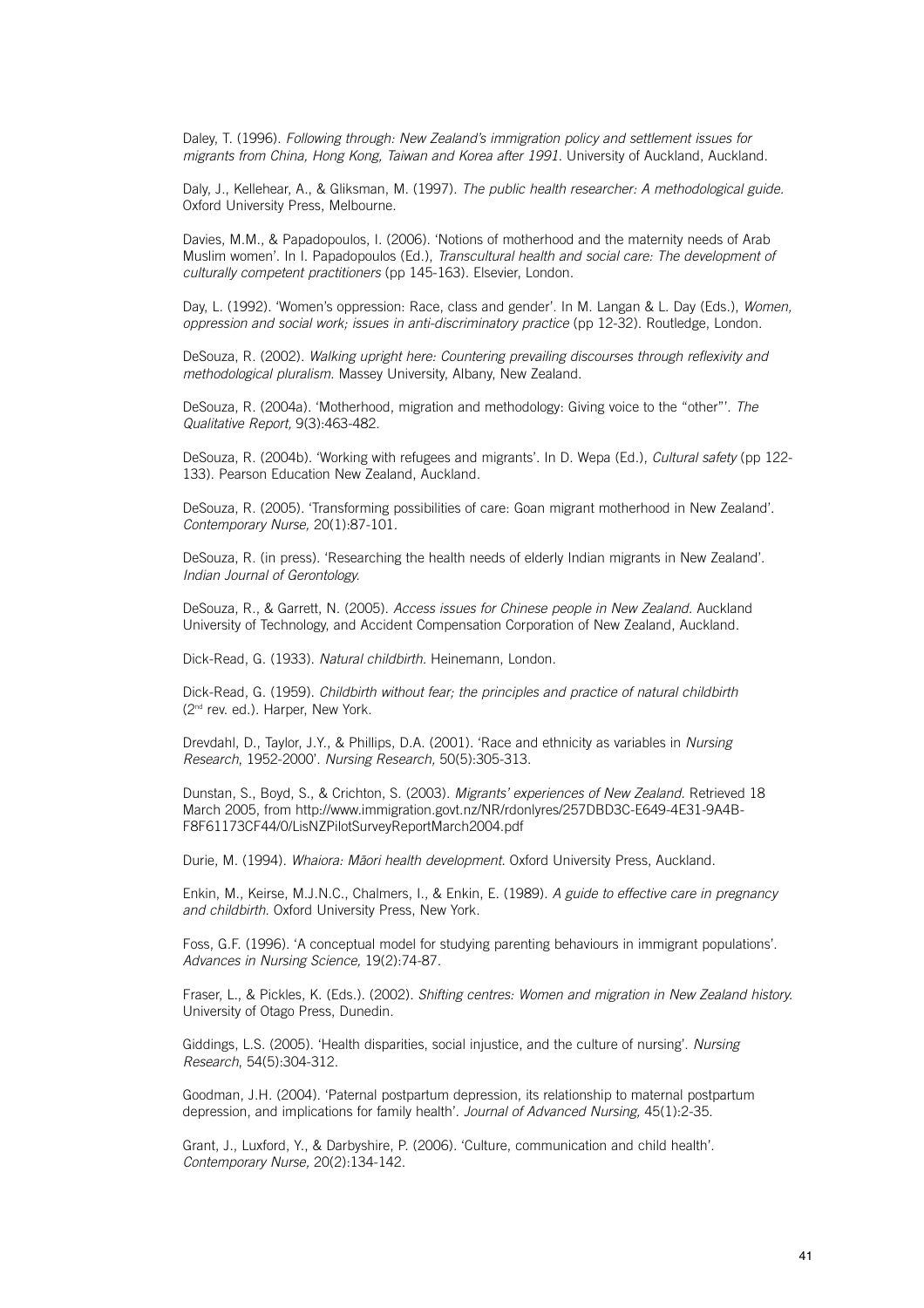Groleau, D., Souliere, M., & Kirmayer, L.J. (2006). 'Breastfeeding and the cultural configuration of social space among Vietnamese immigrant woman'. *Health & Place,* 12(4):516-526.

Hildingsson, I., & Radestad, I. (2005). 'Swedish women's satisfaction with medical and emotional aspects of antenatal care'. *Journal of Advanced Nursing,* 52(3):239-249.

Ho, C. (2006). 'Migration as feminisation? Chinese women's experiences of work and family in Australia'. *Journal of Ethnic and Migration Studies,* 32(3):497-514.

Ho, E.S., Cheung, E., Bedford, C., & Leung, P. (2000). *Settlement assistance needs of recent migrants* (commissioned by the NZIS). University of Waikato, Hamilton.

Ho, E.S., Lidgard, J.M., Cowling, W.E., & Bedford, R.D. (2003). *Knowledge for new settlers: A survey of needs in Hamilton.* Report for Trust Waikato. Migration Research Group and Anthropology Department, University of Waikato, Hamilton.

Ho, I., & Holroyd, E. (2002). 'Chinese women's perceptions of the effectiveness of antenatal education in the preparation for motherhood'. *Journal of Advanced Nursing,* 38(1):74-85.

Hodnett, E.D. 'Continuity of caregivers for care during pregnancy and childbirth'. *Cochrane Database of Systematic Reviews* 2000, Issue 1. Art. No: CD000062. DOI: 10.1002/14651858.CD000062.

Hudson, P., Aranda, S., & McMurray, N. (2002). 'Intervention development for enhanced lay palliative caregiver support – the use of focus groups'. *European Journal of Cancer Care,* 11(4):262-270.

Ip, M. (1990). *Home away from home: Life stories of Chinese women in New Zealand.* New Women's Press, Auckland.

Jeffs, L. (2001). 'Teaching cultural safety the culturally safe way'. *Nursing Praxis in New Zealand,* 17(3):41-50.

Johnstone, M.-J., & Kanitsaki, O. (2005). *Cultural safety and cultural competence in health care and nursing: An Australian study.* RMIT University, Melbourne.

Jolly, M. (1998). 'Other mothers: Maternal 'insouciance' and the depopulation debate in Fiji and Vanuatu, 1890-1930'. In K. Ram & M. Jolly (Eds.), *Maternities and modernities; colonial and postcolonial experiences in Asia and the Pacific* (pp 177-213). Cambridge University Press, Cambridge.

Kedgely, S. (1996). *The untold story of motherhood in New Zealand: Mum's the word.* Random House, Auckland.

Khalaf, I., & Callister, L.C. (1997). 'Cultural meanings of childbirth; Muslim women living in Jordan'. *Journal of Holistic Nursing,* 15(4):373-388.

Kitzinger, S. (1964). *The experience of childbirth.* Gollancz, London.

Kofman, E. (1999). 'Female 'birds of passage' a decade later: Gender and immigration in the European Union'. *The International Migration Review,* 33(2):269-299.

Kohen, D. (2001). 'Psychiatric services for women'. *Advances in Psychiatric Treatment,* 7:328-334.

Kruckman, L.D. (1992). 'Rituals and support: An anthropological view of postpartum depression'. In J.A. Hamilton & P.N. Harberger (Eds.), *Postpartum psychiatric illness: A picture puzzle* (pp 137-148). University of Pennsylvania Press, Philadelphia.

Krueger, R.A. (1998). *Analyzing and reporting focus group results.* Sage, Thousand Oaks, CA.

Lamaze, F. (1958). *Painless childbirth, psychoprophylactic method.* Burke, London.

Lamaze, F. (1984). *Painless childbirth: The Lamaze method.* Contemporary Books, Chicago.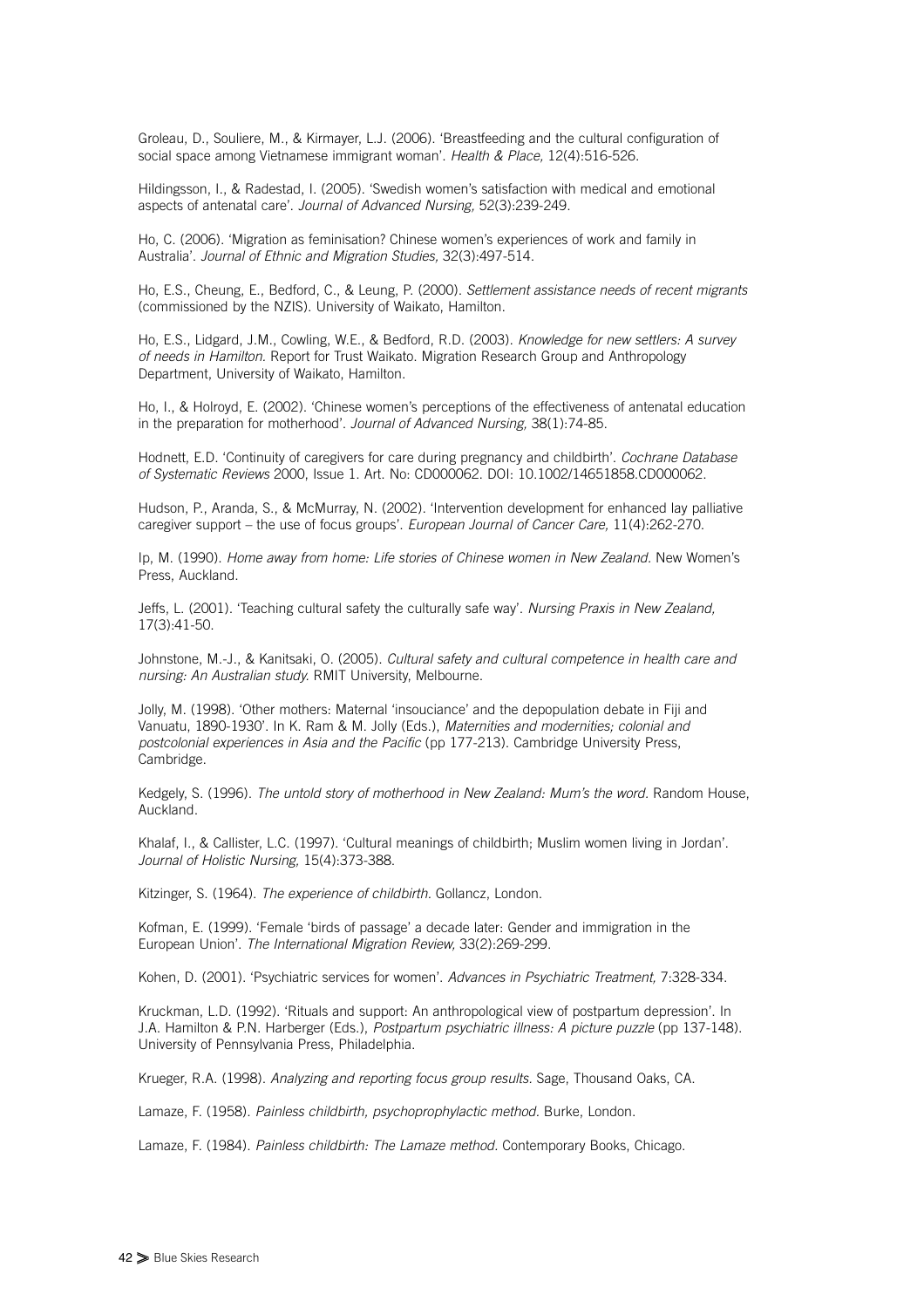Lazarus, E.S. (1994). 'What do women want?: Issues of choice, control, and class in pregnancy and childbirth'. *Medical Anthropology Quarterly,* (8):25-26.

Leckie, J. (1989). 'From race aliens to an ethnic group - Indians in New Zealand'. In M.C. Howard (Ed.), *Ethnicity and nation building in the Pacific* (pp 169-198). The United Nations University, Tokyo.

Levy, V. (2006). 'Protective steering: A grounded theory study of the processes by which midwives facilitate informed choices during pregnancy'. *Journal of Advanced Nursing,* 53(1):114-122.

Li, L., Zhang, M., Scott, J.A., & Binns, C.W. (2005). 'Infant feeding practices in home countries and Australia: Perth Chinese mothers survey'. *Nutrition & Dietetics,* 62(2-3):82-88.

Liamputtong, P. (1994). *Asian mothers, Australian birth: Pregnancy, childbirth, and childrearing: The Asian experience in an English-speaking country.* Ausmed Publications, Melbourne.

Liamputtong, P., & Naksook, C. (2003). 'Life as mothers in a new land: The experience of motherhood among Thai women in Australia'. *Health Care Women International,* 24(7):650-668.

Liang, W., Yuan, E., Mandelblatt, J.S., & Pasick, R.J. (2004). 'How do older Chinese women view health and cancer screening? Results from focus groups and implications for interventions'. *Ethnicity & Health Issue,* 9(3):283-305.

Lumley, J., Austin, M.P., & Mitchell, C. (2004). 'Intervening to reduce depression after birth: A systematic review of the randomized trials'. *International Journal of Technology Assessment in Health Care,* 20(2):128-144.

Lupton, D., & Barclay, L. (1997). *Constructing fatherhood: Discourses and experiences.* Sage, Thousand Oaks, California.

Marshall, H. (1992). 'Talking about good maternity care in a multi-cultural context'. In P. Nicholson & J. Ussher (Eds.), *The psychology of women's health and healthcare* (pp 200-224). Macmillan, Basingstoke, UK.

Marshall, H., & Woollett, A. (2000). 'Fit to reproduce? The regulative role of pregnancy texts'. *Feminism and Psychology,* 10(3):351-367.

McPherson, K.M., Harwood, M., & McNaughton, H.K. (2003). 'Ethnicity, equity and quality: Lessons from New Zealand'. *Quality and Safety in Health Care,* 12(4):237-238.

Murphy, N., New Zealand Chinese Association, & New Zealand Office of Ethnic Affairs. (2002). *The poll-tax in New Zealand.* Office of Ethnic Affairs, Department of Internal Affairs, Wellington.

Murray, L., & Cooper, P.J. (Eds.). (1997). *Postpartum depression and child development.* Guilford Press, London.

New Zealand Immigration Service. (2003). *Skilled migrants: Labour market experiences.* Retrieved 18 March 2005, from

http://www.dol.govt.nz/PDFs/Skilledpercent20Migrantspercent20percent20Labourpercent20Marketperc ent20Experiences.pdf

Nola, N. (1994). 'Migrant women's writing in New Zealand: Amelia Batistich's three-dimensional world'. *Hecate,* 20(2):140-159.

Office of Ethnic Affairs. (1996). *High hopes: A survey of qualifications, training and employment issues for recent immigrants in New Zealand.* Department of Internal Affairs, Wellington.

Pairman, S. (2001). 'International trends and partnerships in midwifery education'. *New Zealand College of Midwives,* (24):7-10.

Paris, R., & Dubus, N. (2005). 'Staying connected while nurturing an infant: A challenge of new motherhood'. *Family Relations*, 54(1):72-83.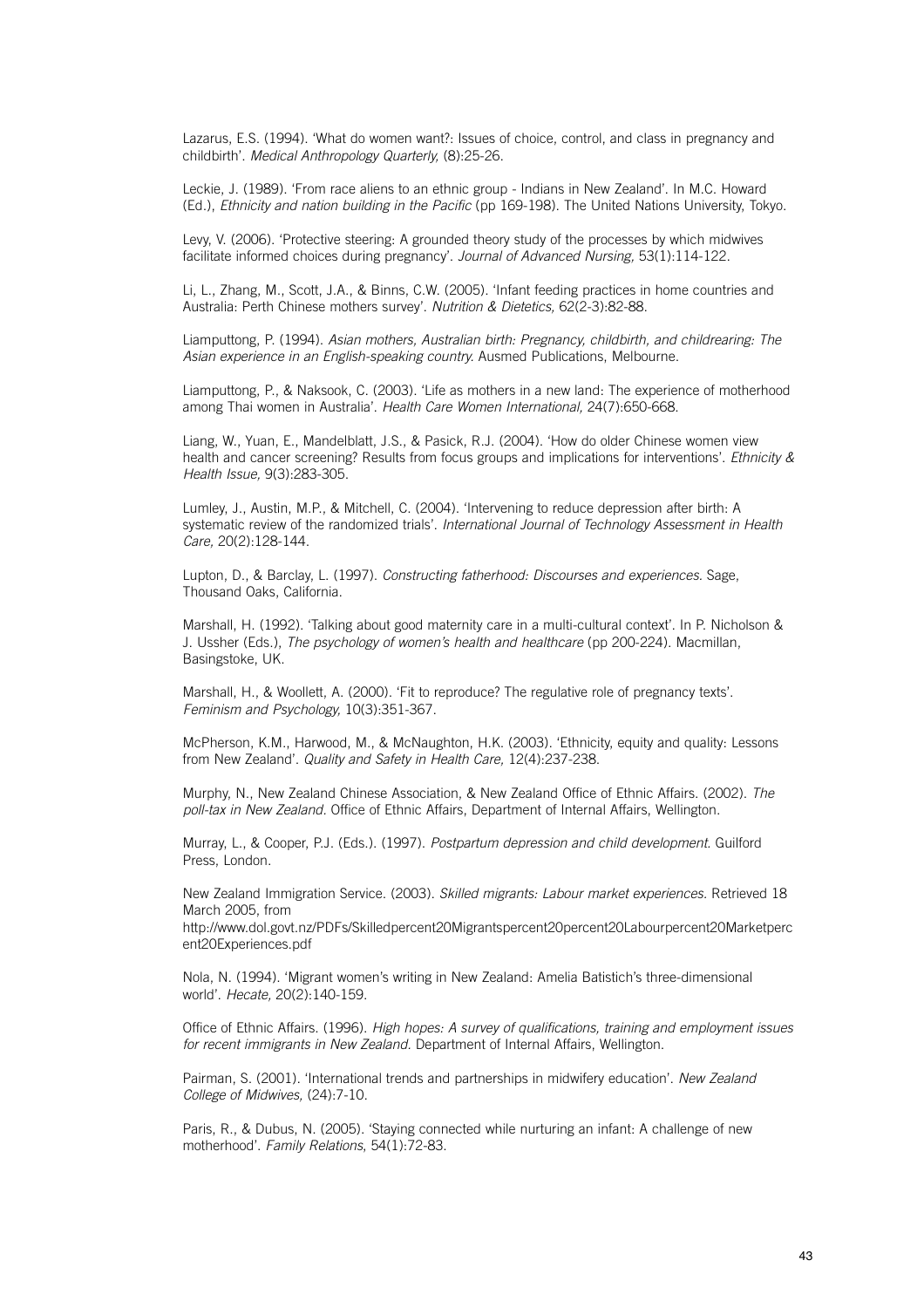Pernice, R., Trlin, A., Henderson, A., & North, N. (2000). 'Employment and mental health of three groups of immigrants to New Zealand'. *New Zealand Journal of Psychology*, 29(1):24-29.

Pio, E. (2005). 'Knotted strands: Working lives of Indian women migrants in New Zealand'. *Human Relations,* 58(10):1277-1299.

Ramsden, I. (1997). 'Cultural safety: Implementing the concept - The social force of nursing and midwifery'. In P.T. Whaiti, M. McCarthy, & A. Durie (Eds.), *Mai i rangiatea* (pp 113-125). Auckland University Press and Bridget Williams Books, Auckland.

Ramsden, I. (2000). 'Cultural safety/Kawa whakaruruhau ten years on: A personal overview'. *Nursing Praxis in New Zealand,* 15(1):4-12.

Rapport, F., Iredale, R., Jones, W., Sivell, S., Edwards, A., Gray, J., et al. (2006). 'Decision aids for familial breast cancer: Exploring women's views using focus groups'. *Health Expectations,* 9(3):232- 244

Rasanathan, K., Craig, D., & Perkins, R. (2004). *'Is "Asian" a useful category for health research in New Zealand?'* Paper presented at the Inaugural International Asian Health Conference: Asian health and wellbeing, now and into the future, Auckland, 4-5 November 2004.

Renkert, S., & Nutbeam, D. (2001). 'Opportunities to improve maternal health literacy through antenatal education: An exploratory study'. *Health Promotion International,* 16(4):381-388.

Rice, P.L. (2000). 'Rooming-in and cultural practices: Choice or constraint?'. *Journal of Reproductive and Infant Psychology,* 18(1)L:21-32.

Roer-Strier, D., Strier, R., Este, D., Shimoni, R., & Clark, D. (2005). 'Fatherhood and immigration: Challenging the deficit theory'. *Child & Family Social Work,* 10(4):315-329.

Sarwar, T. (2002). 'Infant feeding practices of Pakistani mothers in England and Pakistan'. *Journal of Human Nutrition and Dietetics,* 15(6):419-428.

Scragg, R. & Maitra, A. (2005). *Asian health in Aotearoa: An analysis of the 2002-2003 New Zealand Health Survey.* The Asian Network Incorporated, Auckland.

Selvarajah, C. (2004). 'Equal employment opportunity: Acculturation experience of immigrant medical professionals in New Zealand in the period 1995 to 2000'. *Equal Opportunities International,* 23(6):50-73.

Shaikh, U., & Scott, B.J. (2005). 'Extent, accuracy, and credibility of breastfeeding information on the Internet'. *Journal of Human Lactation*, 21(2):175-183.

Shin, K.R., & Shin, C. (1999). 'The lived experience of Korean immigrant women acculturating into the United States'. *Health Care For Women International,* 20(6):603-617.

Soltani, H., & Dickinson, F.M. (2005). 'Exploring women's views on information provided during pregnancy'. *British Journal of Midwifery,* 13(10):633-636.

Speros, C. (2005). 'Health literacy: Concept analysis'. *Journal of Advanced Nursing,* 50(6):633-640.

Spiby, H., Henderson, B., Slade, P., Escott, D., & Fraser, R.B. (1999). 'Strategies for coping with labour: Does antenatal education translate into practice?' *Journal of Advanced Nursing,* 29(2):388- 394.

Statistics New Zealand. (2005). *Focusing on women.* Retrieved 25 January 2005, from http://www.stats.govt.nz/analytical-reports/children-in-nz/growing-ethnic-diversity.htm

Szczepura, A. (2005). 'Access to health care for ethnic minority populations'. *Postgraduate Medical Journal,* 81(953):141-147.

Tse, S., Bhui, K., Thapliyal, A., Choy, N., & Bray, Y. (2005). *Asian mental health workforce development feasibility project.* The Health Research Council of New Zealand, Auckland.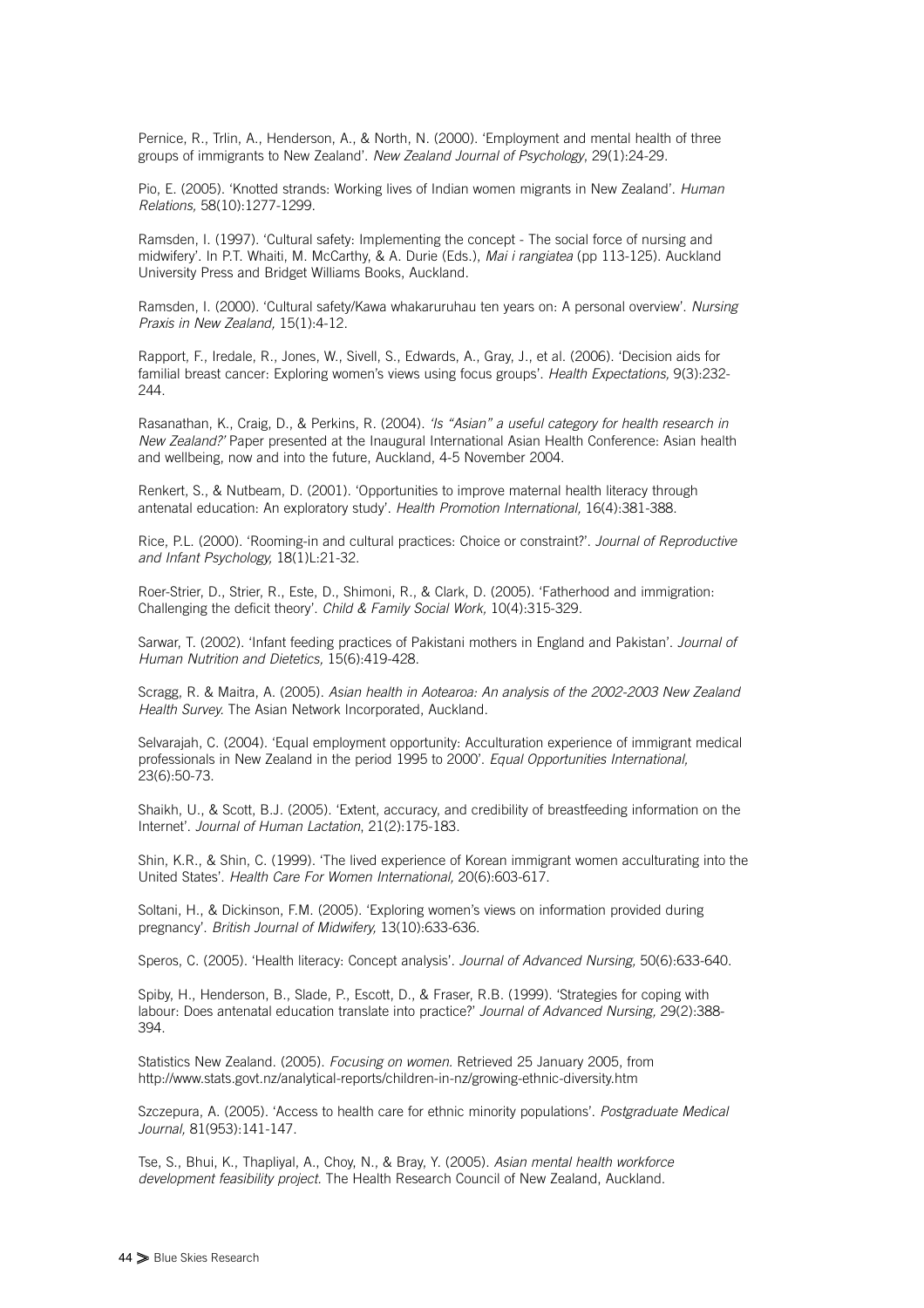Tse, S., & Liew, T. (2004). 'New Zealand experiences: How is community resilience manifested in Asian communities?' *ECommunity,* 2(1):1-8.

Tsianakas, V., & Liamputtong, P. (2002). 'What women from an Islamic background in Australia say about care in pregnancy and prenatal testing'. *Midwifery,* 18(1):25-34.

Tully, L., Daellenbach, R., & Guilliland, K. (1998). 'Feminism, partnership and midwifery'. In R. Du Plessis & L. Alice (Eds.), *Feminist thought in Aotearoa/New Zealand: Connections and differences* (pp 245-255). Oxford University Press, Auckland.

United States Department of Health and Human Services. (2000). *Assuring cultural competence in health care: Recommendations for national standards and an outcomes-focused research agenda.* Retrieved 10 May 2005, from http://www.omhrc.gov/clas/finalcultural1a.htm

Ward, C. (2003). 'Migrant mothers and the role of social support when child rearing'. *Contemporary Nurse,* 16(1-2):74-82.

Wilson, H.V. (2003). 'Paradoxical pursuits in child health nursing practice: Discourses of scientific mothercraft'. *Critical Public Health,* 13:281-293).

Wittman, L. (1998). "I live a fragmented life": Cultural identity as perceived by New Zealand Jewish women'. In R. Du Plessis & L. Alice (Eds.), *Feminist thought in Aotearoa/New Zealand* (pp 57-68). Oxford University Press, Auckland.

Woollett, A., & Nicholson, P. (1998). 'The social construction of motherhood and fatherhood'. In C.A. Niven & A. Walker (Eds.), *Current issues in infancy and parenthood* (vol 3, pp 1-15). Butterworth-Heinemann, Oxford.

Workshop Organising Team. (2005). *Issues and options paper: The use of the term 'Asian' in New Zealand and implications for research, policy development and community engagement.* Retrieved 12 December 2005, from http://www.wairua.com/ruth/docs/UseOfTermAsian-WorkshopPaper.pdf

World Health Organization. (1998). *Health promotion glossary.* Division of Health Promotion, Education and Communications Health Education and Health Promotion Unit, World Health Organization, Geneva. Retrieved October 2006 from www.who.int/healthpromotion/about/HPR%20Glossary%201998.pdf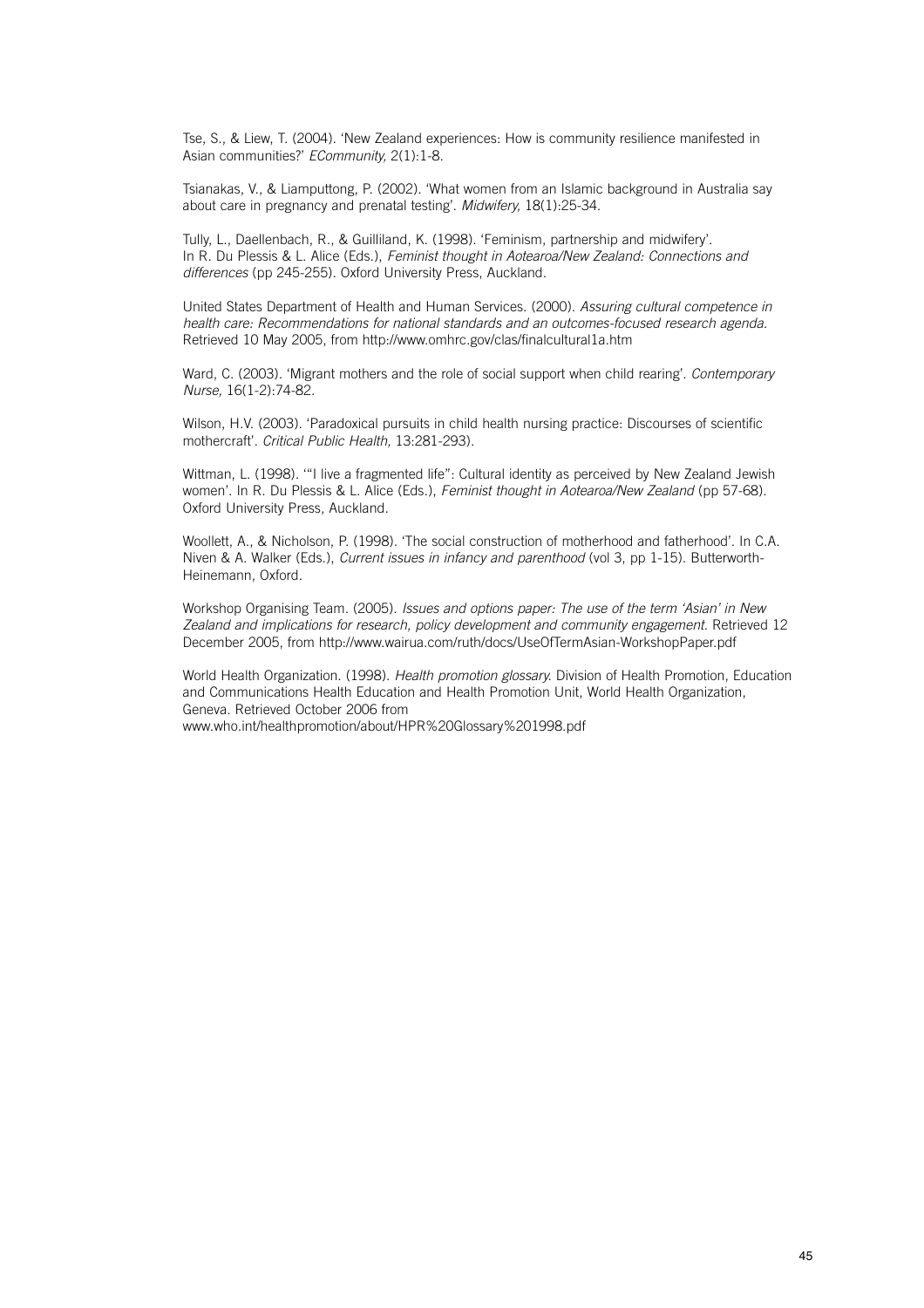# **APPENDIX A: SUMMARY OF PARTICIPANTS AND GROUPS**

| Total number of participants: | 40 |
|-------------------------------|----|
| European migrant group:       | 10 |
| Indian group:                 | q  |
| Chinese:                      | 8  |
| Arabic:                       |    |
| Korean:                       | 9  |

#### **What ethnic group/s do you identify with?**



**Religion**

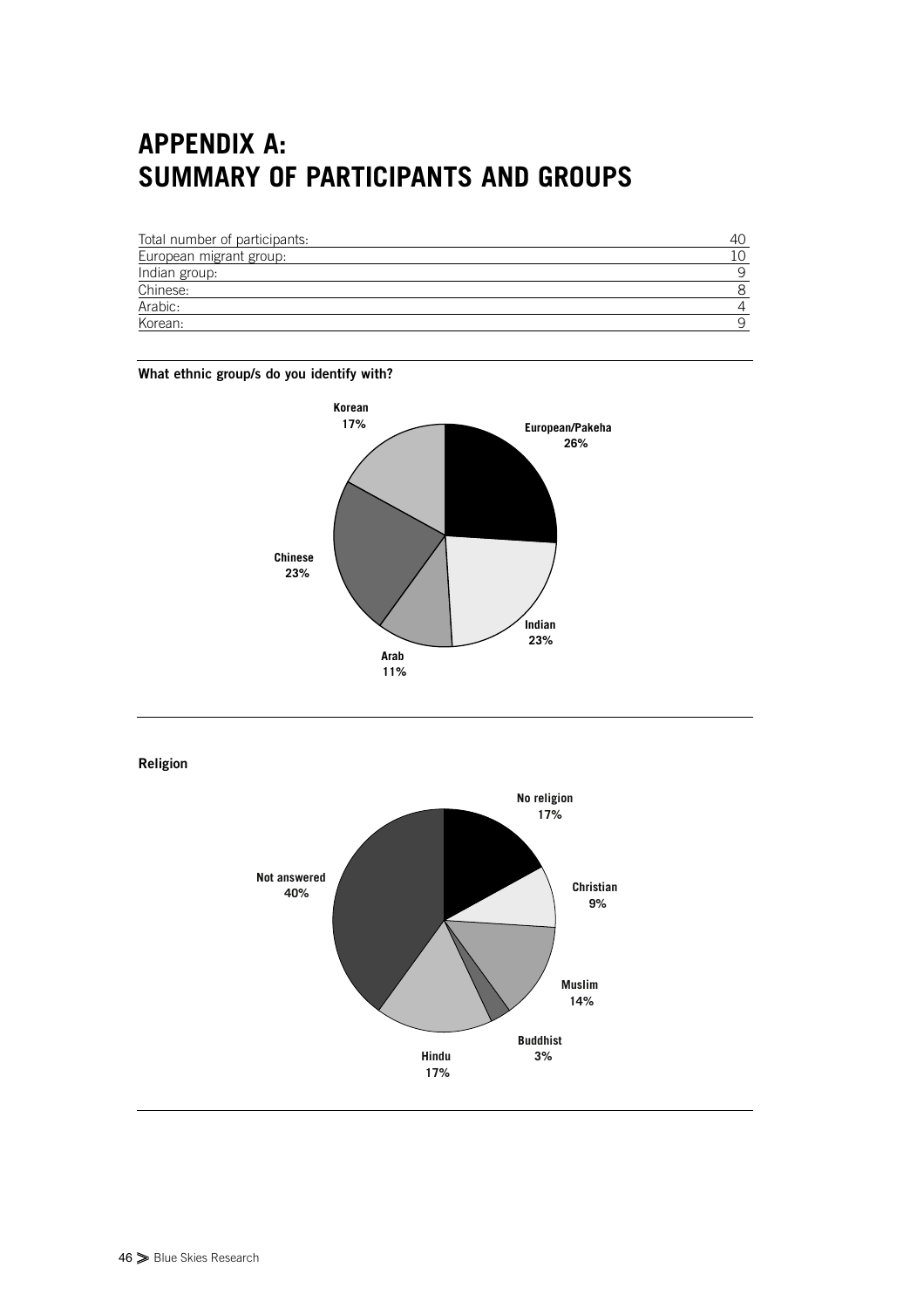**Age of participants**



#### **What is your highest educational qualification?**



**How well do you speak English?**

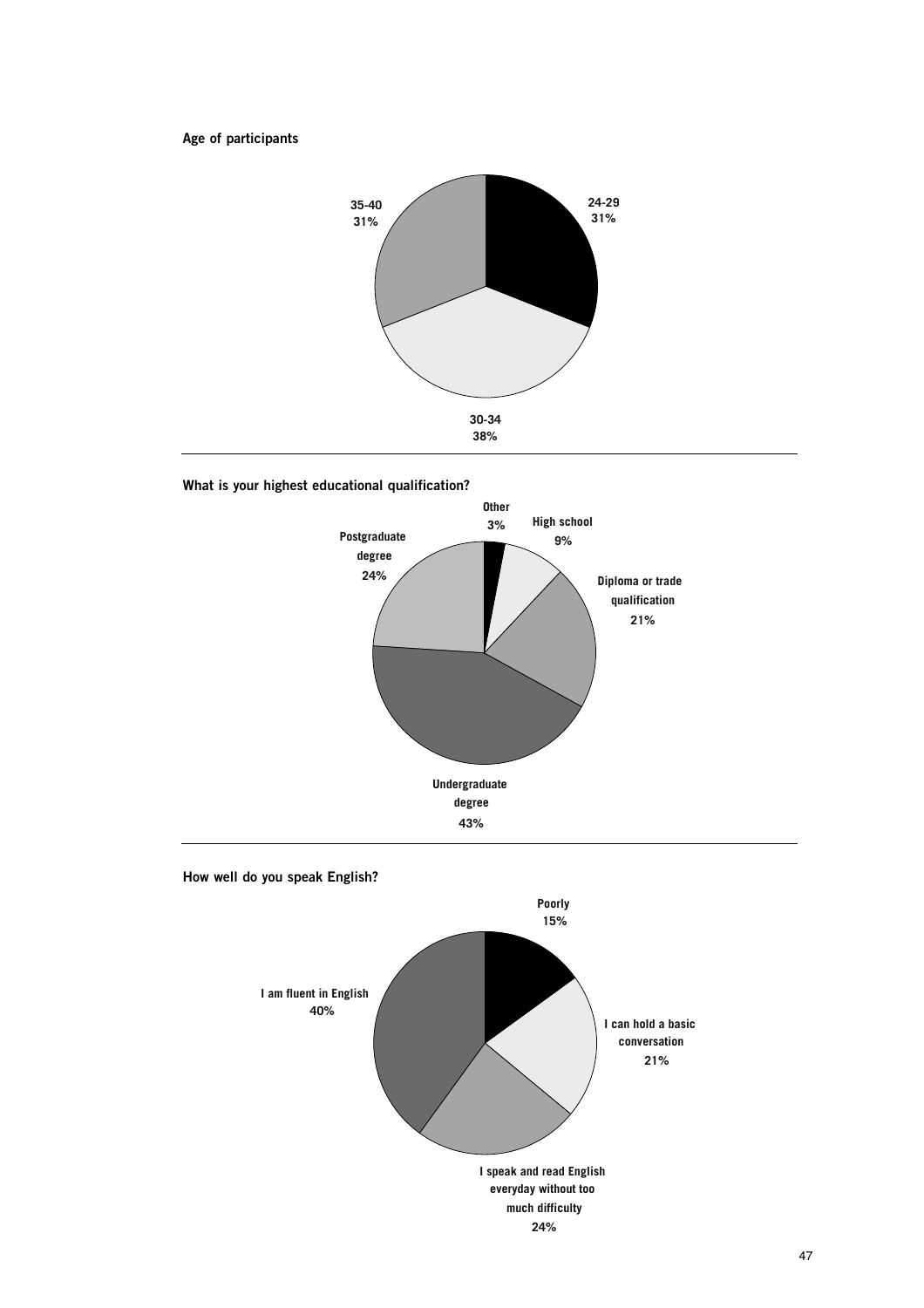**Where were you born?**



**When you moved to New Zealand, what country did you migrate from?9**



**Do you have extended family living with you?**



9 Nine percent of participants had migrated from a country other than the one in which they were born.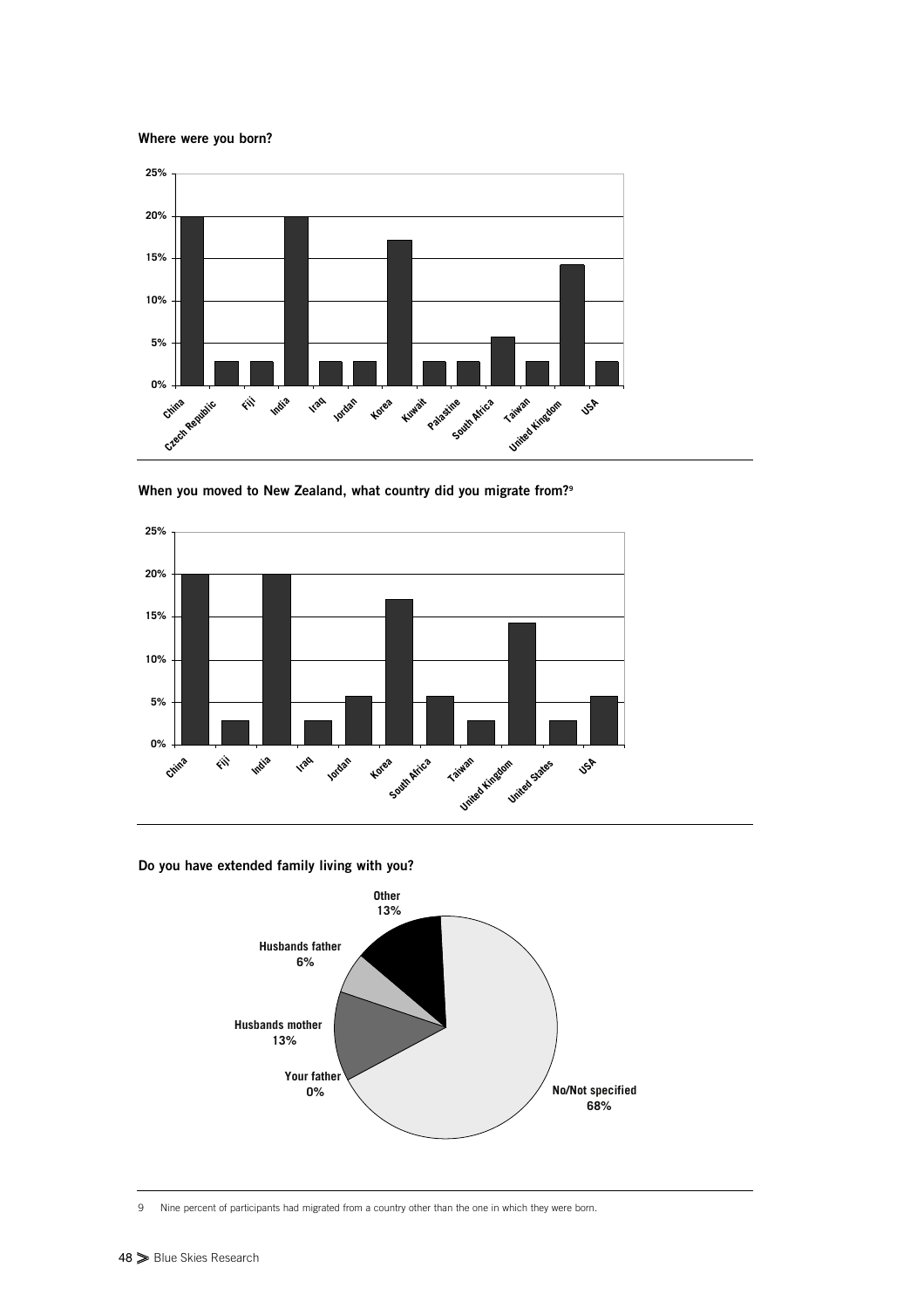## **APPENDIX B: SEMI-STRUCTURED FOCUS GROUP INTERVIEW SCHEDULE**

- 1. Thinking about before you had a baby:
	- a. In your culture how important is it to be a mother?
	- b. How did you feel when you found out you were pregnant? What did your partner think?
	- c. How important was it to you that the baby was a boy or a girl?
	- d. How did you make the decision to have a child in New Zealand?
- 2. Thinking about your pregnancy:
	- a. What were your expectations of pregnancy?
	- b. What did you feel you needed in order to cope with being pregnant in New Zealand?
	- c. Did you use antenatal services?
	- d. Are there any special things you would do if you were in your home country that you did/couldn't do?
	- e. How did you choose your lead maternity carer? (eg GP, midwife, obstetrician)
	- f. Did you prefer someone from your own community or a local midwife? Why?
	- g. Did you use antenatal services or classes?
	- h. What did you think of them?
	- i. Did you have any problems with following the programme (eg language problems, uncomfortable environment)?

[Prompt for other issues]

- 3. Thinking about the labour and delivery:
	- a. What were your expectations of labour and delivery?
	- b. Were your expectations met?
	- c. Are there any special things you would do if you were in your home country that you did/couldn't do? Why?

[Prompt for other issues]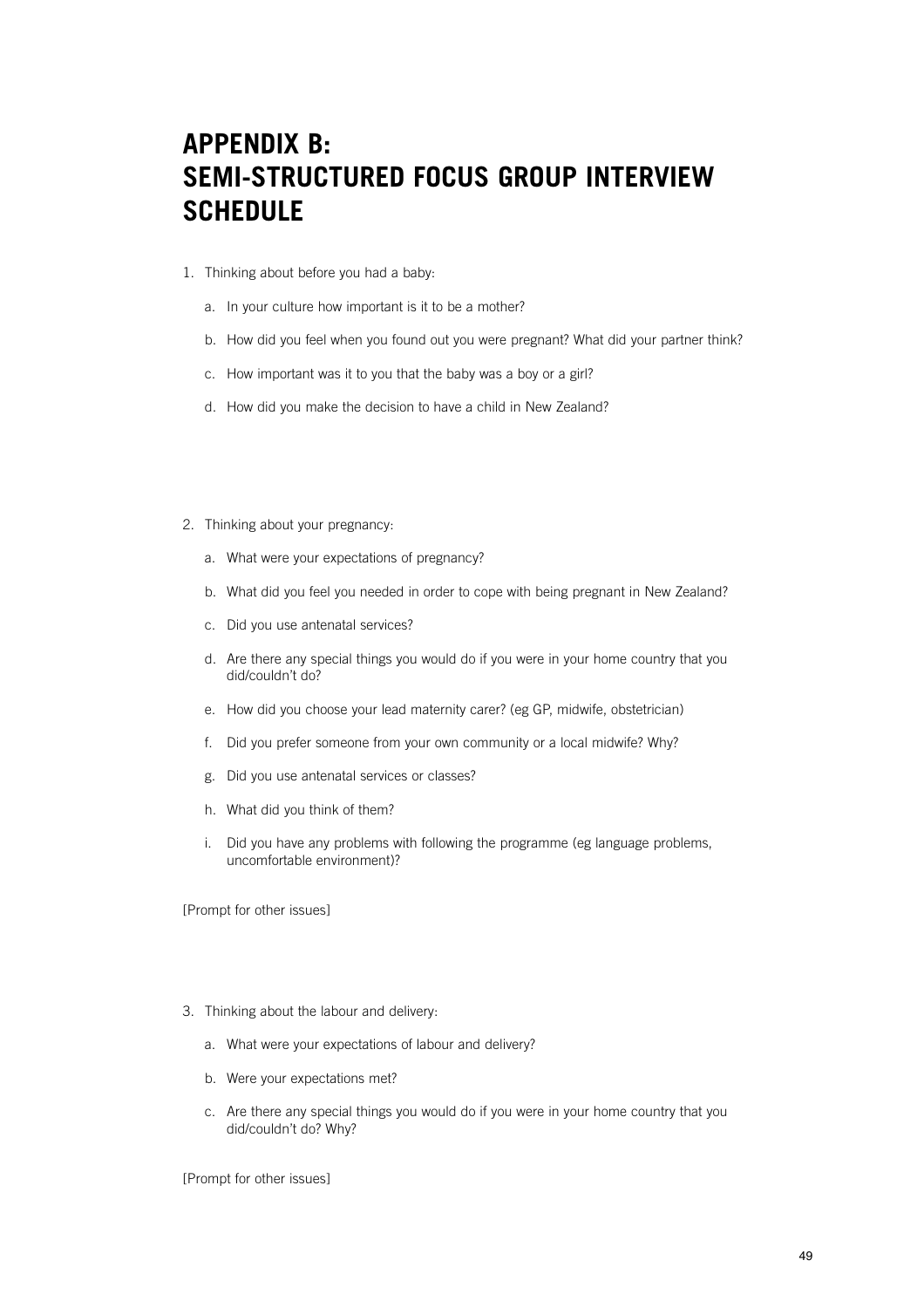- 4. Thinking about after the baby was born:
	- a. What were your expectations of the postnatal period?
	- b. Were your expectations met?
	- c. Are there any special things you would do if you were in your home country that you did/couldn't do? Why?
	- d. Did you stay in hospital? How did you find the food? Service?
- 5. What did you think of the healthcare you received in New Zealand? Is there anything else that could have been useful? For example, bringing your mother/mother-in-law over?
- 6. Do you have a General Practitioner? Did he/she have a role during your pregnancy, labour or delivery? How did you choose your GP? Eg location, language skills, empathy with migrants.
- 7. What else would you like to tell us about becoming a mother in New Zealand?
	- a. What have been the worst things about having a baby in New Zealand?
	- b. What have been the best things about having a baby in New Zealand?
- 8. What would you like to happen next time?
- 9. Is there anything else you would like to add?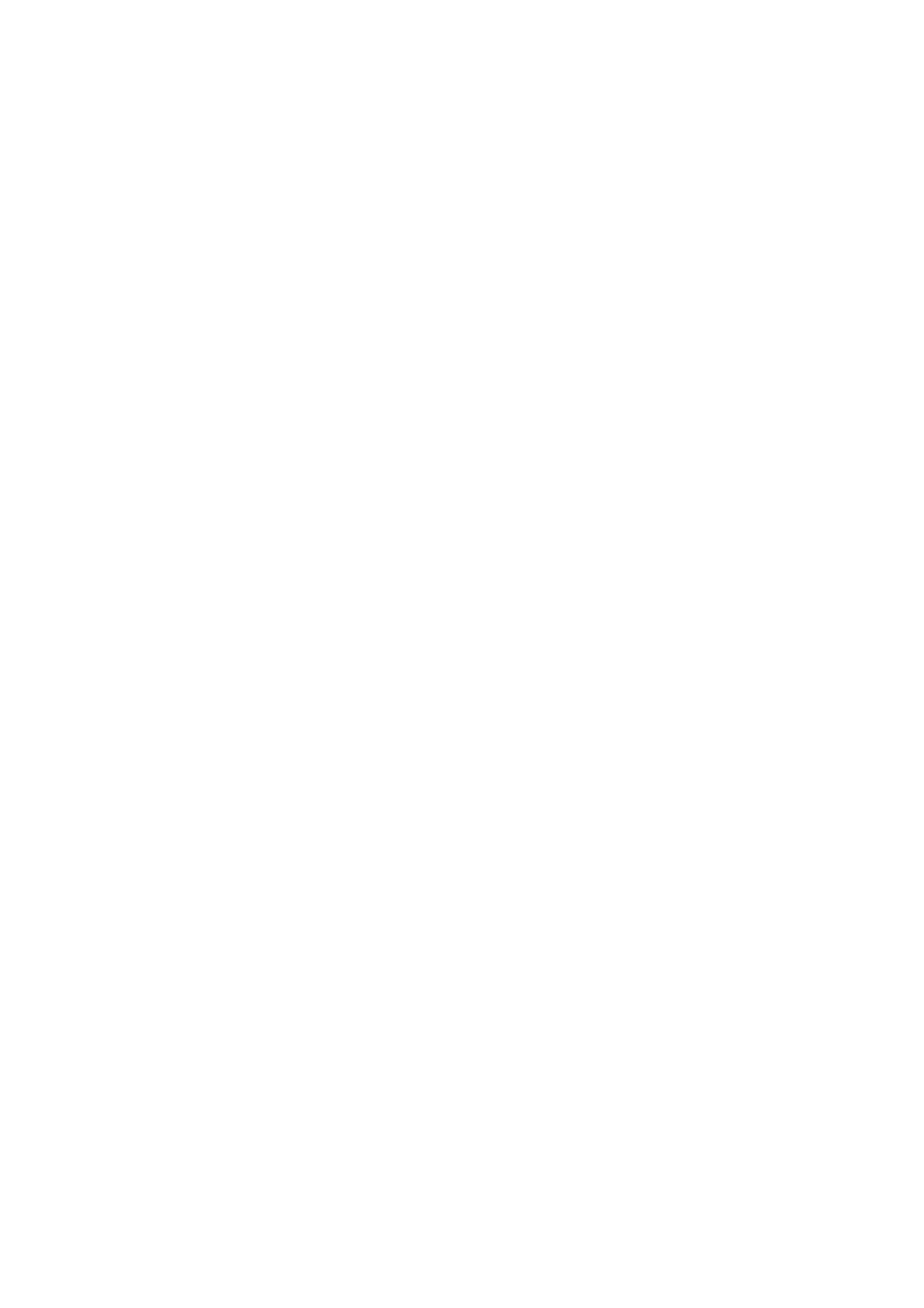#### **Blue Skies Research**

- 1/06 Les Familles et Whanau sans Frontières: New Zealand and Transnational Family Obligation, Neil Lunt with Mervyl McPherson and Julee Browning, March 2006.
- 2/06 Two Parents, Two Households: New Zealand Data Collections, Language and Complex Parenting, Paul Calister and Stuart Birks, March 2006.
- 3/06 Grandfathers Their Changing Family Roles and Contributions, Dr Virginia Wilton and Dr Judith A. Davey, March 2006.
- 4/06 Neighbourhood Environments that Support Families, Dr Karen Witten, Liane Penney, Fuafiva Faalau and Victoria Jensen, May 2006.
- 5/06 New Communication Technologies and Family Life, Dr Ann Weatherall and Annabel Ramsay, May 2006.
- 6/06 Families and Heavy Drinking: Impacts on Children's Wellbeing, Systematic Review, Melissa Girling, John Huakau, Sally Casswell and Kim Conway, June 2005.
- 7/06 Beyond Demography: History, Ritual and Families in the Twenty-first Century, Jan Pryor, June 2005.
- $8/06$ nau is Whānau, Tai Walker, Ngāti Porou, July 2006.
- 9/06 Supervised Contact: The Views of Parents and Staff at Three Barnardos Contact Centres in the Southern Region of New Zealand, Anita Gibbs and Margaret McKenzie, August 2006.
- 10/06 New Zealanders' Satisfaction with Family Relationships and Parenting, Jeremy Robertson, August 2006.
- 11/06 Korean Migrant Families in Christchurch: Expectations and Experiences, Mrs Suzana Chang, Dr Carolyn Morris and Dr Richard Vokes, October 2006.
- 12/06 The Role of Whānau in the Lives of Māori with Physical Disabilities, Adelaide Collins and Huhana Hickey, September 2006.
- 13/06 New Spaces and Possibilities: The Adjustment to Parenthood for New Migrant Mothers, Ruth DeSouza, November 2006.

These reports are available on the Commission's website www.nzfamilies.org.nz or contact the Commission to request copies.

Families Commission PO Box 2839 Wellington Telephone 04 917 7040 Email enquiries@nzfamilies.org.nz